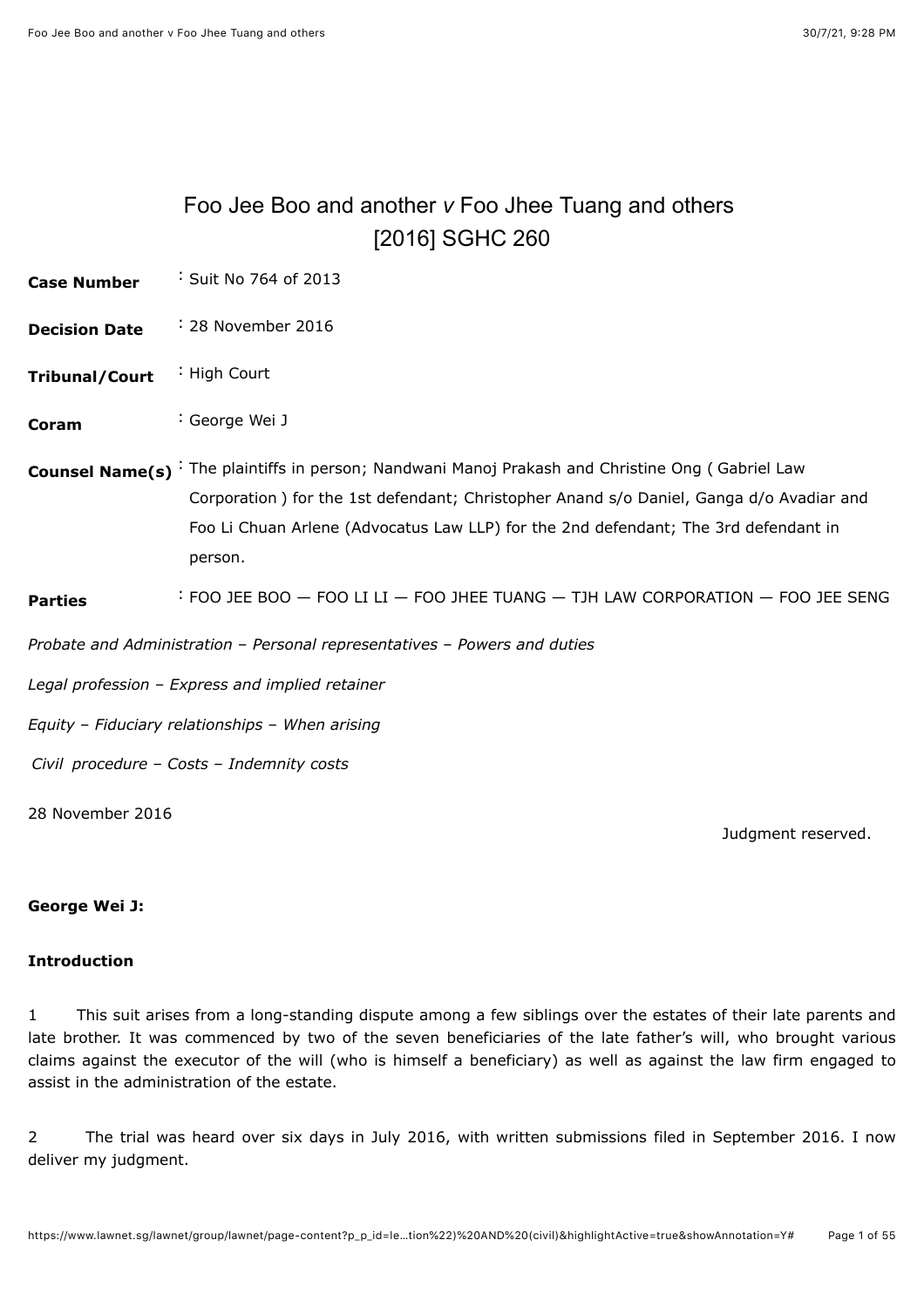### **Background facts**

### *The parties*

3 The 1st Plaintiff, the 2nd Plaintiff, the 1st Defendant and the 3rd Defendant are four of six siblings in the Foo family. Together with their late mother, Yap Wee Kien ("the Late Mother"), their late brother, Foo Jee Fong ("the Late Brother") and their sister, Foo Chin Chin, they are beneficiaries of the estate of their late father, Foo Tai Joong ("the Late Father") in equal shares. The estate of the Late Father consists solely of a piece of landed property known as 39 Lorong Marzuki ("the Property").

4 The 2nd Defendant is the law firm that was engaged to assist in the administration of the estate, under circumstances which I shall set out at [20] below.

5 The Foo family is no stranger to the courts. The present Suit No 764 of 2013 ("the present suit") is part of a long-running and acrimonious dispute between the siblings over the estates of the Late Father, the Late Mother, and the Late Brother. I will shortly set out some of these proceedings relevant for the purposes of the present suit.

6 The Late Father passed away on 5 May 1979. In his will dated 8 May 1975, he appointed the Late Mother and the 1st Defendant as co-executors and trustees of his estate. The will provided for a trust for sale over the Property. The following shows the distribution of the Late Father's estate according to the will, in order of seniority:

| <b>Name</b>             | Capacity                                       | <b>Share</b> |
|-------------------------|------------------------------------------------|--------------|
| Yap Wee Kien (deceased) | Late Mother                                    | 1/7          |
|                         | <b>Executor and trustee</b>                    |              |
| Foo Jee Fong (deceased) | Late Brother                                   | 1/7          |
| Foo Li Li               | 2nd Plaintiff                                  | 1/7          |
| Foo Jee Seng            | 3rd Defendant                                  | 1/7          |
| Foo Jhee Tuang          | 1st Defendant                                  | 1/7          |
|                         | Sole surviving executor and trustee            |              |
| Foo Chin Chin           | Sister, who is not a party to the present suit | 1/7          |
| Foo Jee Boo             | 1st Plaintiff                                  | 1/7          |

<span id="page-1-1"></span><span id="page-1-0"></span>7 Probate was obtained by the Late Mother on 30 November 1979 as sole executor of the will. At this point of time, the 1st Defendant was still a minor.<sup>[note: 1]</sup> After the Late Mother passed away on 25 July 2005, the administration of the Late Father's estate was granted to the 1st Defendant solely on 11 January 2010.<sup>[note: 2]</sup> On 21 March 2011, pursuant to an application brought by the 1st Defendant in Summons No 5672 of 2010 (brought under Originating Summons No 909 of 2010, which I will discuss later), Judith Prakash J (as she then was)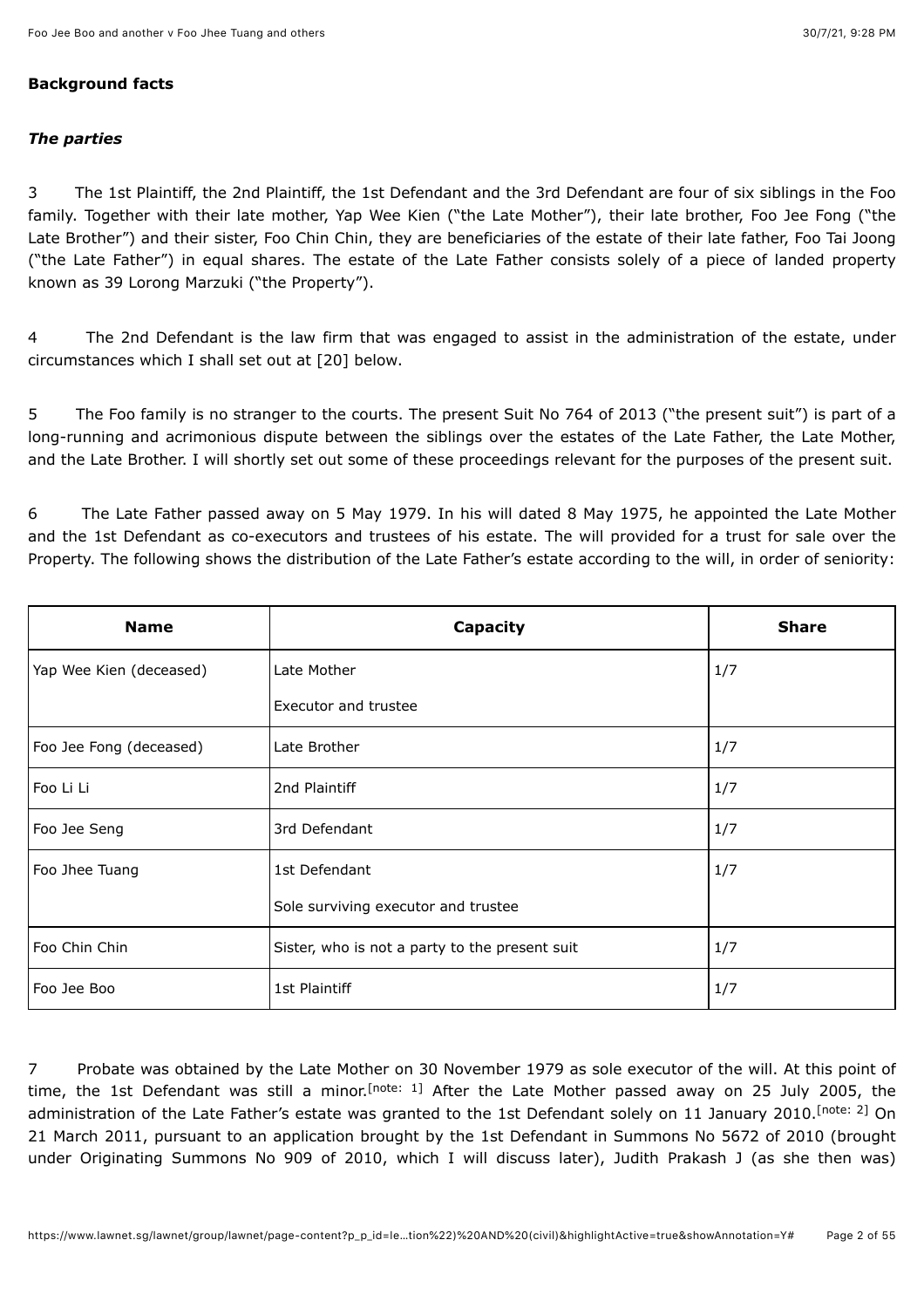declared the 1st Defendant to be the sole surviving executor and trustee of the Late Father's estate, and that he was entitled to apply to have the Property conveyed to him. The Property was thereafter transmitted and duly registered in the 1st Defendant's sole name.

8 In the Late Mother's will dated 18 May 2002, she appointed the 1st Plaintiff and the 1st Defendant as the coexecutors and trustees of her estate, which consists solely of her 1/7th share in the Late Father's estate. This share is to be divided among three of the siblings, in order of seniority, as follows:

| <b>Name</b>    | Capacity                | <b>Share</b> |
|----------------|-------------------------|--------------|
| Foo Jee Seng   | 3rd Defendant           | 1/4          |
| Foo Jhee Tuang | 1st Defendant           | 1/4          |
|                | Co-executor and trustee |              |
| Foo Jee Boo    | 1st Plaintiff           | 1/2          |
|                | Co-executor and trustee |              |

<span id="page-2-0"></span>9 A grant of probate for the Late Mother's estate was obtained on 1 October 2012 and issued to the 1st Plaintiff and the 1st Defendant on 14 December 2012.<sup>[note: 3]</sup> It should be noted that the 2nd Plaintiff is neither an executor nor a beneficiary of the Late Mother's estate.

10 The Late Brother passed away intestate on 19 July 2007. His estate also consists solely of his 1/7th share of the Late Father's estate. By FC/P 678 of 2015, a letter of administration was granted to the Late Brother's widow, Chen Yu, in February 2016, which appointed her as the sole administrator of the Late Brother's estate. Over the course of the present proceedings, the parties have come to accept that the claims in relation to the Late Brother's estate are not part of the present suit. This was because neither of the Plaintiffs is an administrator of the Late Brother's estate, and therefore would not have had the standing to bring any claim in relation to his estate. A claim relating to the Late Brother's estate was eventually brought by Chen Yu (as I will elaborate at [59] below). For the purposes of this judgment, I focus only on the disputes in relation to the Late Father's and Late Mother's estates.

11 The relationship between the five surviving Foo siblings quickly deteriorated largely because of disagreements on how to deal with the Property after the Late Mother's death. In brief, the 1st Plaintiff, the 2nd Plaintiff and the 3rd Defendant wanted the Property to be sold, but the 1st Defendant did not. These disagreements led to a slew of legal tussles between them. It is necessary to briefly set out some of the legal proceedings and relevant events at this juncture, as these will provide an essential backdrop to the disputes in the present suit.

### *Originating Summons No 909 of 2010*

12 On 2 September 2010, the Plaintiffs and the 3rd Defendant filed Originating Summons No 909 of 2010 ("OS 909") in the High Court, naming the 1st Defendant and Foo Chin Chin as defendants. OS 909, amongst other things, was an application to compel a sale of the Property and thereafter the distribution of the proceeds of the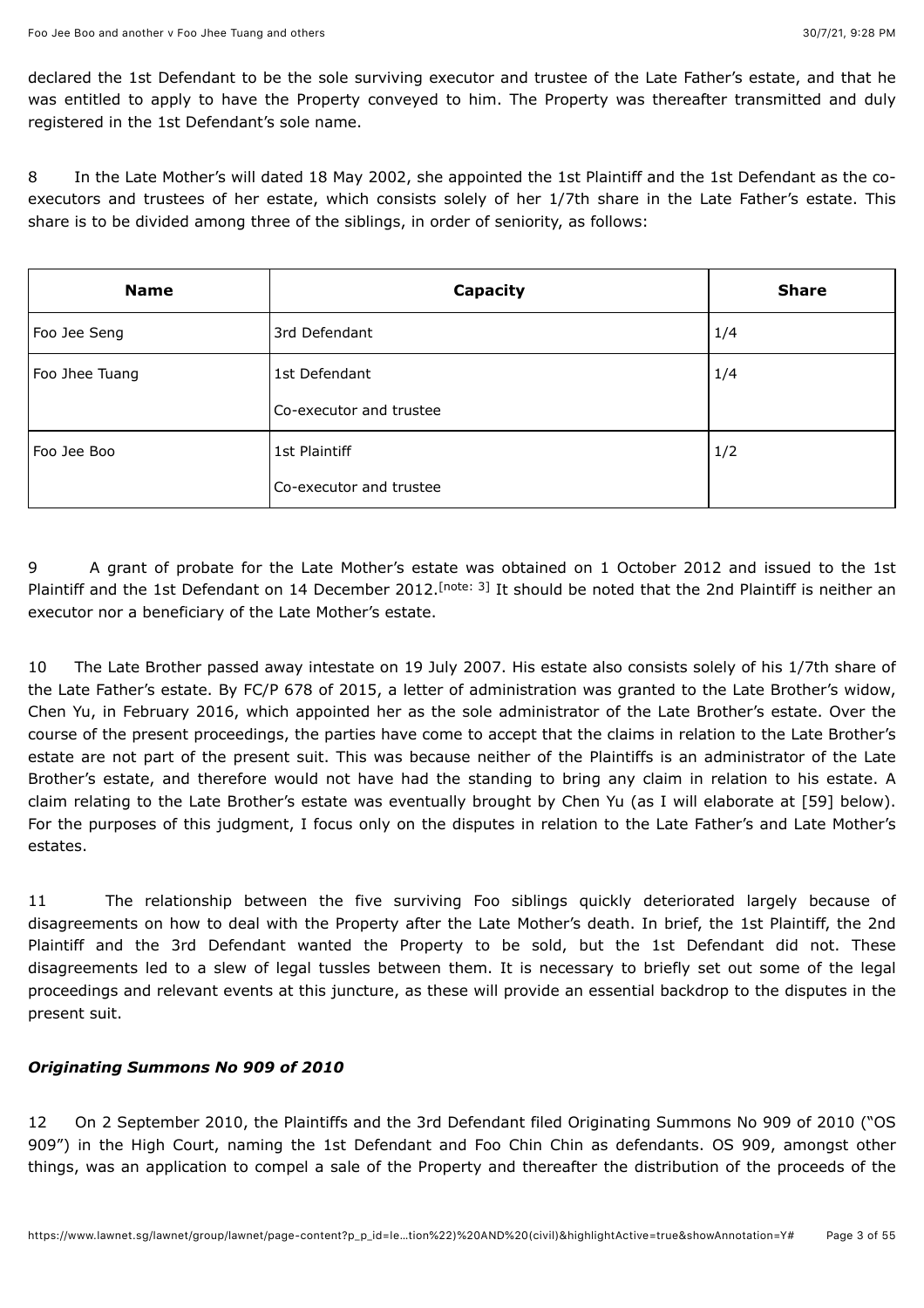sale according to the Late Father's will. It also sought to compel the 1st Defendant to furnish an account of the proceeds of the rent that he had allegedly received from the Property.

13 The 2nd Plaintiff and the 3rd Defendant were initially represented by Mr David de Souza ("Mr de Souza") from M/s De Souza Lim & Goh LLP. Mr de Souza issued the originating summons on behalf of all the plaintiffs in OS 909, *ie*, the Plaintiffs and the 3rd Defendant. It subsequently came to light that the 1st Plaintiff was separately represented by Mr V Ramakrishnan ("Mr Rama") from V Ramakrishnan & Co. The 1st Plaintiff had apparently sought leave to intervene in OS 909 to apprise the court of issues relating to the Late Mother's estate. The 1st Defendant and Foo Chin Chin, the defendants in OS 909, were represented by M/s Tan See Swan & Co ("TSS").

14 At the first hearing of OS 909 on 21 March 2011, Prakash J felt that it was not appropriate for the Plaintiffs and the 3rd Defendant to be represented by two different sets of solicitors. It was thereafter agreed that Mr de Souza was to submit on behalf of all of them. Mr Rama then left the chambers.

15 OS 909 was ultimately dismissed by Prakash J on 18 May 2011 with costs to be paid by the Plaintiffs and the 3rd Defendant to the 1st Defendant and Foo Chin Chin, as taxed or agreed.

### *CA 70 of 2011*

16 On 9 June 2011, the Plaintiffs and the 3rd Defendant appealed the decision of Prakash J, which led to CA 70 of 2011 ("CA 70"). By this point, the Plaintiffs and the 3rd Defendant had changed their solicitors to Ms Molly Lim SC, Ms Hwa Hoong Luan ("Ms Hwa") and Mr Ang Hou Fu from M/s Wong Tan & Molly Lim LLC ("WTL"), while the 1st Defendant and Foo Chin Chin continued to be represented by TSS.

17 Further, the 1st Plaintiff engaged M/s Wong Thomas & Leong to file Summons No 5533 of 2011 ("SUM 5533"), again seeking leave for the 1st Plaintiff, in his capacity as co-executor of the Late Mother's estate, to participate in CA 70 to apprise the court of the position taken by each of the beneficiaries in relation to the Late Mother's estate.

18 CA 70 and SUM 5533 were heard together on 29 February 2012. SUM 5533 was dismissed with no order as to costs. The judgment for CA 70 was reserved. On 7 August 2012, the Court of Appeal delivered judgment for CA 70 and made the following orders (collectively "the CA Orders"): [\[note: 4\]](#page-48-3)

<span id="page-3-0"></span>1. The Appeal be allowed;

2. the [1st Defendant] shall take steps to sell [the Property] and distribute the sale proceeds to the beneficiaries according to their respective entitlements under [the Late Father's will];

3. the sale of the Property shall be effected no later than six months from the date of the judgment hereof, ie, 7<sup>th</sup> August 2012;

4. the solicitors for the [Plaintiffs and the 3rd Defendant] [ie, WTL], and the [1st Defendant] [ie, TSS] shall jointly appoint a valuer/agent and a solicitor to effect the sale;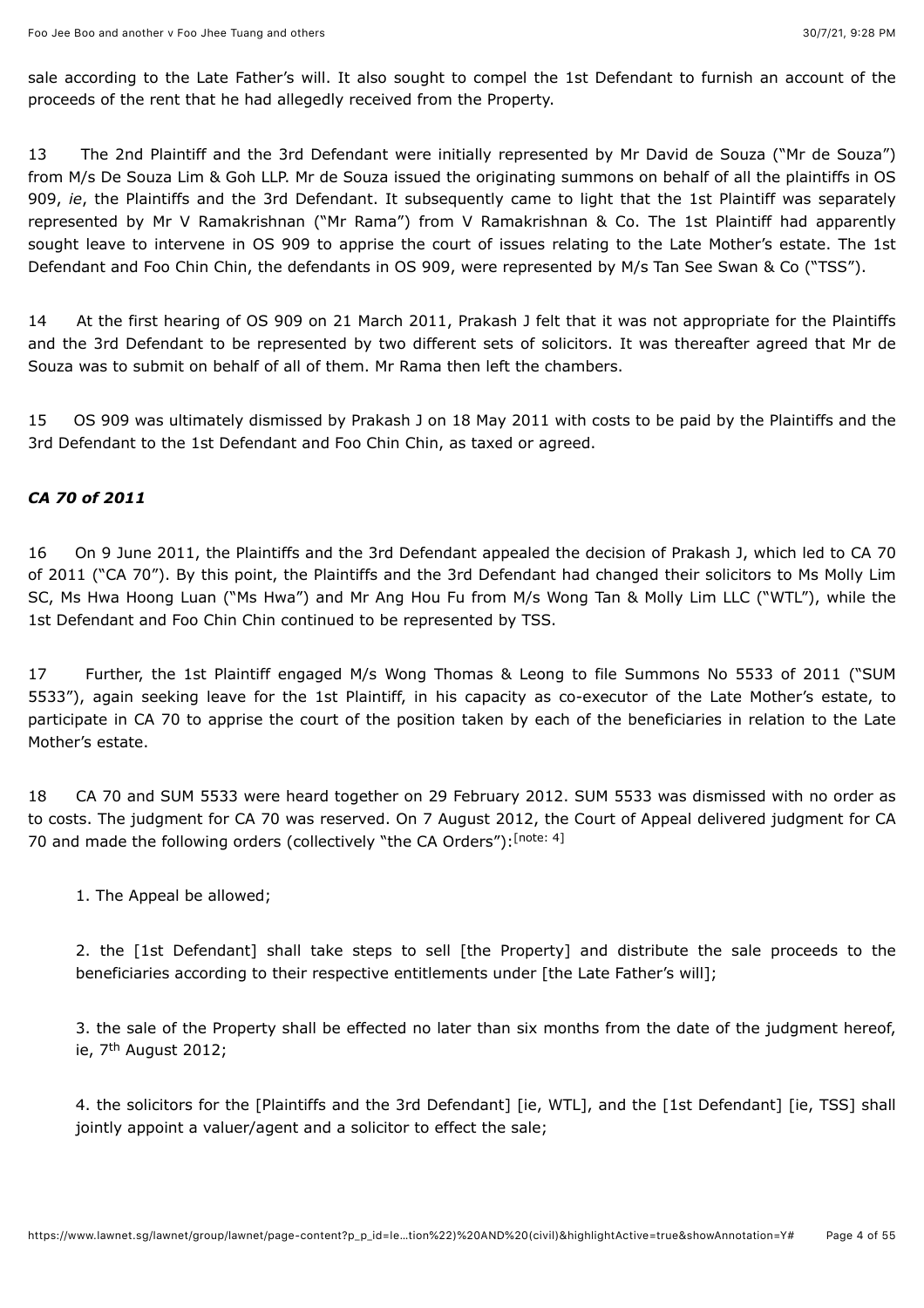5. the [1st Defendant] shall, within three months of the date of the judgment hereof, ie, 7<sup>th</sup> August 2012, furnish an account of the trust to all the beneficiaries; and

6. the parties are requested to file their submission on costs within 2 weeks hereof.

19 On 31 August 2012, after hearing the parties' submissions on costs, the Court of Appeal further ordered that:

7. The costs of the [Plaintiffs and 3rd Defendant] in [CA 70 and OS 909] shall be paid out of the proceeds of the sale of the Property; and

8. The [1st Defendant] shall bear his own costs.

### *Appointment of the 2nd Defendant and attempts to sell the Property*

20 Pursuant to the CA Orders, WTL and TSS jointly appointed the 2nd Defendant as the law firm having conduct of the matter. I will elaborate on this appointment further at [177]–[181] below. Ms Eunice Chee ("Ms Chee") of the 2nd Defendant was the solicitor in charge of the matter, and the one whom the parties and their solicitors corresponded with. WTL and TSS also appointed DTZ Debenham Tie Leung (SEA) Pte Ltd ("DTZ") as the valuer/agent for the sale of the Property.

<span id="page-4-1"></span><span id="page-4-0"></span>21 An auction for the Property was originally scheduled for 31 October 2012. However, the auction for the Property could not be completed on time. It appears that one reason was that the 1<sup>st</sup> Defendant had received someunsolicited offers for the Property.<sup>[note: 5]</sup> In any event, the 1st Defendant requested for the sale of the Property to be postponed, on the basis that he needed time to come up with a reasonable proposal[.](#page-48-5)<sup>[note: 6]</sup> In late December 2012, DTZ proposed for a public tender to be called instead. WTL agreed to the proposal. However, the 1st Defendant did not agree. By an email dated 4 January 2013, the 1st Defendant stated that the reserve price for the Property was to be \$6.5 million, and that he would work it out with the 3rd Defendant and Foo Chin Chin before instructing DTZ on the proposed sale of the Property. On 10 January 2013, he wrote to DTZ stating that the reserve price was \$6.5 million, and that he had not agreed for DTZ to do the valuation.<sup>[\[note: 7\]](#page-48-6)</sup>

<span id="page-4-2"></span>22 Meanwhile, on 4 January 2013, WTL wrote to the 1st Defendant, stating that the Court of Appeal in CA 70 had directed in no uncertain terms that the Property was to be sold. It will be recalled that under the CA Orders, the sale of the Property was to be completed within six months, *ie*, by 7 February 2013. WTL then wrote to DTZ and informed it that the sale of the Property by public tender was to continue. By another letter dated 10 January 2013, WTL warned the 1st Defendant to refrain from writing to DTZ to delay or prevent the sale of the Property, as that would be contrary to the CA Orders. WTL further stated that action would be taken to enforce the CA Orders against the 1st Defendant if he persisted in taking any action to delay or prevent the sale of the Property.<sup>[\[note: 8\]](#page-48-7)</sup>

<span id="page-4-3"></span>23 The public tender went on, and one of the tenderers ultimately offered \$5.8 million for the Property. However, the 1st Defendant refused to sign the Letter of Authorisation and Confirmation to allow the 2nd Defendant to accept the tender bid on his behalf. Instead, he suggested that parties should seek an extension of time for a further six months to sell the Property, so that they could try to secure a sale price of above \$6 million. [\[note: 9\]](#page-48-8)

#### <span id="page-4-4"></span>*Summons No 634 of 2013: Enforcement proceedings*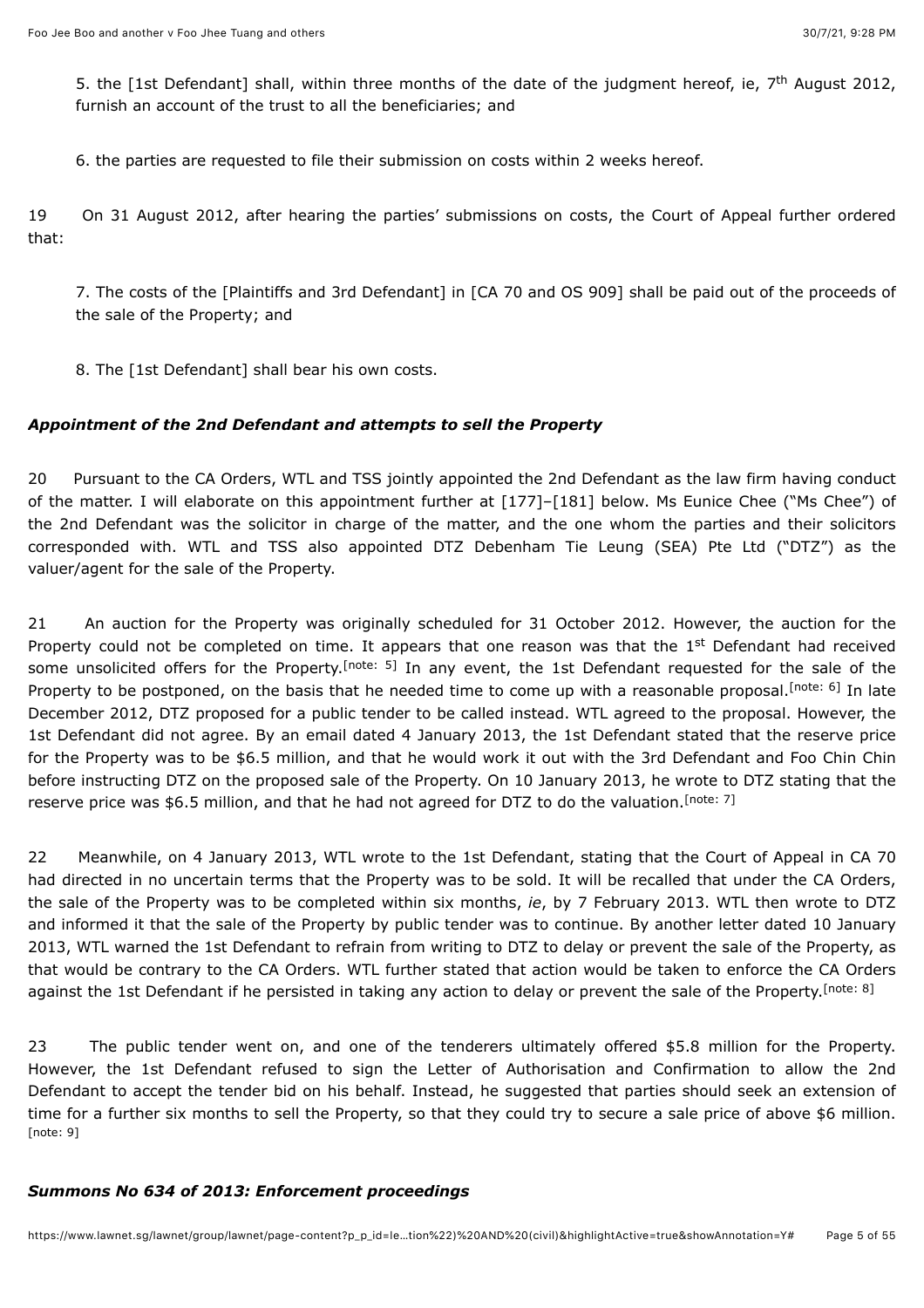<span id="page-5-0"></span>24 Convinced that the 1st Defendant was delaying the sale of the Property when the date of completion was scheduled on 19 April 2013, the Plaintiffs and the 3rd Defendant, through WTL, took out Summons No 634 of 2013 ("SUM 634") on 4 February 2013 to enforce the judgment in CA 70, including a prayer asking the court to sanction the sale of the Property for \$5.8 million. On 7 February 2013, the 1st Defendant attended at the office of the 2nd Defendantand duly signed the Letter of Authorisation and Confirmation.<sup>[note: 10]</sup> At the hearing of SUM 634 on 23 February 2013, the Plaintiffs and the 3rd Defendant were granted leave to withdraw SUM 634, and the cost of the application was fixed at \$2,000, to be paid out from the proceeds of the sale of the Property. Ms Chee was informed of this cost order by WTL as well as the 1st Defendant.

<span id="page-5-2"></span><span id="page-5-1"></span>25The tender was ultimately accepted on 8 February 2013<sup>[note: 11]</sup> and the Property was sold for \$5.8 million. Thesale was completed on schedule on 19 April 2013.<sup>[note: 12]</sup> The proceeds of the sale were then deposited into the 2nd Defendant's conveyancing account.

### *Payments of the sales proceeds by the 2nd Defendant to the 1st Defendant*

<span id="page-5-3"></span>26 On 10 May 2013, the 2nd Defendant sent an email to the 1st Defendant with a Statements of Accounts relating to the sale of the Property, the deductions to be made, and the amounts to be distributed in relation to the Late Father's and Late Mother's estates. She asked the 1st Defendant to check whether the calculations were correct, and explained that she would need WTL's and Foo Chin Chin's approval before releasing the funds.<sup>[\[note: 13\]](#page-49-1)</sup>

<span id="page-5-4"></span>27 On 17 May 2013, the 1st Defendant replied to say that the Statement of Accounts was substantively correct, and that "no other lawyer or beneficiary should interfere and obstruct the [distribution] process".<sup>[\[note: 14\]](#page-49-2)</sup>

28 On 20 May 2013, Ms Chee wrote to the 1st Defendant, forwarding him the Statements of Accounts for the Late Father's and Late Mother's estates, as well as a Letter of Authority which was to be signed by "every one named in there in the presence of a solicitor", *ie*, all the surviving beneficiaries. The letter also explained that a sum of \$200,000 was being set aside in the 2nd Defendant's conveyancing account to meet the legal costs in connection with "the suits between [the 1st Defendant] and [his] siblings", as well as the "additional work done [by the 2nd Defendant] in attending to the distribution of [the Late Father's and Late Mother's] [e]states".<sup>[\[note: 15\]](#page-49-3)</sup>

<span id="page-5-6"></span><span id="page-5-5"></span>29 On 21 May 2013, the 1st and 3rd Defendants separately attended at the 2nd Defendant's office to collect the Statements of Accounts relating to the Late Father's and Late Mother's estates. The 1st Defendant alone signed a Letter of Authority, in his capacity as sole executor of the Late Father's estate, confirming the payments to be made to each beneficiary.<sup>[\[note: 16\]](#page-49-4)</sup>

<span id="page-5-7"></span>30 On 29 May 2013, Ms Chee gave the 1st Defendant a cashier's order issued in his favour for the sum of \$1,064,536.02, being his purported shares of the Late Mother's and Late Father's estates, as well as reimbursements for his claims against the two estates. At the same time, Ms Chee gave the 1st Defendant another cashier's order for the sum of \$782,542.86, being the purported inheritance due to the estate of the Late Brother. Ms Chee expressly advised the 1<sup>st</sup> Defendant to open a new bank account under the name "Estate of [the Late Father], Deceased" and to deposit the Late Brother's purported inheritance into the account. She stated that the money "must remain there until a legitimate claimant of [the Late Brother's estate] comes to make his/her/their claims", and that the 1st Defendant was "responsible for ensuring the money is paid to the legitimate claimant" of the Late Brother's estate.<sup>[note: 17]</sup> Whether the 2nd Defendant should have paid out these amounts to the 1st Defendant was heavily disputed by the parties in the present suit and I shall return to these disputes in due course.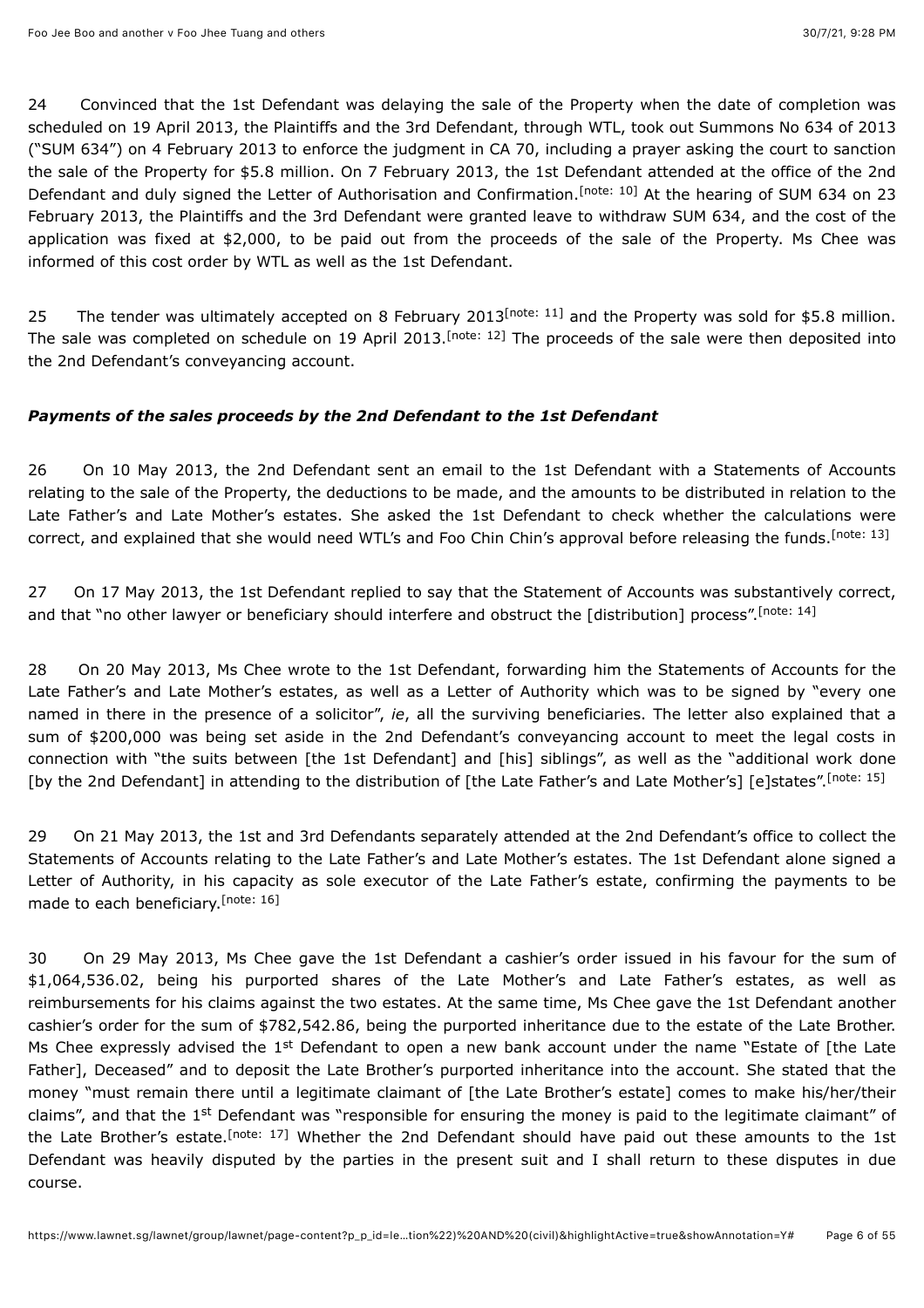31 Ms Chee also reiterated to the 1st Defendant in a cover letter to the cashier's orders that a sum of \$200,000 remained in the 2nd Defendant's conveyancing account for "legal expenses which have not been settled in connection with: (a) the suits between [the 1st Defendant and his siblings] … and (b) [the 2nd Defendant's] fees for the additional work done in attending to the distribution of the [the Late Father's and Late Mother's] [e]states". [\[note: 18\]](#page-49-6)

<span id="page-6-1"></span><span id="page-6-0"></span>32 On 31 May 2013, Ms Chee sent an email to the Plaintiffs, the 3rd Defendant and Foo Chin Chin, informing them that their respective cheques for their shares of the Late Father's estate were available for collection at the 2nd Defendant's office.<sup>[\[note: 19\]](#page-49-7)</sup>

<span id="page-6-3"></span><span id="page-6-2"></span>33 Shortly after this email was sent, Ms Hwa of WTL called Ms Chee and followed up with an email, essentially stating that since WTL's clients were also party to the 2nd Defendant's appointment, the latter needed to hand over a copy of the Statement of Accounts of the Late Father's estate for confirmation. Ms Hwa also asked Ms Chee to hold the distribution of the sale proceeds in the meantime, until after WTL had replied with their comments on the Statement of Accounts.<sup>[note: 20]</sup> On 3 June 2013, at a meeting at the office of WTL, Ms Molly Lim asked Ms Chee to arrange to stop payment to the 1st Defendant, but Ms Chee informed Ms Molly Lim that she could not do so as the cashier's orders had already been given to the 1st Defendant a few days before, on 29 May 2016. Ms Chee also received a letter from WTL on the same day, alleging that the Plaintiffs disputed various claims for the expenses incurred on behalf of the Late Father's and Late Mother's estates.<sup>[note: 21]</sup> Thereafter, there were numerous email exchanges between Ms Hwa, Ms Chee and some of the siblings. This included emails from the 3rd Defendant and Foo Chin Chin on 25 June 2013 stating that they agreed with the calculations of the 1st Defendant, <sup>[\[note: 22\]](#page-49-10)</sup> and an email from Ms Chee to WTL on 2 July 2013 stating, *inter alia*, that the 2nd Defendant was not bound to follow WTL's instructions and that the 2nd Defendant would hold the balance pending the instructions of the executor or the court. After further exchanges the present suit was commenced on 26 August 2013, which I shall come to shortly.

### <span id="page-6-4"></span>*BC 127 and 160 of 2013: Taxation proceedings*

34 On 13 August 2013 and 24 September 2013, the Plaintiffs (without the 3rd Defendant) filed BC 127 and BC 160 for taxation of the proceedings in CA 70 and OS 909 respectively. On 29 August 2014, these were taxed by Assistant Registrar James Elisha Lee ("AR Lee"). Pursuant to the Plaintiffs' application for a review of AR Lee's taxation order, Prakash J adjusted the sum upwards slightly to an aggregate of approximately \$150,000.

## *DC 2814 of 2012: the 1st Plaintiff's claim for medical expenses against the Late Mother's estate*

35 While the above-related events concerning the estate of the Late Father were unfolding, problems with the estate of the Late Mother also started to surface. These largely concerned medical expenses incurred before her death in 2005. On 14 July 2011, the 1st Plaintiff commenced DC Suit No 2814 of 2012 ("DC 2814") against the estate of the Late Mother, claiming the sum of \$99,706.49 as the medical expenses incurred for the Late Mother's treatment at Gleneagles hospital ("the Gleneagles Bills"). This action was ultimately settled. A Deed of Settlement was entered into on 12 November 2012 between the 1st Plaintiff, the 1st Defendant and the 3rd Defendant. The Deed of Settlement states: [\[note: 23\]](#page-49-11)

<span id="page-6-5"></span>1. Judgment will be entered in [the 1st Plaintiff's] favour for the sum of \$99,706.49 claimed in [DC 2814] within seven (7) days from the date hereof, with each party to bear his own costs. Provided that: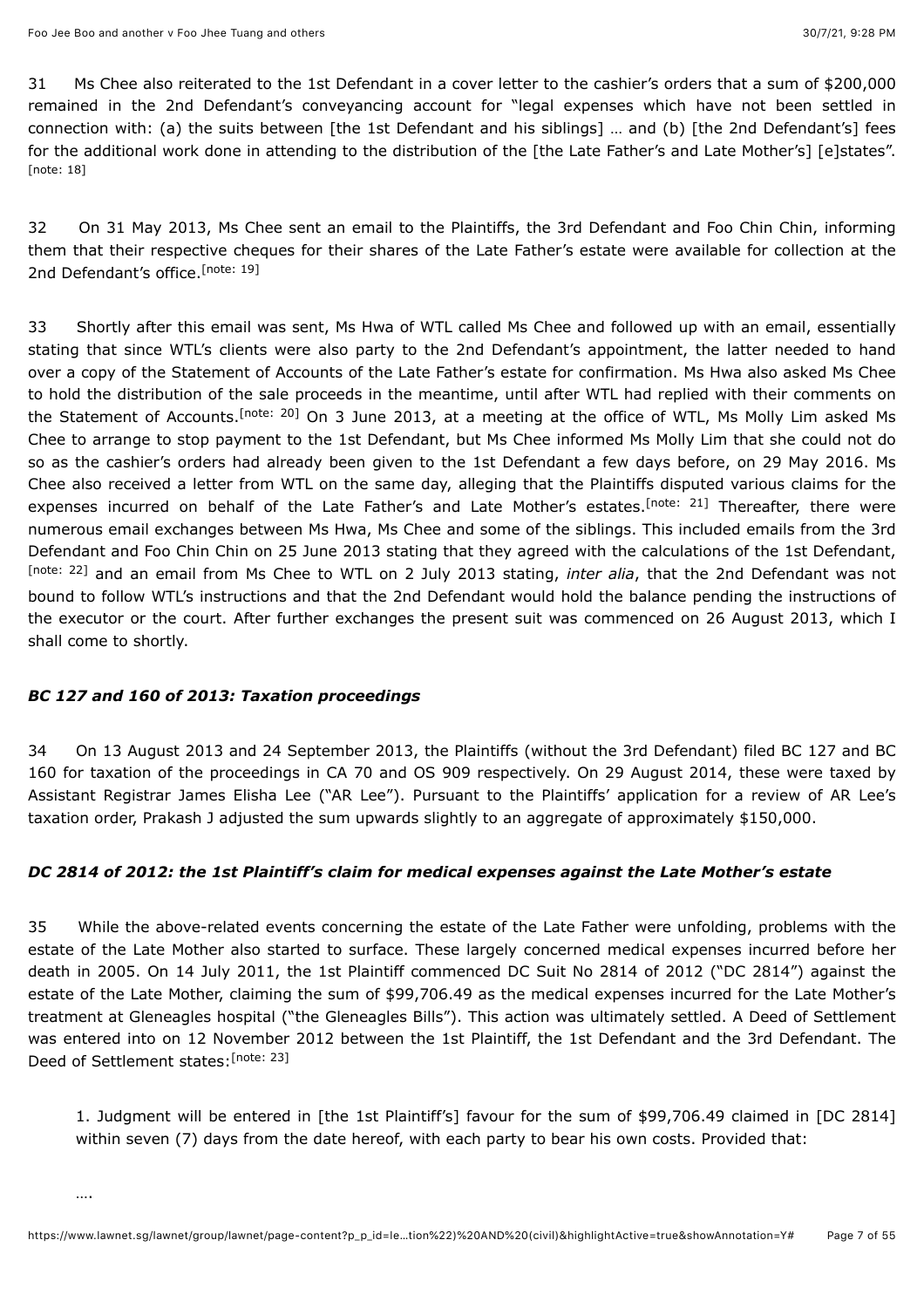(b) *[The 1st Defendant] shall pay the \$2,600 costs ordered in [DC 2814/2012] out of the [Late Mother's] estate*…

…

5. *The judgment for \$99,706.49 entered under paragraph (1)…above will be paid to [the 1st Plaintiff] out of the [Late Mother's] estate…and [the 1st Plaintiff] shall out of the [Late Mother's estate] pay [the 1st Defendant] a sum equivalent to 25% of the [Late Mother's] Gleneagles Bills i.e., the sum of \$24,925.* Both payments will be effected on the completion of the sale of the Property

6. The payments mentioned in paragraph (5) above constitute *full and final settlement of all claims between and amongst [the 1st Defendant, the 3rd Defendant, the 1st Plaintiff and the Late Mother's estate] relating to the [Late Mother's] estate and assets thereof*. Upon the payments mentioned in paragraph (5) above, *neither [the 1st Defendant, the 3rd Defendant, the 1st Plaintiff and the Late Mother's estate] shall make any claim whatsoever against the [Late Mother's] estate or against each other in relation to the [Late Mother's] estate and assets thereof*, apart from their respective entitlement to the [Late Mother's] estate's share of the sales proceeds of the Property under the Late Mother's will dated 18 May 2002.

7. This Deed does not affect any of the parties' rights accrued under and claim for costs relating to…[CA 70] and such costs will be dealt with between the respective parties' lawyers acting in the said actions/proceedings.

…

9. This Deed constitutes the whole agreement between the parties hereto relating to its subject matter and no variations hereof shall be effective *unless agreed to by the parties in writing*.

…

<span id="page-7-0"></span>[emphasis added]

36 The 1st Plaintiff, the 1st Defendant and the 3rd Defendant further recorded a consent judgment on 14 December 2012. The consent judgment only stated that the Late Mother's estate was to pay the 1st Plaintiff the sum of \$99,706.49, and that each party was to bear his or its own cost of the action.[\[note: 24\]](#page-49-12)

37 The Deed of Settlement and consent judgment provide the backdrop to the disputes in relation to the Late Mother's estate in connection with the present suit. This will be explained further later in the judgment.

### *The present suit*

38 The protracted disagreements between the siblings were not resolved. On 26 August 2013, the 1st and 2nd Plaintiffs, through their then solicitors, M/s Malkin & Maxwell LLP, commenced the present suit against the 1st and 2nd Defendants, bringing the claims which I shall set out at [60]–[65] below. On 4 August 2014, the Plaintiffs changed their solicitors to M/s Belinda Ang Tang & Partners ("BATP").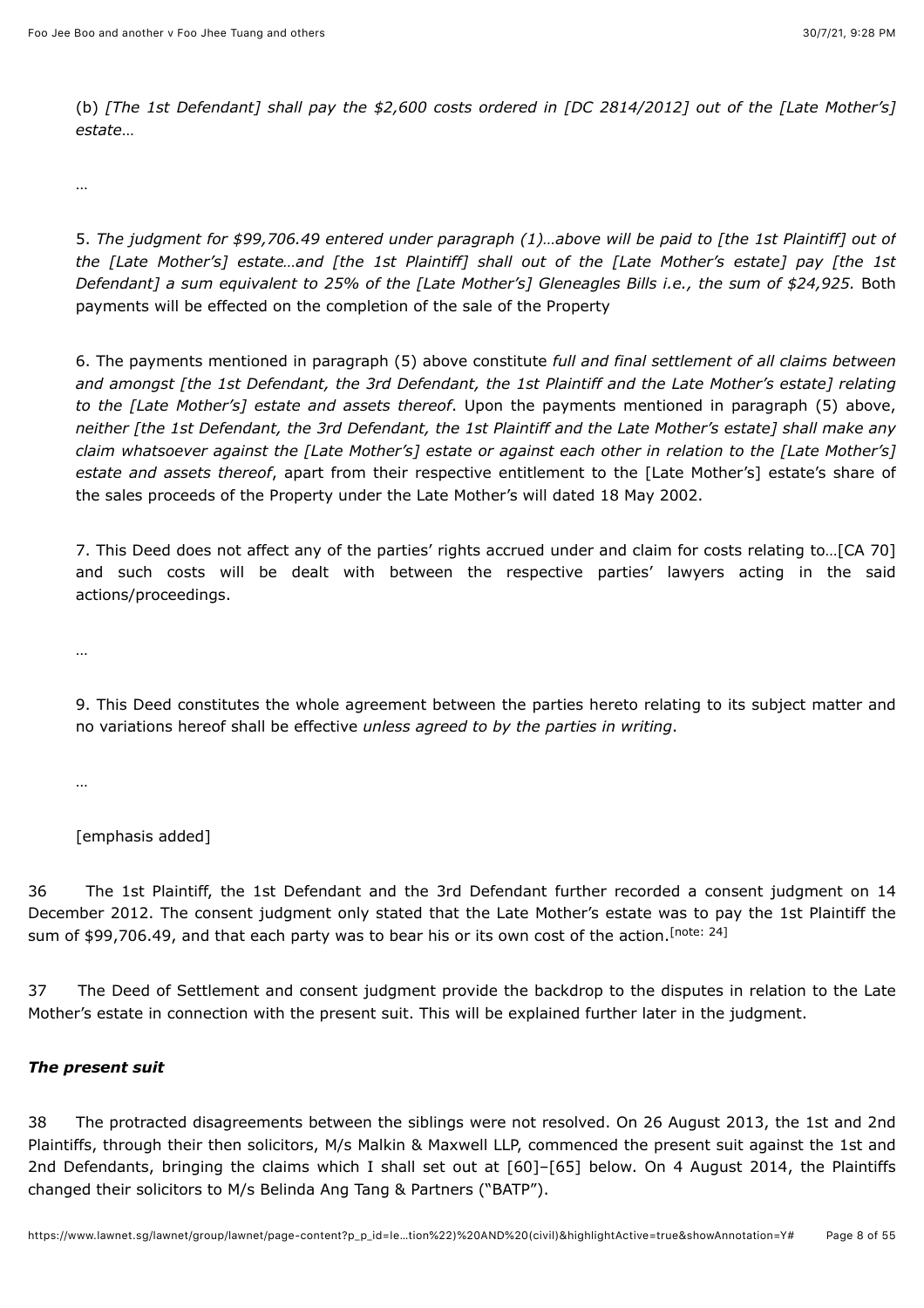39 As originally pleaded, the present suit was brought against the Defendants only in respect of the Late Father's estate. There was no claim made in respect of the Late Mother's or the Late Brother's estates.

40 Numerous interlocutory applications were filed in the present suit, the most essential of which are summarised below.

### *Amendments of Statement of Claim*

41 On 23 October 2013, before the pleadings were deemed closed, the Plaintiffs amended their Statement of Claim pursuant to O 20 r 3 of the Rules of Court (Cap 322, R 5, 2014 Rev Ed). This led to the Statement of Claim (Amendment No 1) ("SOC-1"). The amendments were minor, seeking, for example, an additional relief for interest to be paid on the sums found due. There were still no claims brought against the Late Mother's and Late Brother's estates.

42 On 18 September 2014, the Plaintiffs filed Summons No 4655 of 2014 ("SUM 4655") for leave to amend SOC-1, as indicated in an attached draft. These proposed amendments were fairly significant. In brief, the amendments expanded or added details in respect of the Plaintiffs' claim against the 1st Defendant in relation to the Late Father's estate. The amendments also sought to add new claims against the 1st and 2nd Defendants in respect of the Late Mother's estate and the Late Brother's estate. At the hearing before AR Lee, the Defendants did not object to a number of proposed amendments. As for the contested amendments, AR Lee allowed some, but disallowed a significant number as well. Both the Plaintiffs and the 2nd Defendant were dissatisfied with AR Lee's decision. The Plaintiffs filed Registrar's Appeal No 396 of 2014 seeking to reverse the AR's decision disallowing certain paragraphs of the draft. The 2nd Defendant filed Registrar's Appeal No 397 of 2014 seeking to exclude certain paragraphs in the draft that had been allowed. The appeals then came before me.

43 After hearing the parties on 9 February 2015, I allowed the 2nd Defendant's appeal in full, and only partially allowed the Plaintiffs' appeal. These are summarised at [22] of my decision in *Foo Jee Boo and another v Foo Jhee Tuang and another (Foo Jee Seng, intervener)* [\[2015\] SGHC 176](javascript:viewPageContent() ("the Amendment Judgment"). In essence, I allowed various paragraphs relating to the 2nd Defendant's handling of the Late Father's estate. I also allowed facts relating to the parties' claims in relation to the Late Mother's estate.

44 However, there was considerable confusion over the status in which the parties were suing or being sued in the present suit. In the course of SUM 4655, the parties eventually confirmed that they were suing and being sued in their *personal capacities*: see the Amendment Judgment at [26] and [33]–[36]. That being the case, I disallowed the amendments pleading breach of duty against the 2nd Defendant in relation to the Late Mother's estate. In the case of the claims against the1st Defendant in respect of the Late Mother's estate, there were *no objections* raised by the 1st Defendant to the amendments, and these were allowed on that basis.

45 The Plaintiffs were dissatisfied with my decision in the Amendment Judgment. On 16 February 2015, they wrote in to court to request for further arguments on the Registrar's Appeals. On 17 February 2015, they filed Summonses No 786 and 787 of 2015, seeking leave to appeal my decision in the Registrar's Appeals. On 9 July 2015, I dismissed the applications for leave to appeal and did not change my order in the Registrar's Appeals after hearing their further arguments. I will elaborate on some parts of the Amendment Judgment in due course, when I analyse and set out my decision on the Plaintiffs' case against the 1st Defendant in relation to the Late Mother's estate in the present suit.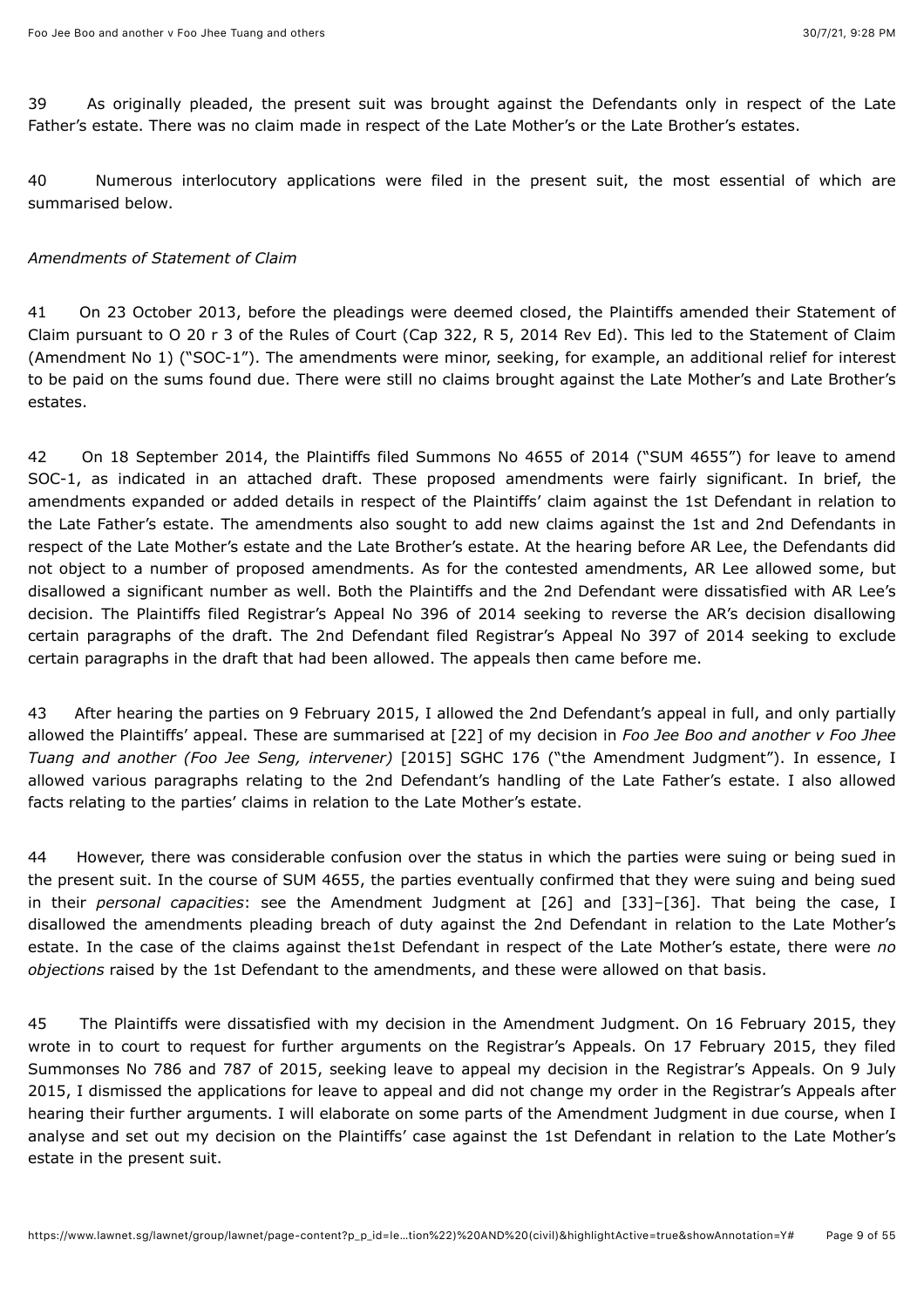46 On 21 July 2015, the Plaintiffs duly amended SOC-1 as directed, which led to the present Statement of Claim (Amendment No 2) ("SOC-2").

### *Summonses for leave to intervene*

47 On 25 November 2014, the 3rd Defendant filed Summons No 5860 of 2014, an application to make himself a party to the present suit and to be allowed to participate in it, on the basis that he was a beneficiary of both the Late Father's and Late Mother's estates. On 4 February 2015, AR Zhuang Wenxiong granted the application. The 3rd Defendant was subsequently added as a defendant to the present suit.

48 I should add that on 23 September 2015, Foo Chin Chin also applied for leave to intervene in the present suit. However, she subsequently withdrew her application at a hearing before me on 7 March 2016, indicating that she no longer wished to contest the proceedings.

### *Payment into court and payments out of the minimum undisputed sum*

49 On 24 March 2014, I ordered the 2nd Defendant to pay the sum of \$3,897,359.97, being the balance of the sale proceeds of the Property still held in its conveyancing account, into court pending the determination of the present suit. This was duly done on 29 December 2014.

50 On 1 September 2015, the Plaintiffs brought Summons No 4346 of 2015 ("SUM 4346") seeking to have the minimum undisputed portions of their shares in the Late Father's estate, quantified at \$758,495.68 each ("the Minimum Sum"), to be paid out of the sum paid into court on 29 December 2014. The detailed computation of this figure is set out at [63] below. I granted this application on 7 March 2016.

51 On 15 March 2016, the 3rd Defendant filed Summons No 1291 of 2016 ("SUM 1291") also seeking a payment out of his Minimum Sum. On 22 March 2016, Foo Chin Chin, not being a party to the present suit, filed OS 291 of 2016 ("OS 291") for payment out of her Minimum Sum pursuant to O 90 r 8 of the Rules of Court. I granted orders-in-terms of both applications on 20 April 2016.

### *Summary of positions*

52 In summary, as a result of the abovementioned events and legal proceedings, the positions of the beneficiaries of the Late Father's estate just before the trial of the present suit were as follows:

|                   | <b>Name</b> | Capacity                                        | <b>Share</b> | <b>Status</b>                                                                                                    |
|-------------------|-------------|-------------------------------------------------|--------------|------------------------------------------------------------------------------------------------------------------|
| Yap<br>(deceased) | Wee         | Kien Late Mother<br><b>Executor and trustee</b> | 1/7          | See [53] below                                                                                                   |
| Foo<br>(deceased) | Jee         | Fong   Late Brother                             | 1/7          | \$782,542.86 paid by the 2nd Defendant to<br>the 1st Defendant to hold for the Late Brother<br>(see [30] above). |
| Foo Li Li         |             | 2nd Plaintiff                                   | 1/7          |                                                                                                                  |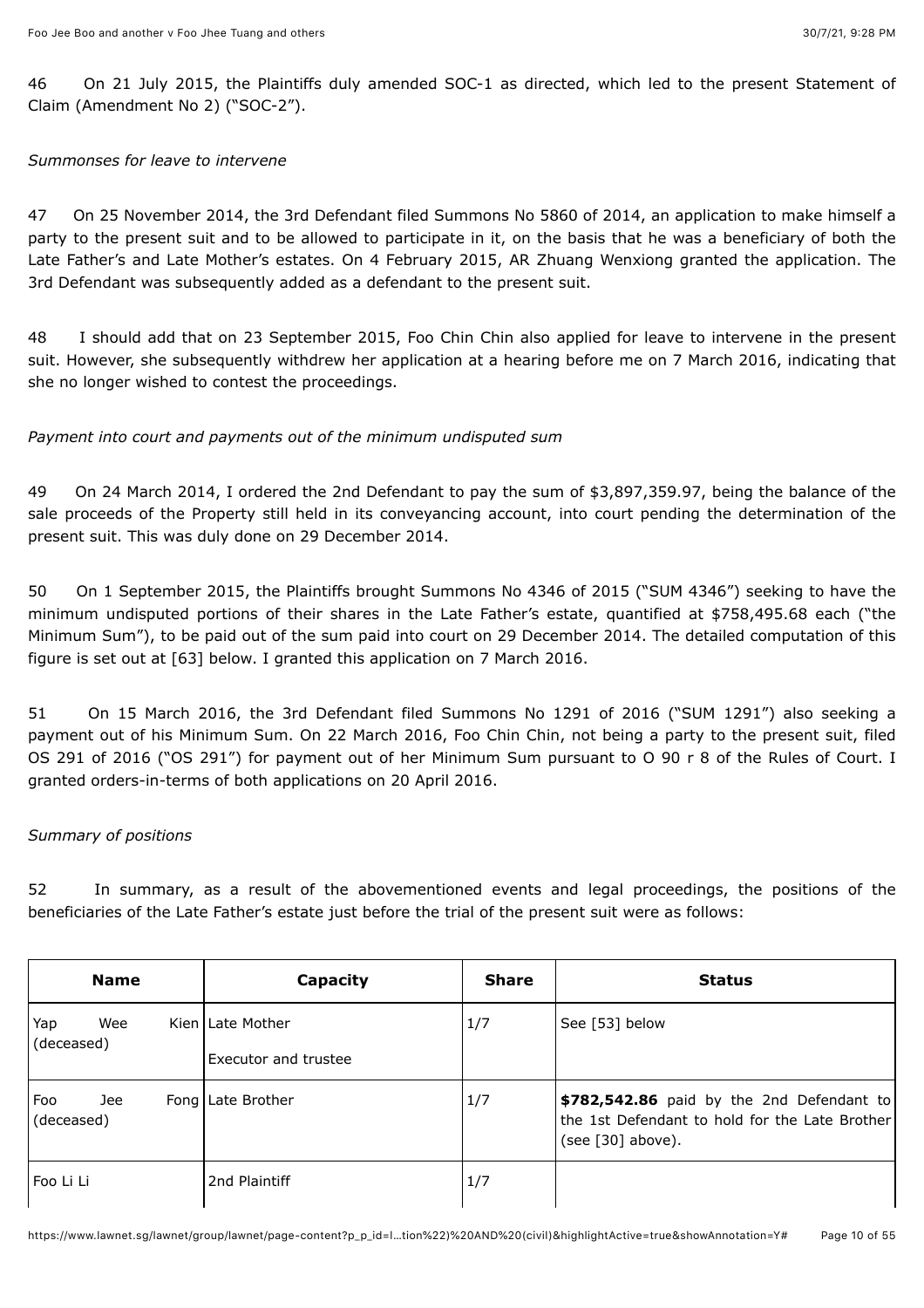|                 |                                                         |     | Minimum Sum of \$758,495.68 paid out<br>pursuant to Order of Court dated 7 March 2016<br>in SUM 4346 (see [50] above).  |
|-----------------|---------------------------------------------------------|-----|-------------------------------------------------------------------------------------------------------------------------|
| Foo Jee Seng    | 3rd Defendant                                           | 1/7 | Minimum Sum of \$758,495.68 paid out<br>pursuant to Order of Court dated 20 April 2016<br>in SUM 1291 (see [51] above). |
| Foo Jhee Tuang  | 1st Defendant<br>Sole surviving executor and trustee    | 1/7 | \$835,181.57 paid by the 2nd Defendant to<br>the 1st Defendant (see [30] above).                                        |
| l Foo Chin Chin | Sister, who is not a party to the $1/7$<br>present suit |     | Minimum Sum of \$758,495.68 paid out<br>pursuant to Order of Court dated 20 April 2016<br>in OS 291 (see [51] above).   |
| Foo Jee Boo     | 1st Plaintiff                                           | 1/7 | Minimum Sum of \$758,495.68 paid out<br>pursuant to Order of Court dated 7 March 2016<br>in SUM 4346 (see [50] above)   |

53 The positions of the beneficiaries of the Late Mother's estate just before the trial of the present suit were as follows:

| <b>Name</b>    | Capacity                                 | <b>Share</b> | <b>Status</b>                                                                    |
|----------------|------------------------------------------|--------------|----------------------------------------------------------------------------------|
| Foo Jee Seng   | 3rd Defendant                            | 1/4          | Not paid. Sum remains in court.                                                  |
| Foo Jhee Tuang | 1st Defendant<br>Co-executor and trustee | 1/4          | \$229,354.47 paid by the 2nd Defendant to<br>the 1st Defendant (see [30] above). |
| Foo Jee Boo    | 1st Plaintiff<br>Co-executor and trustee | 1/2          | Not paid. Sum remains in court.                                                  |

54 After the payments out mentioned above, the sum left in court is **\$863,377.25** (being the total sum paid into court, \$3,897,359.97 *less* the four payments out of \$758,495.68 each).

### *The Plaintiffs' discharge of solicitors*

55 It should be noted that just 11 days before the trial for the present suit, the Plaintiffs discharged their solicitors, BATP, and opted to act in person.

### *Proceedings subsequent to the present suit*

56 After the present suit was under way, two other legal proceedings were commenced in relation to the Late Mother's and Late Brother's estates.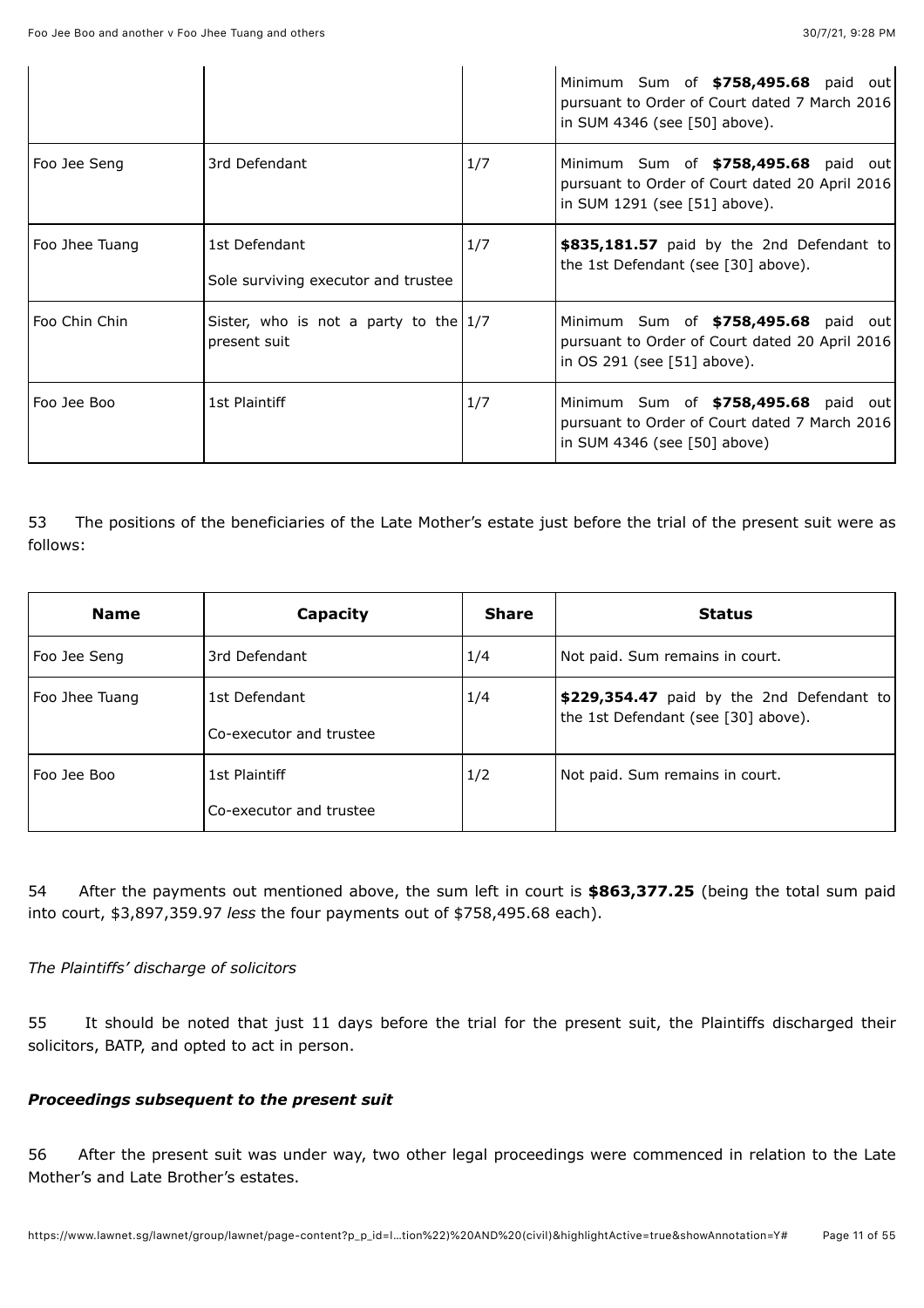#### *Suit No 284 of 2016: proceedings in relation to the Late Mother's estate*

57 On 23 March 2016, Suit No 284 of 2016 ("S 284") was filed by the 1st Plaintiff, in his *representative capacity* as co-executor and trustee of the Late Mother's estate (contrast [44] above). S 284 is most likely a consequence of the Amendment Judgment, in which I had held that the Plaintiffs had no standing to bring claims against the 2nd Defendant in relation to the Late Mother's estates when suing in their *personal capacities* (see [71] of the Amendment Judgment). S 284 was brought primarily against the 2nd Defendant. The 1st Defendant was joined as defendant because he refused to join the 1st Plaintiff in suing the 2nd Defendant. The claims and reliefs of S 284 arise out of substantially the same facts as those raised in relation to the Late Mother's estate in the present suit. In S 284, the 1st Plaintiff wants the 2nd Defendant to account for all monies received by the 1st Defendant in relation to the Late Mother's estate, including overpayment quantified at \$89,678.86, and for the 2nd Defendant to indemnify and pay the 1st Plaintiff for any shortfall the latter suffers if he fails to receive his entitlement of the Late Mother's estate.

<span id="page-11-0"></span>58 In June 2016, the Plaintiffs, through BATP, orally applied to consolidate S 284 and the present suit, but this was dismissed by AR Lee.<sup>[note: 25]</sup> S 284 is currently still at the interlocutory stages, and has not yet come to trial.

*Suit No 811 of 2016: proceedings in relation to the Late Brother's estate*

59 On 27 July 2016, Suit No 811 of 2016 was commenced by Chen Yu, the Late Brother's widow, against the 1st Defendant. Chen Yu alleged that the Late Brother was entitled to at least \$782,542.86 as 1/7th beneficiary of the Late Father's estate. She claimed for the share of \$782,542.86 which she alleged the 1st Defendant had neglected, ignored and/or failed to return to the Late Brother's estate. The Late Brother's estate is, as I mentioned earlier, not an issue in the present suit.

### **The pleadings**

### *The Plaintiffs' claims*

60 Having outlined the history of litigation between the parties, I now set out the Plaintiffs' case in the present suit, as pleaded in SOC-2.

#### *Claims in relation to the Late Father's Estate*

61 The Plaintiffs claim that the 1st Defendant had breached the CA Orders, as well as his duties as trustee of the Late Father's estate,<sup>[note: 26]</sup> specifically by:

<span id="page-11-1"></span>(a) failing to render an account of the trust to the Plaintiffs and the other beneficiaries of the estate, and in particular failing to render an account of the rent proceeds collected from the renting out of the Property within the three-month time limit set by the Court of Appeal in CA 70;

(b) failing to properly calculate the beneficiaries' respective entitlements under the Late Father's estate due to the erroneous inclusion or omission of claims against the Late Father's estate;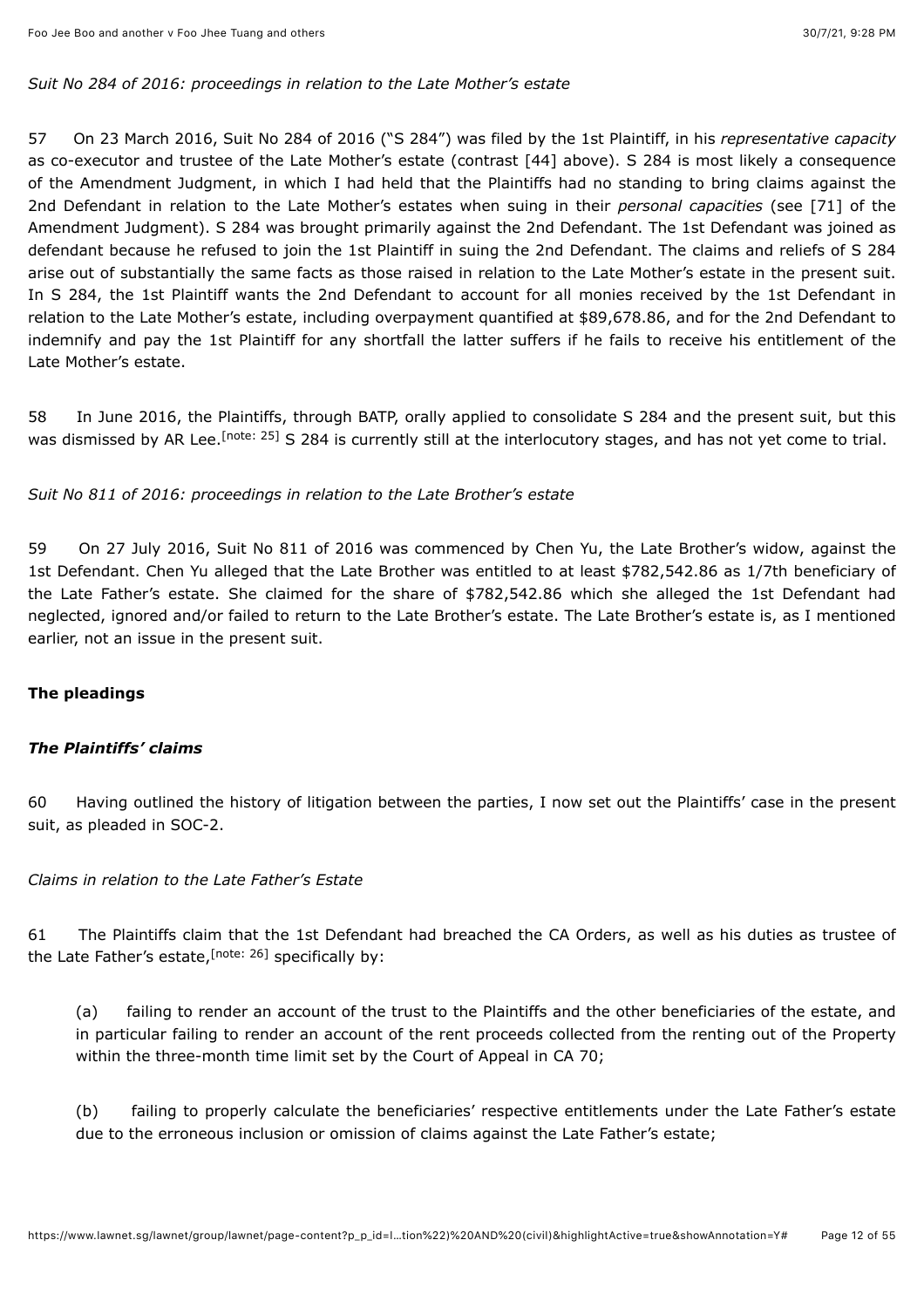(c) failing to properly distribute or to properly instruct the 2nd Defendant to distribute the Late Father's estate; and

(d) wrongfully instructing the 2nd Defendant to release to himself sums of money above and beyond what he is entitled to.

62 The Plaintiffs claim that the 2nd Defendant had represented that it was jointly appointed by the Plaintiffs and the 1st Defendant and would take instructions from both the 1st Defendant and WTL (as solicitors for the Plaintiffs). However, the 2nd Defendant allegedly breached its fiduciary duties owed to the Plaintiffs, and acted contrary to the terms of its engagement and its representations, [note: 27] specifically by:

<span id="page-12-0"></span>(a) wrongly acting on the sole and unilateral instructions of the 1st Defendant in relation to the Late Father's estate (in particular in paying out the 1st Defendant's share), without prior consultation or notification to the Plaintiffs or verifying the liability of the Late Father's estate;

(b) wrongly setting aside only \$200,000 as legal costs for CA 70 and OS 909; and

<span id="page-12-1"></span>(c) wrongly providing for additional expenses claimed by the 1st and 3rd Defendants, thus enabling the 1st Defendant to inflate his share in the Late Father's estate, to the detriment of the Plaintiffs.

63 According to the Plaintiffs, the correct calculation of each beneficiary's minimum share in the Late Father's estate (the Minimum Sum referred to at [50]) is as follows:<sup>[\[note: 28\]](#page-49-16)</sup>

| <b>Price of the Property sold</b>             | \$5.8 million                         |  |
|-----------------------------------------------|---------------------------------------|--|
| Less (agreed expenses)                        |                                       |  |
| Property Tax                                  | \$234.67                              |  |
| <b>DTZ Valuation</b>                          | \$2,140                               |  |
| Agency commission                             | \$46,545                              |  |
| 2nd Defendant's costs                         | \$6,641.55                            |  |
| Expenses incurred by 1st Defendant (admitted) | \$10,202.20                           |  |
| Less (items to be set aside for adjudication) |                                       |  |
| Legal fees for CA 70 & OS 909                 | \$350,000                             |  |
| Legal fees for SUM 634                        | \$2,000                               |  |
| Expenses incurred by 1st Defendant (disputed) | \$42,436.50                           |  |
|                                               | This includes:                        |  |
|                                               | -Repairs to the Property: \$37,436.50 |  |
|                                               |                                       |  |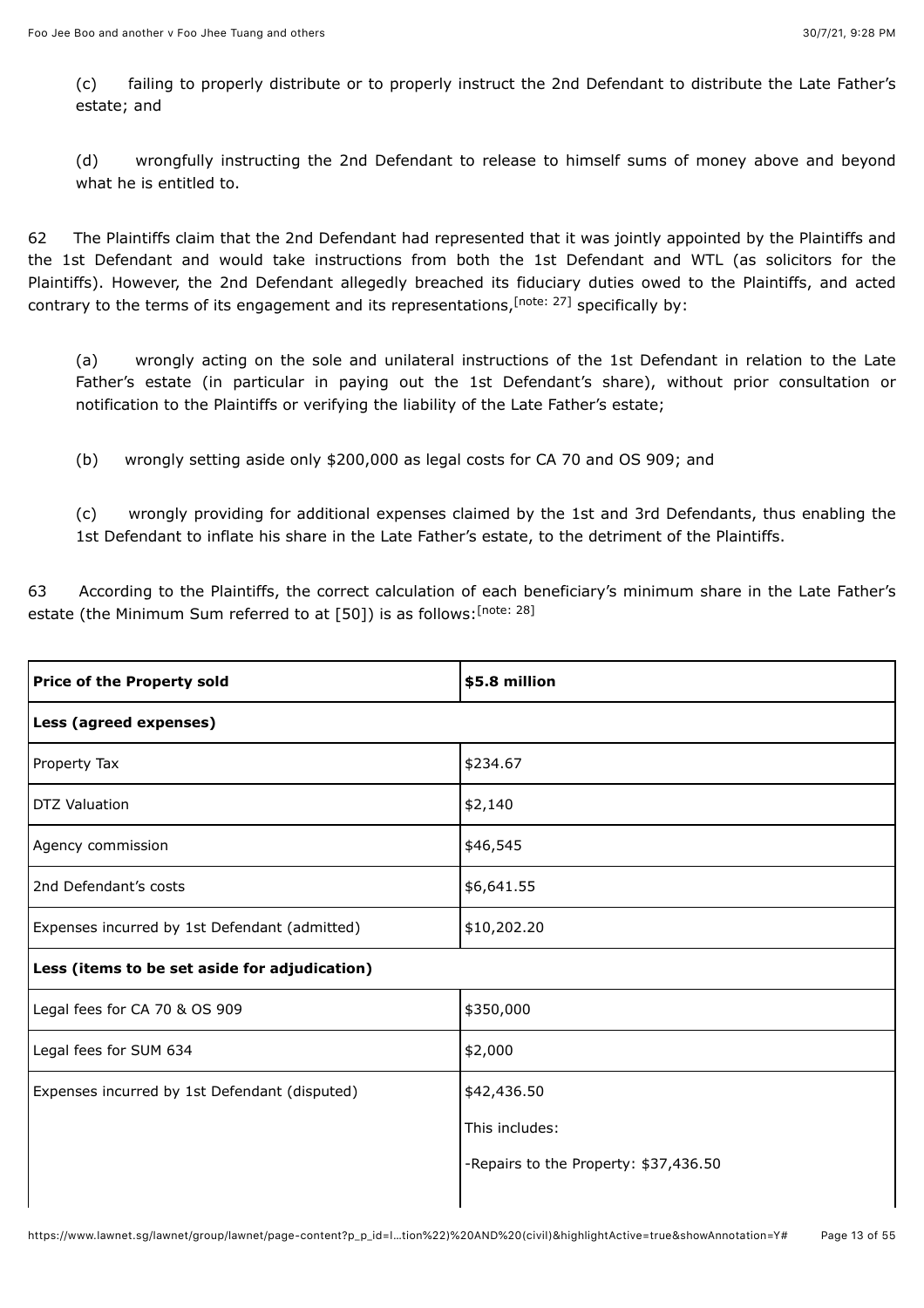|                                                    | -Transportation costs for removal of rubbish: \$5,000                                                           |
|----------------------------------------------------|-----------------------------------------------------------------------------------------------------------------|
| Expenses incurred by 3rd Defendant                 | \$14,000 (removal of altar and religious ceremonies)                                                            |
| Expenses incurred by 1st Plaintiff                 | \$16,330.31 (renovation works and other miscellaneous)<br>expenses)                                             |
| Net amount for distribution                        | \$5,309,469.77                                                                                                  |
| Each beneficiary's minimum 1/7 <sup>th</sup> share | \$758,495.68                                                                                                    |
| l 1st Defendant's share                            | \$768,697.88 (Minimum Sum plus \$10,202.20 for admitted<br>expenses incurred by the 1st Defendant)              |
| Overpayment to the 1st Defendant                   | \$66,483.69 (\$835,181.57 paid to the 1st Defendant (see<br>[52] above) less \$768,697.88 which he is entitled) |

#### *Claims in relation to the Late Mother's estate*

64 The Plaintiffs further claim that the 1st Defendant had breached his duties as one of the joint executors and trustees of the Late Mother's estate, <sup>[note: 29]</sup> as well as the Deed of Settlement, in particular by:

<span id="page-13-0"></span>(a) wrongfully claiming his own expenses against the Late Mother's estate, resulting in an overpayment to himself;

<span id="page-13-1"></span>(b) failing to act fairly towards the beneficiaries when he preferred and allowed claims of some beneficiaries to be made against the Late Mother's estate, but not similar claims of the Plaintiffs.

65 According to the Plaintiffs, the correct calculation of each beneficiary's minimum share in the Late Mother's estate is as follows: [\[note: 30\]](#page-49-18)

| Value of Late Mother's $1/7^{th}$ share in Late Father's \$758,495.68 (see [63] above)<br>estate |             |
|--------------------------------------------------------------------------------------------------|-------------|
| Less (1st Plaintiff's claims)                                                                    |             |
| The Gleneagles Bills                                                                             | \$99,706.49 |
| Legal costs of DC 2814                                                                           | \$2,600     |
| Less (items to be set aside for adjudication)                                                    |             |
| Expenses incurred by 1st Defendant for Late Mother's \$22,312.60<br>medical expenses             |             |
| Expenses incurred by 1st Defendant for Late Mother's funeral \$25,923.60<br>expenses             |             |
|                                                                                                  | \$4,709.62  |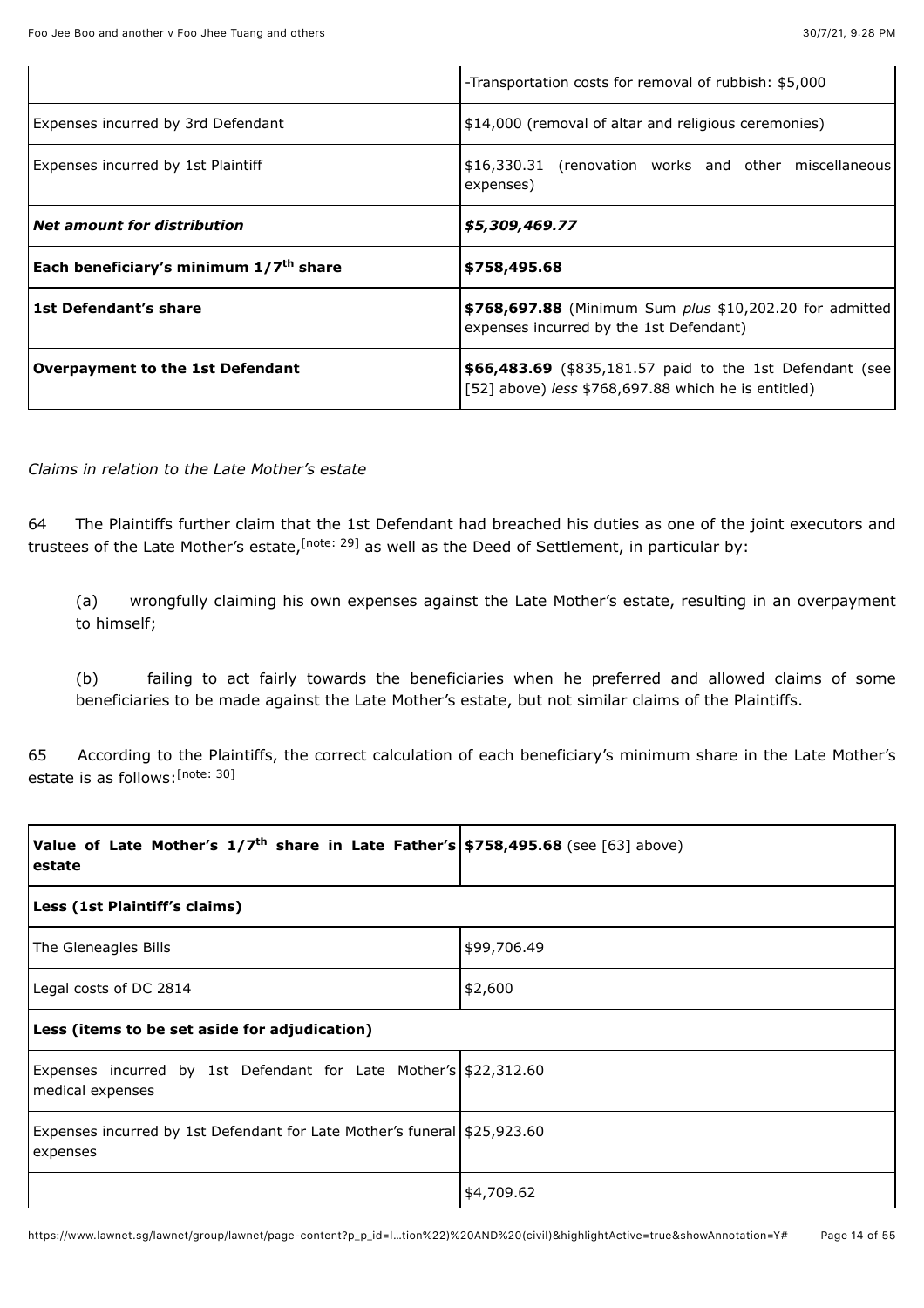| Expenses incurred by 3rd Defendant for Late Mother's<br>medical expenses                 |                                                                                                                                          |
|------------------------------------------------------------------------------------------|------------------------------------------------------------------------------------------------------------------------------------------|
| Expenses incurred by Foo Chin Chin for Late Mother's \$5,123.99<br>medical expenses      |                                                                                                                                          |
| Legal fees incurred by 1st Plaintiff in relation to Late $$39,416.96$<br>Mother's estate |                                                                                                                                          |
| <b>Net amount for distribution</b>                                                       | \$558,702.42                                                                                                                             |
| 1st Defendant and 3rd Defendant's share (25% each)   \$139,675.61 each                   |                                                                                                                                          |
| 1st Plaintiff's share (50%)                                                              | \$381,657.70 (\$279,351.21 as 50% share plus \$99,706.49)<br>for the Gleneagles Bills <i>plus</i> \$2,600 for legal costs of DC<br>2814) |
| <b>Overpayment to the 1st Defendant</b>                                                  | \$89,678.86 (\$229,354.47 paid to the 1st Defendant (see<br>[53] above) less $$139,675.61$ which he is entitled)                         |

#### *The 1st Defendant's Defence*

#### *The Late Father's estate*

66 In relation to the Late Father's estate, the main lines of the 1st Defendant's Defence are as follows:

<span id="page-14-1"></span><span id="page-14-0"></span>(a) There was no refusal on the part of the 1st Defendant to account for the rent money, as he had not been in receipt of any rental income, other than what the 1st Plaintiff had already known, and which was disclosed in OS 909 (see [87] below)[.](#page-49-19)<sup>[note: 31]</sup> In fact, it was the 1st Plaintiff that had rented out various rooms in the Property to the tenants and received rents;<sup>[\[note: 32\]](#page-49-20)</sup>

<span id="page-14-2"></span>(b) The amounts of \$52,638.70 and \$14,000 were legitimately incurred, and thus debts verily owed by the Late Father's estate to the 1st and 3rd Defendants respectively[;](#page-49-21)<sup>[note: 33]</sup> and

<span id="page-14-4"></span><span id="page-14-3"></span>(c) The 1st Defendant never agreed to pay \$350,000 as legal costs for OS 909 and CA 70. The sum of \$200,000 was more than sufficient to defray any legal costs incurred in CA 70 and OS 909. [\[note: 34\]](#page-49-22)

67 According to the 1st Defendant, each beneficiary's entitlement to the Late Father's estate was correctly calculated as follows:<sup>[\[note: 35\]](#page-49-23)</sup>

| <b>Price of Property sold</b> | \$5.8 million |
|-------------------------------|---------------|
| Less                          |               |
| Property Tax                  | \$234.67      |
| <b>DTZ Valuation</b>          | \$2,140       |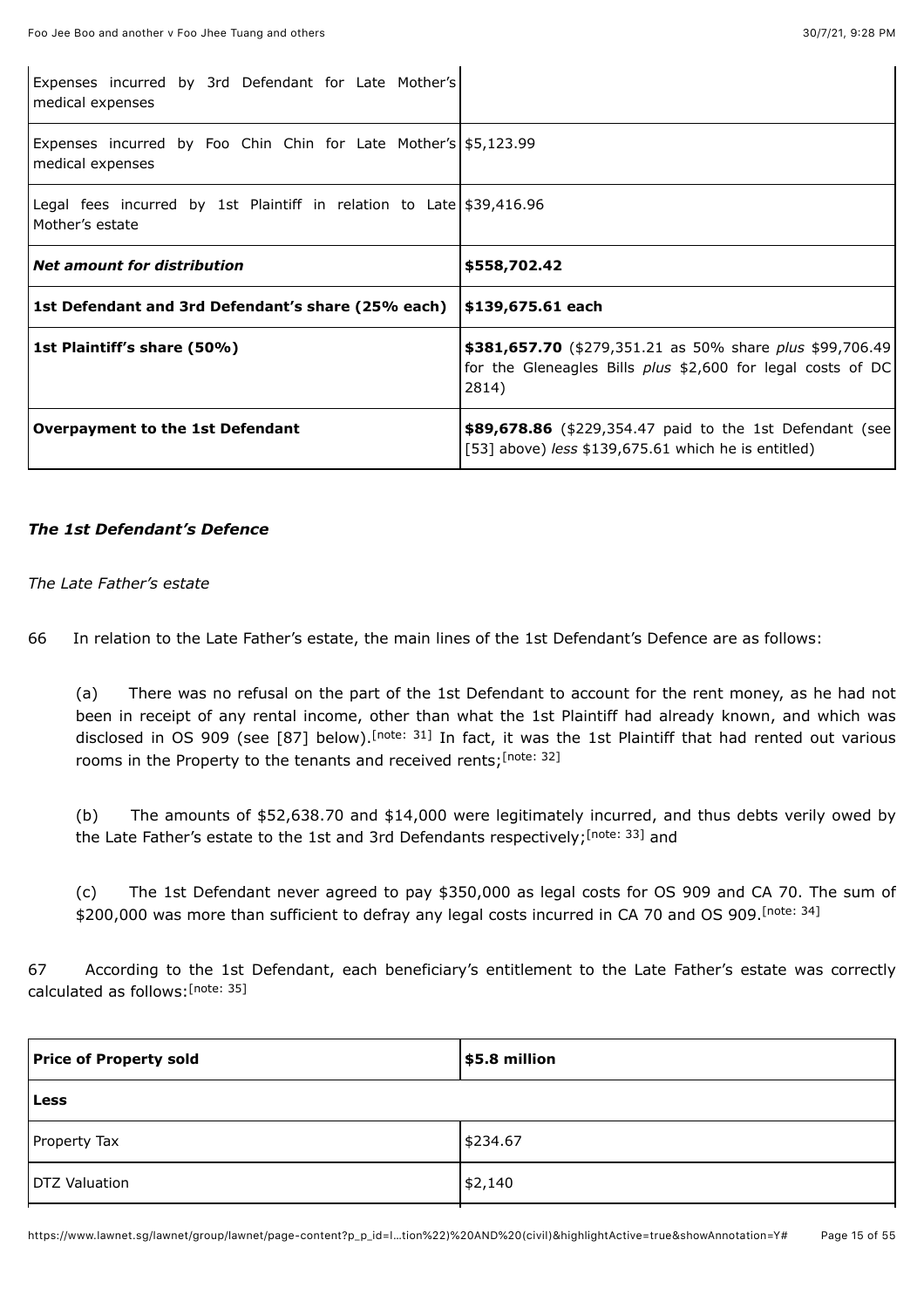| Agency commission                                  | \$46,545                                                                       |
|----------------------------------------------------|--------------------------------------------------------------------------------|
| 2nd Defendant's costs                              | \$6,641.55                                                                     |
| Expenses incurred by 1st Defendant                 | \$52,638.70                                                                    |
|                                                    | This includes:                                                                 |
|                                                    | -Expenses admitted by Plaintiffs: \$10,202.20                                  |
|                                                    | -Repairs to the Property: \$37,436.50                                          |
|                                                    | -Transportation costs for removal of rubbish: \$5,000                          |
| Expenses incurred by 3rd Defendant                 | \$14,000 (removal of altar and religious ceremonies)                           |
| Legal fees                                         | \$200,000                                                                      |
| <b>Net value for distribution</b>                  | \$5,477,800.08                                                                 |
| Each beneficiary's minimum 1/7 <sup>th</sup> share | \$782,542.86                                                                   |
| 1st Defendant's share                              | \$835,181.56 (Minimum Sum plus \$52,638.70 as legitimate<br>expenses incurred) |
| 3rd Defendant's share                              | \$796,542.86 (Minimum Sum plus \$14,000 as legitimate<br>expenses incurred)    |

#### *The Late Mother's estate*

68 In relation to the Late Mother's estate, the main lines of the 1st Defendant's Defence are as follows:

<span id="page-15-1"></span><span id="page-15-0"></span>(a) He disputes the quantum of \$99,706.49 for the Gleneagles Bills.<sup>[note: 36]</sup> He also denies that the sum was owed to the 1st Plaintiff, as he states that there was a verbal agreement between the 1st Defendant and the 1st Plaintiff that the latter had waived this claim.<sup>[\[note: 37\]](#page-49-25)</sup>

<span id="page-15-3"></span><span id="page-15-2"></span>(b) He alleges that he had also incurred expenses for the Late Mother's medical fees. [\[note: 38\]](#page-49-26)

69 According to the 1st Defendant, each beneficiary's entitlement to the Late Mother's estate should be calculated as follows: [\[note: 39\]](#page-49-27)

| Value of 1/7 <sup>th</sup> share in Late Father's estate:                            | \$782,542.87 |
|--------------------------------------------------------------------------------------|--------------|
| <b>Less</b>                                                                          |              |
| Expenses incurred by 1st Defendant for Late Mother's \$22,312.60<br>medical expenses |              |
| Expenses incurred by 1st Defendant for Late Mother's funeral \$25,923.60<br>expenses |              |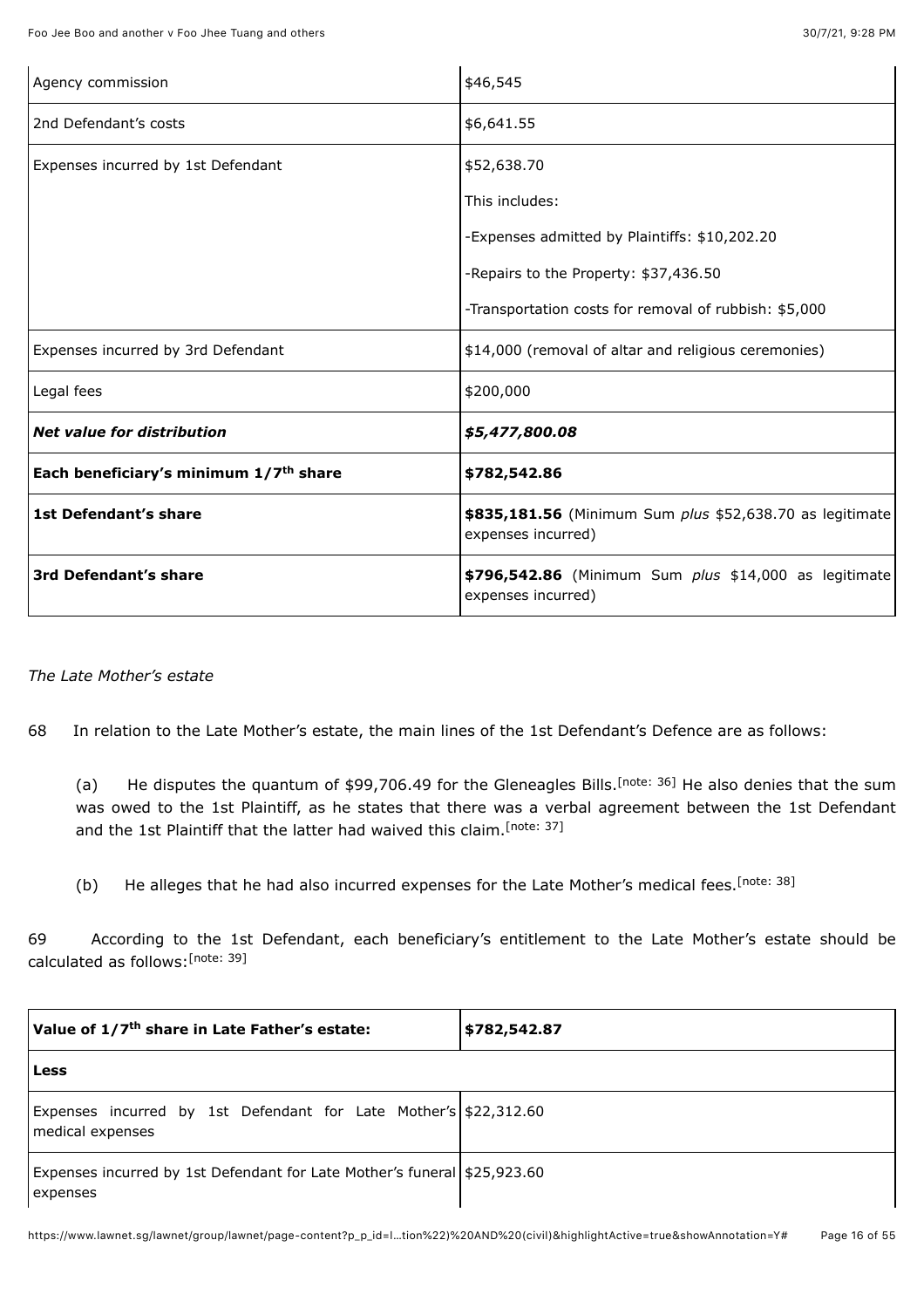| Expenses incurred by 3rd Defendant for Late Mother's \$4,709.62<br>medical expenses |                                                                                                                          |  |
|-------------------------------------------------------------------------------------|--------------------------------------------------------------------------------------------------------------------------|--|
| Expenses incurred by Foo Chin Chin for Late Mother's \$5,123.99<br>medical expenses |                                                                                                                          |  |
| <i>Net value for distribution</i>                                                   | \$724,473.06                                                                                                             |  |
| l 1st Defendant's share                                                             | \$229,354.46 (\$181,118.26 as 25% share] plus \$22,312.60<br>for medical expenses plus \$25,923.60 for funeral expenses) |  |
| <b>Srd Defendant's share</b>                                                        | \$185,827.88 (\$181,118.26 as 25% share plus \$4,709.62)<br>for medical expenses)                                        |  |
| <b>Star-</b> Plaintiff's share (50%)                                                | \$362,236.53                                                                                                             |  |

### *The 2nd Defendant's Defence and Notice of Indemnity and/or Contribution against the 1st Defendant*

70 In brief, the 2nd Defendant's main lines of defence are as follows: [\[note: 40\]](#page-49-28)

<span id="page-16-0"></span>(a) The 2nd Defendant was appointed to act for the 1st Defendant *only*, as the sole surviving executor and trustee of the Late Father's estate. The 2nd Defendant was obliged only to act on the instructions of the 1st Defendant;

(b) The Plaintiffs were not the 2nd Defendant's clients. At the material time, the Plaintiffs' solicitors were WTL, who advised, assisted and represented them. No duties were therefore owed by the 2nd Defendant to the Plaintiffs;

(c) The 2nd Defendant was only appointed to act in the sale of the Property, and not the distribution of the proceeds of the sale; and

(d) The computation of each beneficiary's 1/7th share of the Late Father's estate at \$782,547.87 was correct.

71 The 2nd Defendant issued a Notice of Indemnity and/or Contribution against the 1st Defendant on 30 July 2014, and filed its Statement of Claim against the 1st Defendant on 2 June 2016. It sought a contribution or indemnity from the 1st Defendant against any sums that the 2nd Defendant is held liable to pay the Plaintiffs, on the ground that the 1st Defendant ought to have known that the 2nd Defendant's appointment was to act for the 1st Defendant. Therefore, if the Plaintiffs suffered any loss as a result of the distribution, this was caused by the 1st Defendant, since the 2nd Defendant only acted on the instructions, confirmation and authorisation of the 1st Defendant.

### **The Late Father's estate: claims against the 1st Defendant**

#### *The law on the powers and duties of an executor*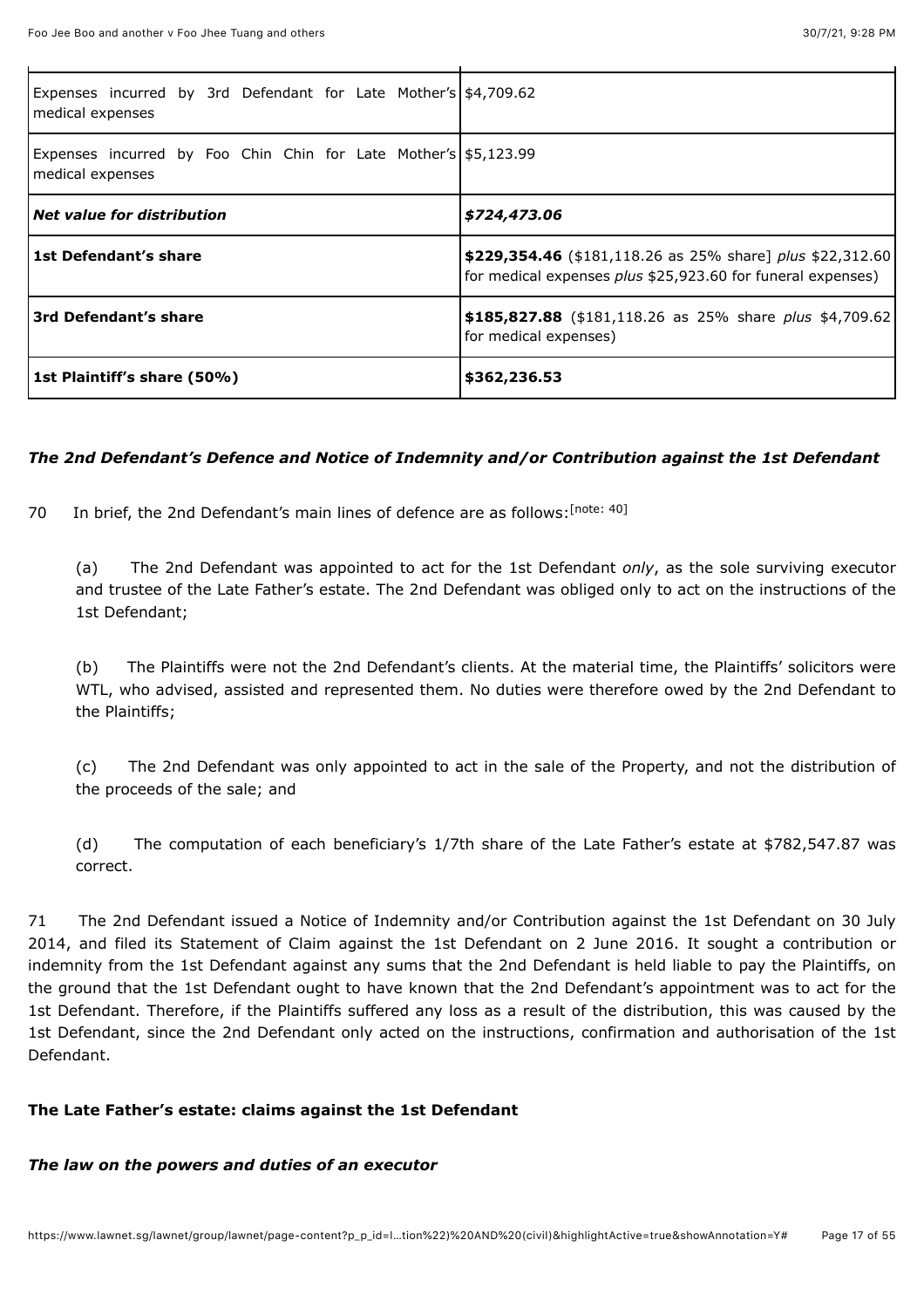72 Before turning to the specific claims brought by the Plaintiffs against the 1st Defendant, it will be helpful to set out briefly the powers and duties of an executor, such as the 1st Defendant.

73 KS Rajah JC (as he then was) provided a succinct summary of the duties of executors in *Lee Yoke San and another v Tsong Sai Sai Cecilia and another* [\[1992\] 3 SLR\(R\) 516](javascript:viewPageContent() ("*Lee Yoke San*") at [35]:

An executor "*calls in" the estate* that collects and converts the assets into cash, and *pays all the funeral and testamentary expenses, estate duty, debts and legacies*. When he has done this, he has discharged his duties as an executor. Then he steps into the shoes of a trustee. He owes a *fiduciary duty* to the beneficiaries, whether he is an executor or trustee.

[emphasis added]

74 I shall now elaborate on the duties owed by an executor as summarised in the preceding paragraph.

#### *Calling in assets*

75 First and foremost, an executor is obliged to "call in" the deceased's real and personal estate. In other words, he has to determine the extent of the assets and liabilities of the deceased, and then act diligently and reasonably in realising the assets. In this respect, if the deceased died testate, his will would be a guide, although not necessarily a comprehensive one, as to the assets that he owned: G Raman, *Probate and Administration in Singapore and Malaysia* (LexisNexis, 3rd Ed, 2012) at pp 157 and 159 ("*Probate and Administration*"). Where the estate is small, like the present case in which the estate consists of a single asset, the carrying out of this duty does not normally pose an issue.

*Paying funeral and testamentary expenses*

76 Section 57(3) of the Probate and Administration Act (Cap 251, 1985 Rev Ed) allows for the estate to be applicable towards the discharge of the funeral, testamentary and administration expenses of the deceased.

77 Testamentary and administration expenses are "expenses incident to the proper performance of the duty of the executor": *Sharp v Lush* [1879] 10 Ch D 468 ("*Sharp v Lush*") at 470. They include, but are not limited to:

(a) The costs of obtaining probate or letters of administration;

(b) Legal costs occasioned in commencing a suit to obtain assistance of the court to decide on questions relating to the ascertainment of debts and liabilities due from the deceased's estate, the payment of such debts and liabilities, and the legal and proper distribution of estate among persons entitled. The suit can be instituted either by the executor himself or by the beneficiaries in a proper case. The costs that are allowed includes the costs by the person who instituted the suit, as well as the costs of other parties to the suit: *Sharp v Lush* at 470-471; and

(c) The costs of taking the advice of a solicitor and counsel outside the administration suit as to the distribution of the estate: *Sharp v Lush* at 471.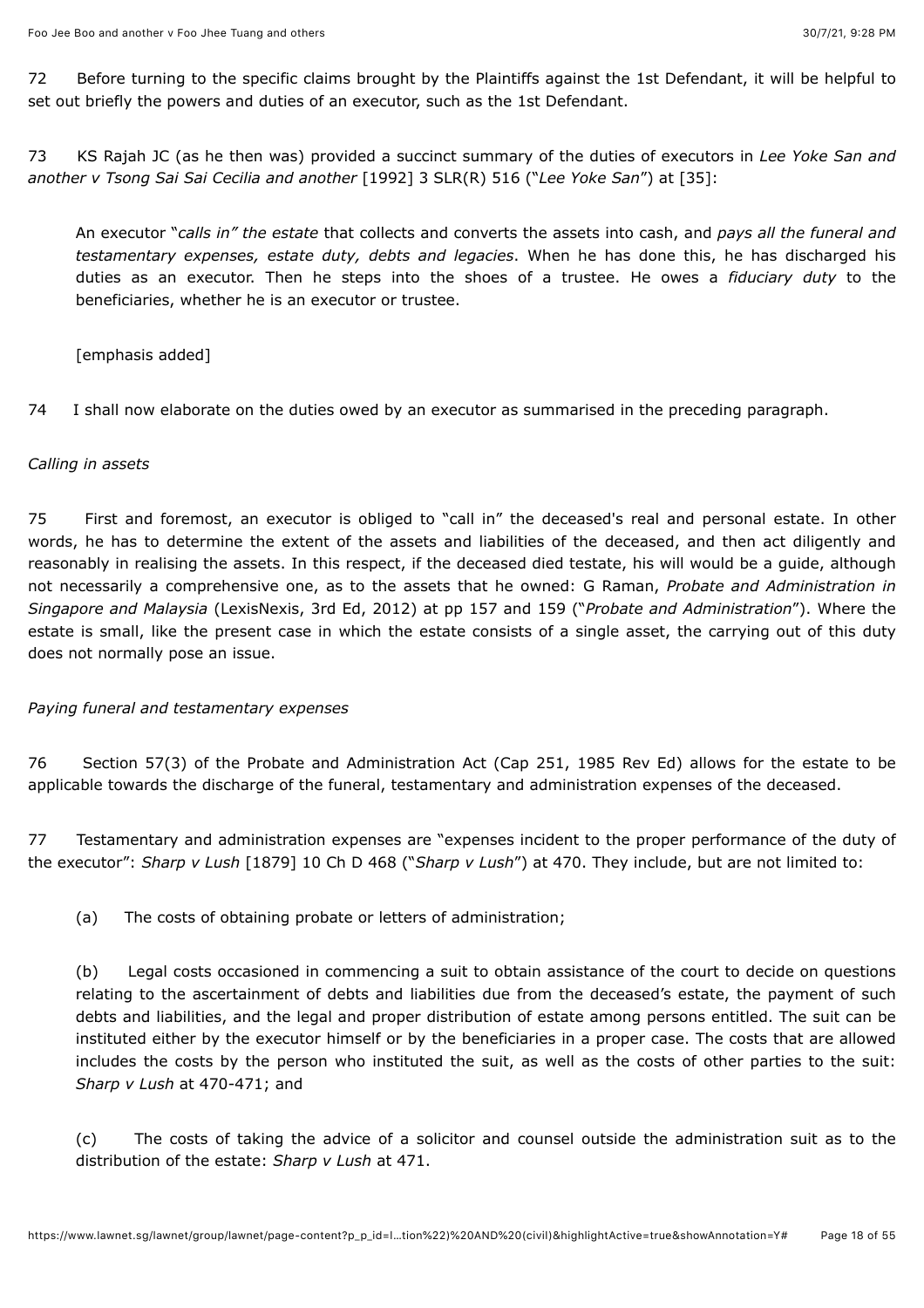#### *Paying debts*

78 In addition, it is the duty of the executor to pay off the debts of the deceased. This duty is owed to the creditors as well as the beneficiaries. *In Re Tankard, Tankard v Midland Bank Executor and Trustee Company, Limited* [1942] 1 Ch 69 at 72 summarised this duty in the following terms:

…it is the duty of executors, as a matter of the due administration of the estate, *to pay the debts of their testator with due diligence* having regard to the assets in their hands which are properly applicable for that purpose, and in determining whether due diligence has been shown regard must be had to all the circumstances of the case…The duty is owed not only to creditors, *but also to beneficiaries*, for the ultimate object of the administration of an estate is to place the beneficiaries in possession of their interest and that object cannot be fully achieved unless all debts are satisfied.

#### [emphasis added]

79 Prior to the conveyance or distribution of the deceased's assets, it would be prudent for the executor to protect himself by giving notice in the *Gazette* of his intention to make a conveyance or distribution of the assets, and requiring any person interested to send to the executor particulars of his claim in respect of the assets within a stipulated period that is not less than two months: see s 29 of the Trustees Act (Cap 337, 2005 Rev Ed). If the necessary advertisements are placed, the executor will be at liberty after the expiration of the time specified in the advertisements to distribute the assets, having regard only to the claims of which he has notice.

### *Rendering accounts of the estate*

80 It is also the duty of the executor to keep proper accounts of the administration of the estate that they are dealing with. If called upon by the beneficiaries to render accounts, they are obliged to furnish such accounts and allow the beneficiaries to inspect the accounts. The accounts would be required to show the monies and assets received by the executor and how he had dealt with these monies and assets: see *Halsbury's Laws of Singapore: Probate, Administration and Succession* at para 190.102, citing *Thompson v Dunn* (1870) LR 5 Ch App 573 at 576; see also *Foo Jee Seng and others v Foo Jhee Tuang and another* [\[2012\] 4 SLR 339](javascript:viewPageContent() ("*Foo Jee Seng (CA)*") (the Judgment in CA 70) at [86]–[87]. It is also a requirement before the executor winds up the administration that he submits accounts for the beneficiaries' perusal and approval prior to distribution: *Probate and Administration* at p 167.

81 The request for an account and any suit commenced for an account are not based on any allegations of impropriety on the part of the executor, but simply arise from the *fiduciary relationship* between a fiduciary (the executor) and the object of the fiduciary duty (the beneficiaries): *A-G v Cocke* [1988] Ch 414 ("*A-G v Cocke*") at 420. Naturally, if there is an allegation of a breach of fiduciary duty, the beneficiaries would all the more be entitled to an account: *Foo Jee Seng (CA)* at [87]. The only exception occurs where it would be oppressive to require the executor to so account, or for some other good reason, the court in its discretion thinks it wrong to make an order: *A-G v Cocke* at 420.

*General duty to act in best interest of the beneficiaries*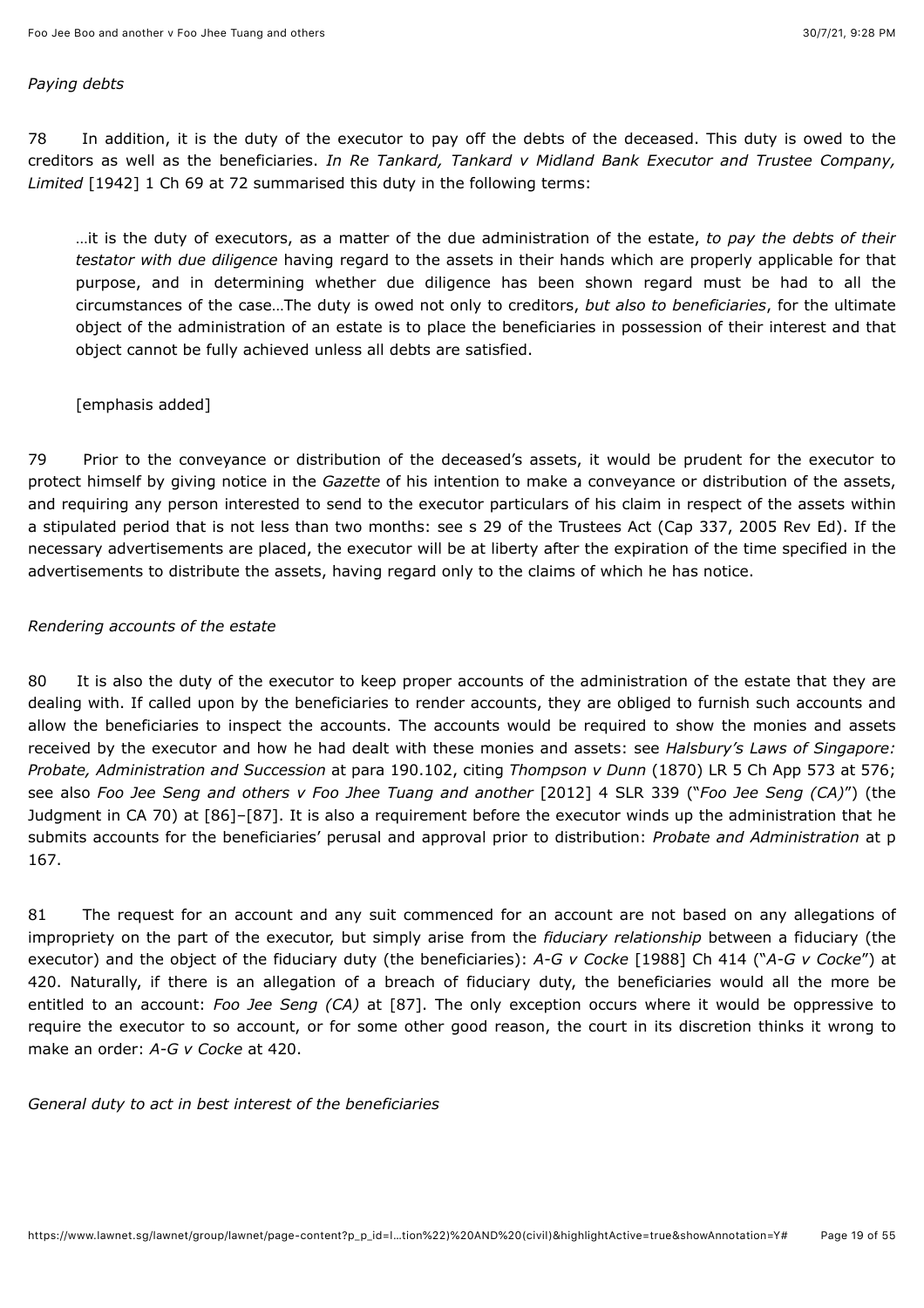82 Because an executor is in a fiduciary relationship with the beneficiaries (see *Lee Yoke San* at [35] and *A-G v Cocke* at 420), it is the executor's foremost duty to act in the best interests of the beneficiaries when carrying out his duties or exercising his powers, in the sense that he must do his best to promote the beneficiary's affairs: *Halsbury's Laws of Singapore: Equity and Trusts* at para 110.213.

83 Where an executor is to act for the benefit of a class of persons, such as multiple beneficiaries of a will, he must advance their common interests, holding the scales evenly among the beneficiaries, and act with detachment and impartiality: *Probate and Administration* at p 165. I should add that this is especially important when the executor is *himself* a beneficiary, such as the 1st Defendant is in the present case. In such a case, it is all the more crucial that he cannot prefer his own interest over that of other beneficiaries.

### *The Plaintiffs' claims against the 1st Defendant*

Τ

84 Having set out the duties owed by an executor, I now turn to the Plaintiffs' claims against the 1st Defendant in relation to the Late Father's estate. The main issue is whether the 1st Defendant's acts and omissions breached the CA Orders and his duties as the executor of the Late Father's estate. The relevant acts and omissions broadly fall into three categories: (i) his failure to provide further accounts of rent received from the Property; (ii) his setting aside of only \$200,000 and not \$350,000 for legal costs of CA 70 and OS 909; and (iii) his reimbursements of various expense claims by himself and the 3rd Defendant, while not taking into account the claims by the Plaintiffs. I shall deal with each of them in turn.

### *Account of rent*

85 To recapitulate, one of the CA Orders is that "the [1st Defendant] shall, within three months of the date of the judgment hereof, *ie*, 7th August 2012, furnish an account of the trust to all the beneficiaries" (see [18] above). I pause to observe that even in the absence of the CA Orders, it is incumbent upon the 1st Defendant, as executor of the Late Father's estate, to render an account of the estate when required to do so, by virtue of his fiduciary relationship with the beneficiaries (see [80] – [81] above).

### The parties' submissions

 $\Gamma$ 

<span id="page-19-1"></span><span id="page-19-0"></span>86 The Plaintiffs submit that the 1st Defendant failed and/or refused to provide an account of the trust, and in particular, the rent proceeds he received from the Property to date, despite the express CA Orders which were not varied[.](#page-49-29)<sup>[note: 41]</sup> It is clear that the Property, at the very least, had been rented out from time to time. Private investigators from Covert Investigations Pte Ltd were hired, and the investigation report revealed that the Property was occupied by no less than 16 persons, all of whom were foreigners and most of whom were Myanmar nationals. [\[note: 42\]](#page-49-30) The Report covered the period 23 August 2011 to 14 September 2011. The account of rent that the 1st Defendant provided in his Affidavit of Evidence-in-Chief ("AEIC") in OS 909 was plainly inadequate, as the CA was aware of the account of rent in his AEIC but nonetheless made the order for him to provide an account of the trust in CA 70. [\[note: 43\]](#page-49-31)

<span id="page-19-2"></span>87 The 1st Defendant did not dispute that the CA had ordered that he was to provide an account of the trust, including the rent proceeds. However, his position was that there were no additional rent proceeds to disclose, as all the rent collected and the expenses incurred between September 2009 to September 2010 had been disclosed at para 53 of the AEIC dated 22 October 2010, which was filed in OS 909.<sup>[note: 44]</sup> These are reproduced below:

Π

<span id="page-19-3"></span>Τ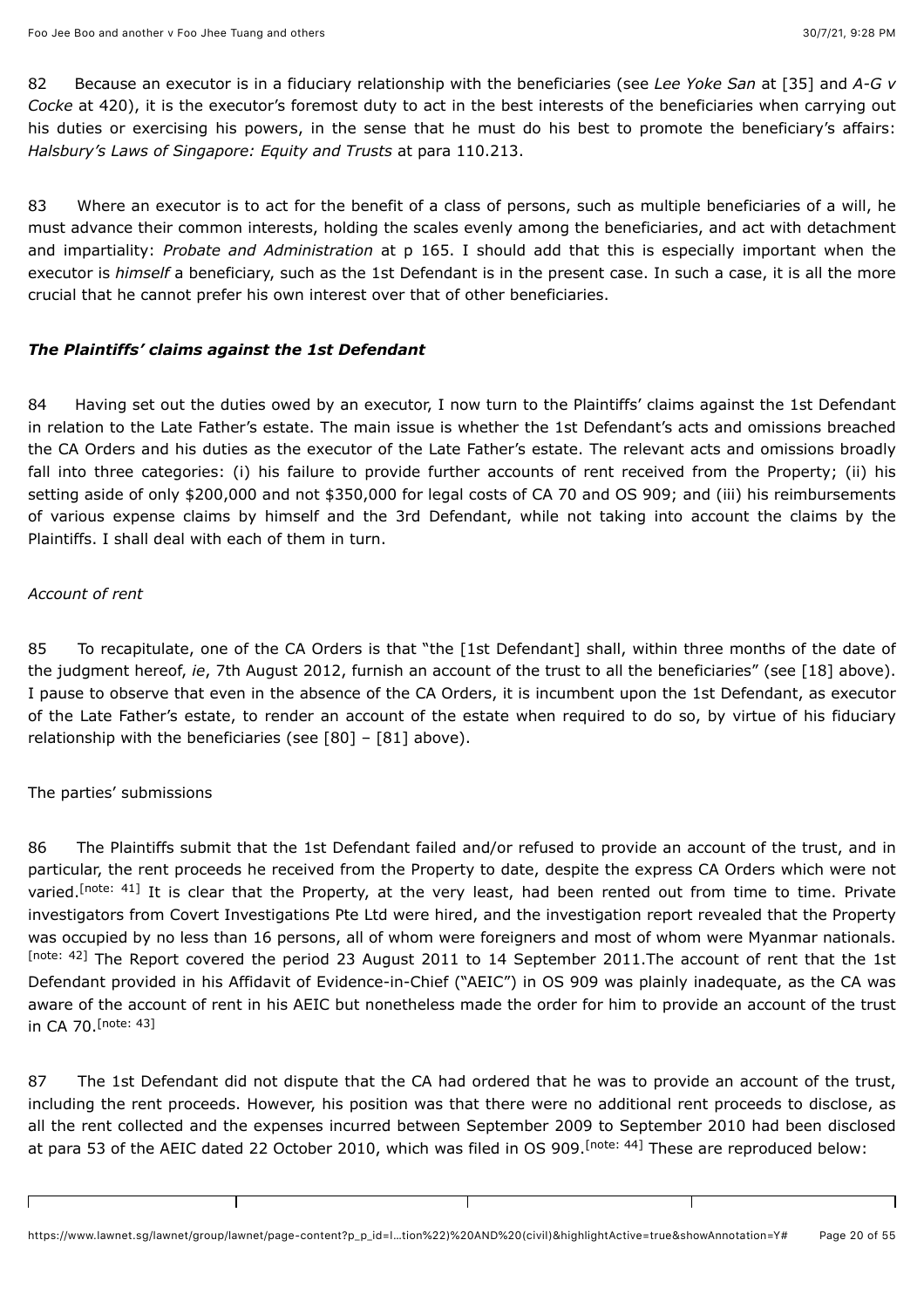| Month    | Rental collected (S\$) | Expenses (S\$) | <b>Balance (S\$)</b> |
|----------|------------------------|----------------|----------------------|
| Sep 2009 | 1,130                  | 400            | 730                  |
| Oct 2009 | 1,130                  | 1,100          | 760                  |
| Nov 2009 | 830                    | 700            | 720                  |
| Dec 2009 | 830                    | 1,000          | 250                  |
| Jan 2010 | 830                    | 700            | 850                  |
| Feb 2010 | 480                    | 700            | 850                  |
| Mar 2010 | 480                    | 800            | 310                  |
| Apr 2010 | 480                    | 600            | 190                  |
| May 2010 | 350                    | 300            | 240                  |
| Jun 2010 | 350                    | 500            | 90                   |
| Jul 2010 | 350                    | 500            | $-70$                |
| Aug 2010 | 200                    | 200            | $-70$                |
| Sep 2010 | 200                    | 200            | $-70$                |

<span id="page-20-0"></span>88 Further, the 1st Defendant submits that at the hearing of SUM 634, the Plaintiffs' enforcement application, the 1st Defendant had explained his predicament to the Court of Appeal. Since leave was granted to withdraw the summons with no further order to account, he did not therefore have a continuing duty to account for his trust. [\[note: 45\]](#page-50-1)

89 In any event, the 1st Defendant stated that it was not possible for him to continue renting the Property out to foreign workers, as a letter from the Urban Redevelopment Authority ("URA") dated 16 April 2010 ("the URA letter") had explicitly stated that URA had not approved the use of the Property as a workers' dormitory, and that the unauthorised use must cease within one month from the date of the letter in order to avoid enforcement action being taken.<sup>[\[note: 46\]](#page-50-2)</sup>

<span id="page-20-3"></span><span id="page-20-2"></span><span id="page-20-1"></span>90 At trial, the 1st Defendant clarified that after 16 May 2010 (the one-month deadline set by URA), "the house was empty" all the way *until* "somewhere after CA 70"[.](#page-50-3)<sup>[note: 47] Thereafter, the 1st Defendant said that he rented</sup> out one of the rooms in the house to some Myanmar nationals for about seven to eight months. These tenants had stayed in the Property to take care of and maintain the premises.<sup>[note: 48]</sup> The sums collected from these occupants were minimal, and only defrayed the costs of utilities and gardening. [\[note: 49\]](#page-50-5)

<span id="page-20-6"></span><span id="page-20-5"></span><span id="page-20-4"></span>91 The 1st Defendant also alleges that it was the 1st Plaintiff who had rented out various rooms in the Property tovarious tenants until 2010.<sup>[note: 50]</sup> For this allegation, he relies on a letter dated 1 March 2010,<sup>[note: 51]</sup> in which 1st Plaintiff informed the occupants that they could continue staying in the Property, but were to pay rental to the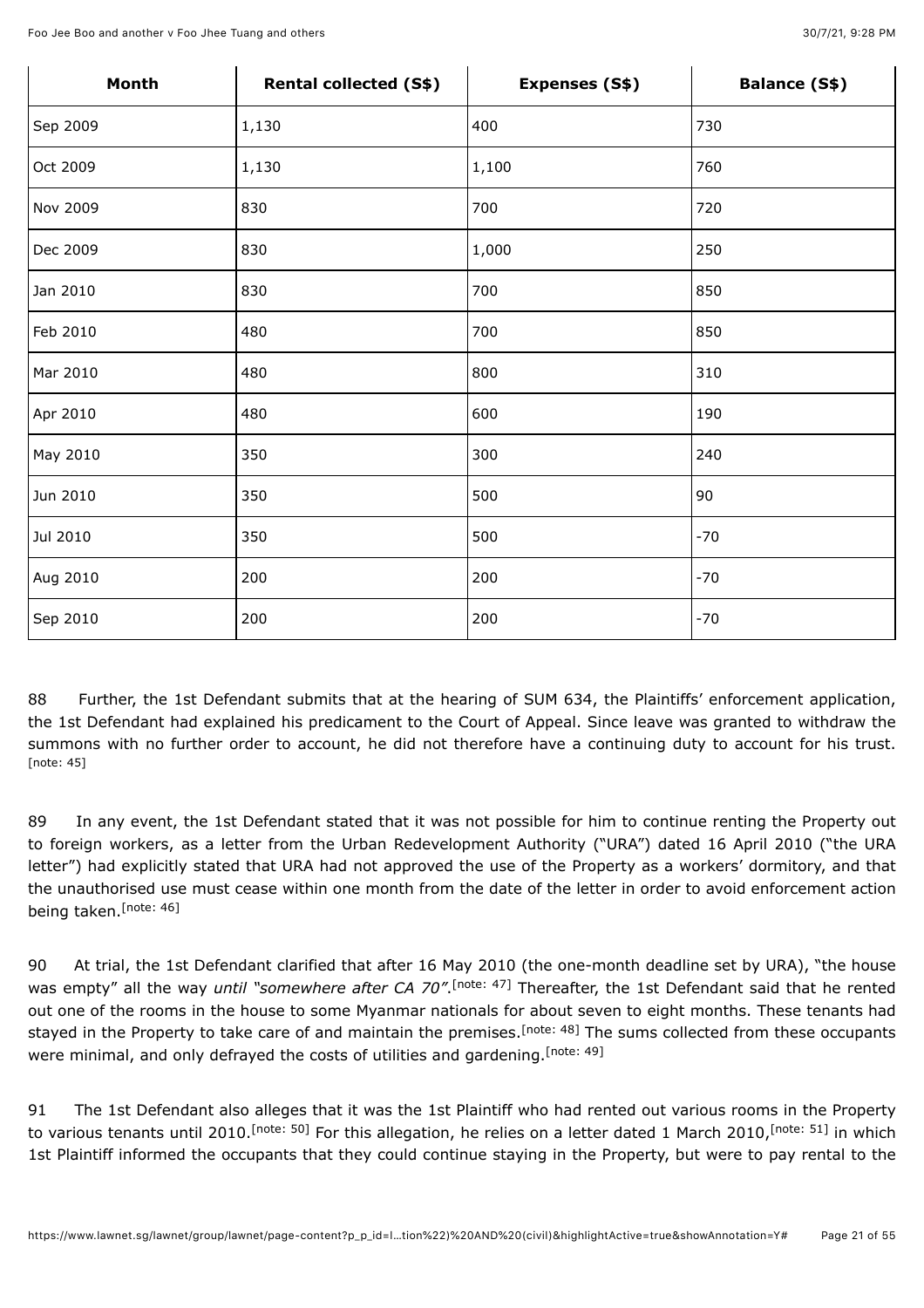<span id="page-21-0"></span>Late Father's estate from 1 March 2010. This showed that the 1st Plaintiff was clearly aware of the identity of the tenants and was even able to list their identification numbers. The 1st Plaintiff, however, asserted that he had been working overseas at least since 2008 and could not have been renting out the Property then.<sup>[\[note: 52\]](#page-50-8)</sup>

<span id="page-21-2"></span><span id="page-21-1"></span>92 I pause here to note that after the death of the Late Father in 1979, the Late Mother was the sole executor of the Late Father's Estate. It would be recalled that the 1st Defendant did not actually become appointed as the executor until 11 January 2010 (see [7] above). It appears that the Late Mother resided in the Property together with the Late Brother up to the time of their passing. It is unclear when the Late Brother's wife left the property. It is also unclear when the 2nd Plaintiff, 1st Defendant and 3rd Defendant ceased to reside at the Property. Indeed, even in the case of the 1st Plaintiff, the evidence as to his residence in the Property was confused. On the whole, it seems that he was working in Malaysia from 2006 to 2007. It appears that he returned to Singapore in 2007. <sup>[note:</sup> <sup>53]</sup> Thereafter, on 8 August 2008, he left to work in Qatar (which is now his place of residence). <sup>[note: 54]</sup> However, his evidence was rather inconsistent. At one point, the 1st Plaintiff asserted that he never went overseas while his mother was alive (*ie*, before 25 July 2005).<sup>[note: 55] A short while later, the 1st Plaintiff said that "[he had] been</sup> overseas*since the year 2002"* [emphasis added].<sup>[note: 56] The general point is that it is unclear as to which sibling</sup> was in effective day-to-day control of the Property. The evidence as to when the Property or individual rooms in the Property were rented out, and to whom, was also thin and confused. That said there is some evidence that the 1st Defendant visited the property from time to time and was handed sums of cash for utility bills in 2012. [\[note: 57\]](#page-50-13)

#### <span id="page-21-5"></span><span id="page-21-4"></span><span id="page-21-3"></span>Decision

93 In my view, the 1st Defendant clearly owes a duty to provide an account of the trust, including rent proceeds, pursuant to the CA Orders and also under common law (see [80]–[81] above). I agree with the Plaintiffs that the Court of Appeal had clearly been aware of the account set out in the 1st Defendant's AEIC in OS 909, but had nonetheless ordered an account of the trust. This must mean that the Court of Appeal still considered it necessary to impose a positive duty on the 1st Defendant to account for rental income.

94 The 1st Defendant argues that because leave was granted in SUM 634 to withdraw the enforcement application, with no further order as to his duty to account, this must have meant that he was no longer under a continuing obligation to account for the rent. I am unable to agree. Instead, the withdrawal of SUM 634 merely signified that the the Plaintiffs and the 3rd Defendant no longer wished to *enforce* the CA Orders at that time, but did not go towards *negating* his continuing duty to provide an account in accordance with the CA Orders. The Court of Appeal, in granting leave to withdraw SUM 634, was not making any judgment on the merits of the CA Orders, nor was it varying them.

95 One of the 1st Defendant's arguments is that he was not in receipt of any rental income, other than those disclosed in his AEIC in OS 909. This is clearly not the case in light of the Covert Investigation Report (see [86] above), which related to investigations carried out between 23 August and 14 September 2011 (*ie*, *before* the CA Orders were made). The Covert Investigation Reports showed that there were still occupants in the Property. These rental receipts were not recorded in the 1st Defendant's AEIC in OS 909, which only covered the period from September 2009 to September 2010. The Covert Investigation Report was not seriously challenged by the 1st Defendant at trial. I am more inclined to give greater weight to the Covert Investigation Report than the 1st Defendant's contrary stance at trial, where he made the bare assertion (with vague details) that the Property was empty and not rented out until sometime *after* CA 70. [\[note: 58\]](#page-50-14)

<span id="page-21-6"></span>96 The URA letter is also not of much assistance to the 1st Defendant. While the URA letter prohibited the use of the Property as a *workers' dormitory*, it did not prevent any rental of the Property at all. It therefore does not preclude the rental of the Property to any persons other than foreign workers. It cannot be used to prove that the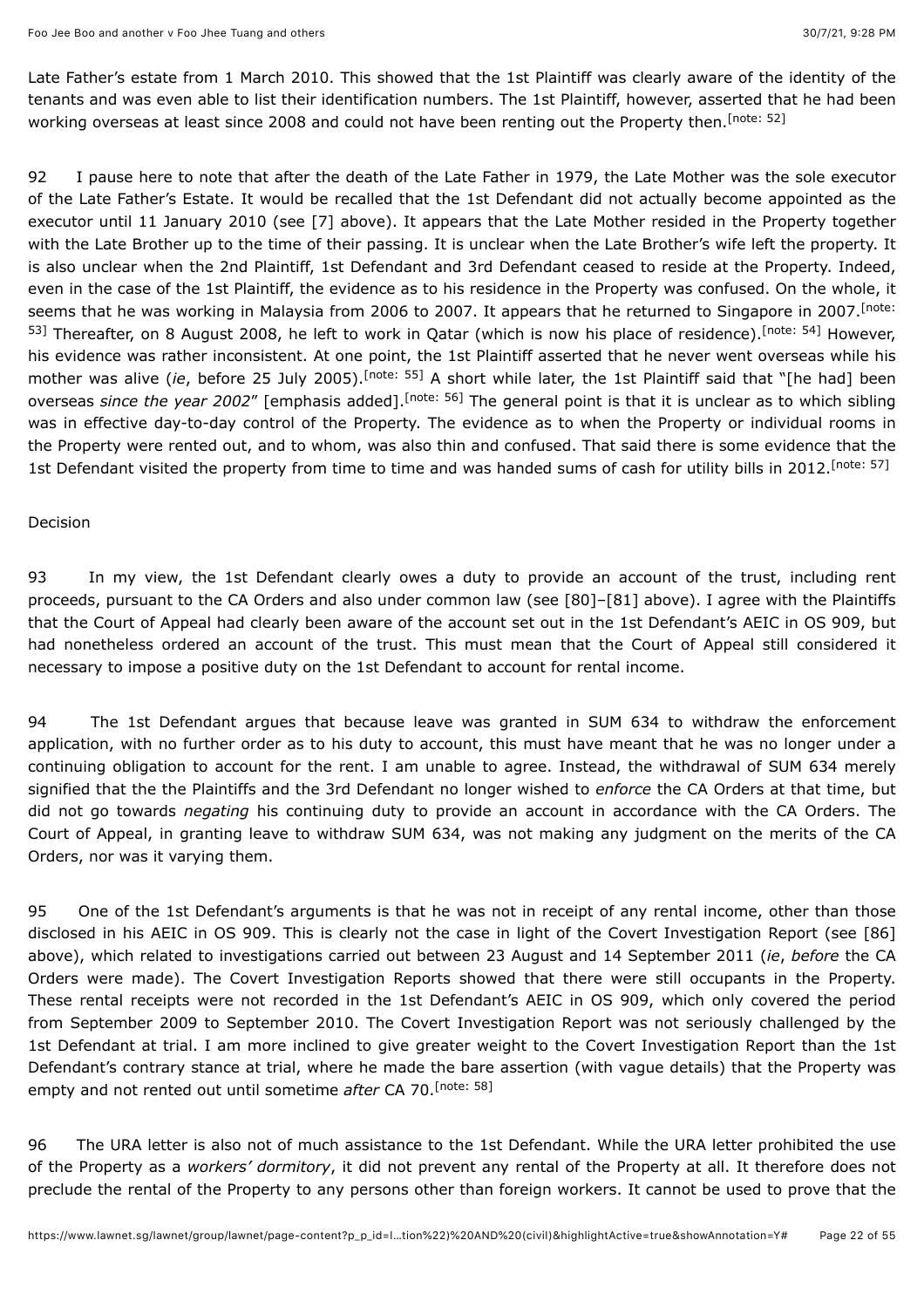1st Defendant never rented out the Property after the receipt of the URA letter.

97 A related argument, raised at trial, is that the 1st Defendant did not receive any rental income because any money paid was used to defray utility and gardening bills of the Property. In my view, this is simply irrelevant. The CA Orders only provide that the 1st Defendant has to provide an account of the trust. They do not state that the 1st Defendant must only so account if he has made an *overall profit*, *ie*, if the rent he received exceeded the expenses incurred in the upkeep of the Property. All that the 1st Defendant is obliged to do is to provide an account of the rent he received and expenses incurred during the relevant periods, even if, like in July, August and September 2010, he incurred a net loss. This, in my opinion, should not be an unduly onerous task.

98 However, I should add that based on the material before the court, it is unlikely that the account will disclose "very substantial" income received by the 1st Defendant, if at all. Indeed, the Court of Appeal in CA 70 had observed (at [8]) that the net rental income from the Property was not high, ranging from \$1,130 in September 2009 to \$200 in September 2010. Nonetheless, even if any rent after September 2010 was small, this does not detract from the 1st Defendant's continuing duty to provide such account.

<span id="page-22-1"></span><span id="page-22-0"></span>99 I now deal briefly with the 1st Defendant's assertion that it was *the 1st Plaintiff* who had been renting out the Property. The only evidence that the 1st Defendant relied on was the letter from the 1st Plaintiff to several foreignnationals dated 1 March 2010.<sup>[note: 59]</sup> It appears from the letter that the 1st Plaintiff was dissatisfied with the 1st Defendant's administration of the Late Father's estate, and had instructed the tenants to pay rent to the Late Father's estate, presumably instead of to the 1st Defendant. The 1st Plaintiff did not, at any point in the letter, state that he was the one who had rented out the Property to the tenants. In fact, under cross-examination, the 1st Plaintiff clarified that these tenants were staying in the Property "rent-free" in exchange for their taking careof the Property while the 1st Plaintiff was overseas.<sup>[note: 60]</sup> They also paid the utilities bills and other outgoings. Although the rest of the siblings (except the Late Brother) had moved out of the Property, the 1st Plaintiff denies that he was in control of it and states that the Property was a "family house" and that the siblings couldgo back to it at any time.<sup>[note: 61]</sup> In light of the whole of the evidence, I am not satisfied that the 1st Plaintiff had received any rent from the Property.

### <span id="page-22-2"></span>*Costs of CA 70 and OS 909*

100 I now move on to another of the CA Orders for the costs of the Plaintiffs and the 3rd Defendant in CA 70 and OS 909 that was to be paid out of the proceeds of the sale of the Property. The Court of Appeal did not, however, determine the quantum of the costs to be paid. The quantum became a substantial bone of contention in the present suit.

#### The Plaintiffs' submissions

<span id="page-22-3"></span>101 According to the Plaintiffs, there was an agreement between the parties for costs of CA 70 and OS 909 to be fixedat \$350,000.<sup>[note: 62]</sup> This amount was supposed to be set aside from the sale proceeds of the Property, but was not. In support of their position, the Plaintiffs refer to the following series of correspondence.

102 On 12 November 2012, WTL wrote to the Plaintiffs and the 3rd Defendant, asking them to "please confirm whether you have spoken with [the 1st Defendant] as to whether he is agreeable to have your costs of the Appeal [*ie*, CA 70] and the court below [*ie*, OS 909] fixed at \$350,000.00 (inclusive of disbursements)." WTL further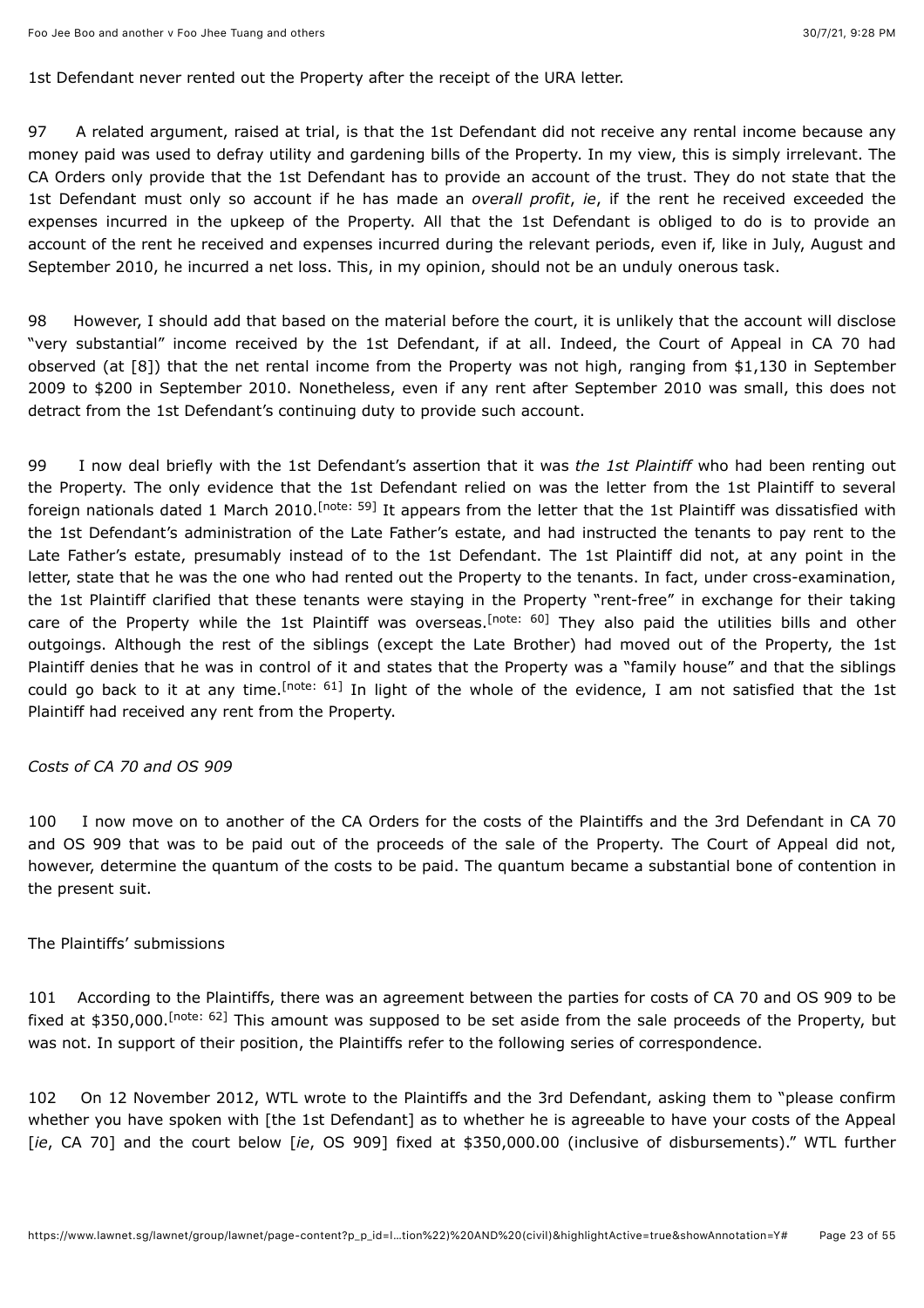<span id="page-23-0"></span>stated that "[i]f there is no agreement by [the 1st Defendant] as to the costs, we will have to tax the costs. Please let us have [the 1st Defendant]'s agreement by close of business, Monday, 19 November 2012, failing which we will proceed to tax the costs".<sup>[\[note: 63\]](#page-50-19)</sup>

<span id="page-23-1"></span>103 Later that day, the 3rd Defendant forwarded the email attaching the WTL letter to the 1st Defendant, asking him to "please read the attached file" and said that the 1st Defendant could call him later".<sup>[\[note: 64\]](#page-50-20)</sup>

<span id="page-23-2"></span>104 On 13 November 2012, the 1st Defendant replied to the Plaintiffs and the 3rd Defendant, stating that "I have no problems to the cost if all our legal cost all can claim to estate, with receipt, we don't want to have further damage and cost incur[r]ed. Cost for tax is not necessary, we siblings have to sit down and discuss with answ[e]r and in Win Win situation" ("the 13 November 2012 email").<sup>[\[note: 65\]](#page-50-21)</sup>

105 On 19 November 2012, the 3rd Defendant wrote to WTL, copying the Plaintiffs, stating, "I had spoken to [the 1st Defendant] and he was agreeable to have our cost of the Appeal [*ie*, CA 70] and the court below [*ie*, OS 909] fixed at \$350,000.00 (inclusive of disbursements)... Thus, do not proceed to tax the costs" ("the 19 November 2012 email"). [\[note: 66\]](#page-50-22)

<span id="page-23-3"></span>106 On 23 November 2012, Ms Hwa wrote to the 3rd Defendant, copying the Plaintiffs, stating "We note your instructions that [the 1st Defendant] has agreed on the Appellant's costs for [CA 70] and [OS 909] at \$350,000 in lieu of taxation. As such, we forward the agreement on costs for [the 1st Defendant] to sign and return to us the duly signed original agreement for our record". Ms Hwa duly attached the agreement on costs to be signed by the 1st Defendant. [\[note: 67\]](#page-50-23)

<span id="page-23-5"></span><span id="page-23-4"></span>107 The Plaintiffs argue that the above correspondence was evidence that the 1st Defendant had agreed to pay the sum of \$350,000, and that he subsequently reneged on the agreement.<sup>[\[note: 68\]](#page-50-24)</sup>

The 1st and 3rd Defendant's submissions

108 On the other hand, the 1st and 3rd Defendant's case is that the 1st Defendant never agreed to fixed costs of \$350,000. The 1st Defendant points out that the 13 November 2012 email was clearly premised, *inter alia*, on costs being verified with receipts, which were not provided by the Plaintiffs. Further, the 19 November 2012 email, which alleged that the 1st Defendant had agreed to the costs, was sent by *the 3rd Defendant* to WTL and the Plaintiffs, without copying the 1st Defendant. It cannot be used as evidence to show that *the 1st Defendant* had agreed to the fixed costs.<sup>[\[note: 69\]](#page-50-25)</sup>

<span id="page-23-7"></span><span id="page-23-6"></span>109 The 1st and 3rd Defendants both point out that the actual amount of costs incurred in OS 909 and CA 70 was only about \$296,000, which fell short of \$350,000. Thus, the 1st and 3rd Defendants allege that the Plaintiffs are attempting to profit from the litigation.<sup>[\[note: 70\]](#page-50-26)</sup>

<span id="page-23-8"></span>110 The 3rd Defendant's main gripe is that the 1st Plaintiff's costs for hiring Mr Rama in OS 909 (see [13] above) were incurred in relation to the Late Mother's estate, and should not be claimed from the Late Father's estate. This is especially because Mr Rama left the chambers at the hearing of OS 909 in the High Court, upon Prakash J's indication that it was inappropriate for two sets of solicitors to be acting for the Plaintiffs. In the 3rd Defendant's view, Mr Rama therefore "did not do any legal work pertaining to [the Late Father's] estate".<sup>[\[note: 71\]](#page-50-27)</sup>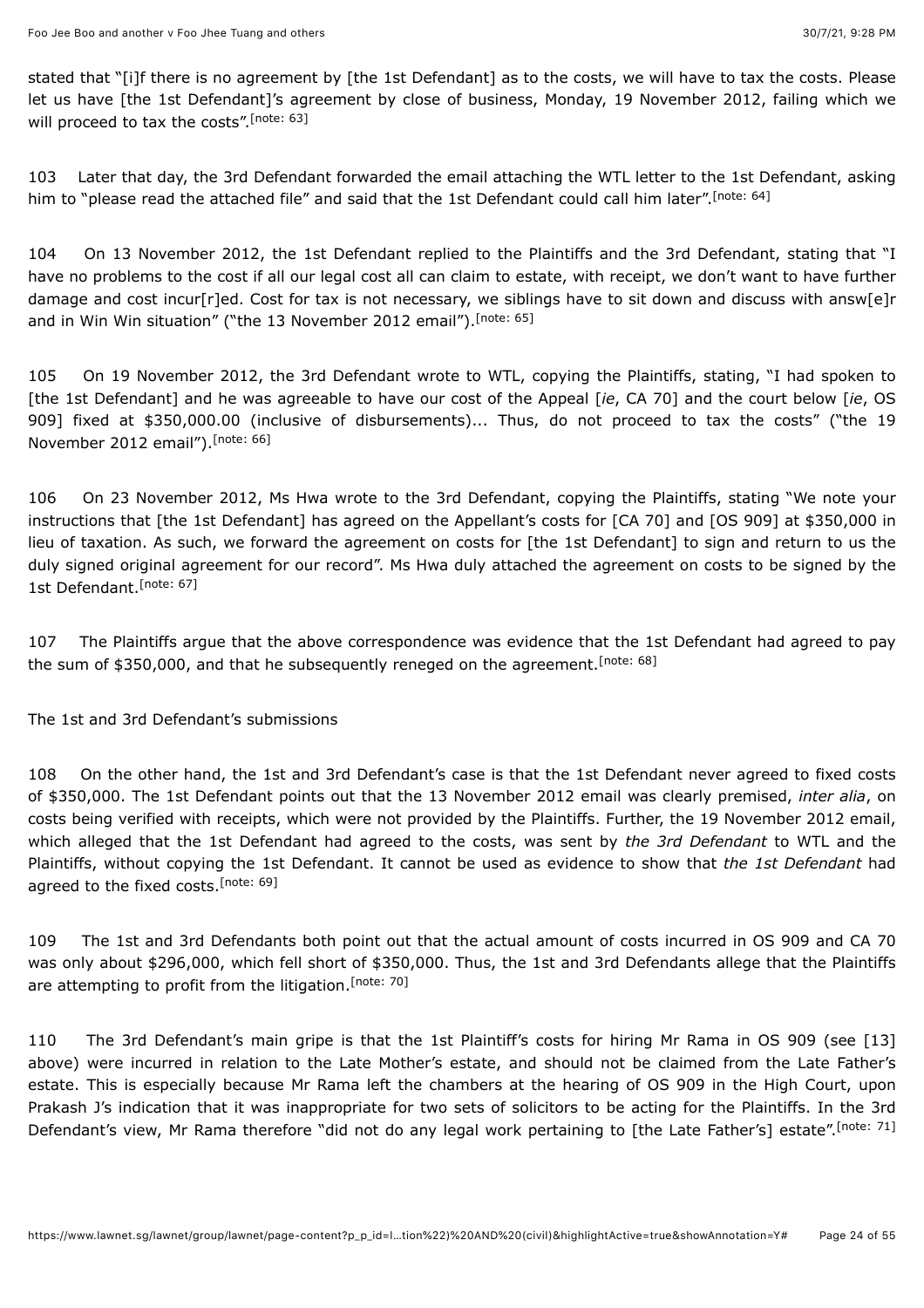<span id="page-24-0"></span>Further, the 3rd Defendant is of the view that the 1st Plaintiff should not be allowed to recover the costs paid to M/s Wong, Thomas and Leong for SUM 5533 (see [17] above), which was dismissed with no order as to costs, as it again related to the Late Mother's estate.<sup>[\[note: 72\]](#page-50-28)</sup>

#### Decision

<span id="page-24-1"></span>111 The first question that arises for determination is whether there was an agreement for legal costs to be fixed at \$350,000. In my view, it is evident that there was no such agreement. It was *the 3rd Defendant* who had informed WTL that the 1st Defendant had agreed to the fixed costs, on his own interpretation of the 1st Defendant's words in the 13 November 2012 email. The 1st Defendant himself never replied in these terms, and the 1st Plaintiff conceded that this was the case at trial.<sup>[note: 73]</sup> The 1st Defendant also never signed the agreement to costs which was forwarded by WTL. That must have been precisely the reason WTL proceeded to tax the costs of CA 70 and OS 909, which is what it had indicated it would do if there was no agreement to costs (see [102] above).

<span id="page-24-3"></span><span id="page-24-2"></span>112 I pause to observe that the Plaintiffs' position on the alleged \$350,000 in costs shifted in the course of these proceedings. In SOC-2, the 1st Plaintiff's AEIC and the Plaintiffs' opening statement, the \$350,000 was referred to as "legal costs" or "the costs of... OS 909 and CA 70",<sup>[note: 74]</sup> which were *actually* incurred. However[,](#page-50-30) during crossexamination by the 1st Defendant's counsel, the 1st Plaintiff conceded that he did not in fact incur \$350,000 in costs, but only about \$296,000[.](#page-50-31)<sup>[note: 75]</sup> The actual sum incurred is also evidenced by an email from Ms Hwa to the Plaintiffs and the 3rd Defendant on 28 September 2012, which summarised the costs of CA 70 and OS 909 as merely \$296,135.28. [\[note: 76\]](#page-50-32)

<span id="page-24-5"></span><span id="page-24-4"></span>113 Instead, the 1st Plaintiff said that the figure of \$350,000 was merely for costs that were "incurred *and anticipated*" [emphasis added] and which "encompass[ed] everything". It was to be set aside on a contingency basis, over and above the actual costs incurred, in case any further applications to Court in connection with the matter was required[.](#page-51-0)<sup>[note: 77]</sup> Given that this was the case, the 1st Plaintiff's attempt to explain that \$350,000 was to be set aside for costs already incurred as well as anticipated costs comes very late in the day, and does not square with evidence of actual legal costs incurred. In my view, this was nothing more than an afterthought and a poor attempt to justify the \$350,000 he insisted was agreed upon.

<span id="page-24-6"></span>114 As it turned out, the sum of \$200,000 set aside for the legal costs of CA 70 and OS 909 was more than sufficient. Upon bills of costs coming for taxation in BC 127 and 160 before AR Lee on 15 August 2014 and a subsequent review by Prakash J on 31 October 2014, the costs were determined to only be about \$150,000. <sup>[note:</sup>  $^{78}$  [I note that the taxation had gone through two layers of scrutiny. The present proceedings cannot be used as a](#page-51-1) backdoor to challenge the taxed costs. On the same note, while I understand that the 3rd Defendant disputes the appropriateness of including the legal fees paid to Mr Rama, I do not find it necessary to delve into the precise figures. These disputes had already been raised by the 3rd Defendant at the taxation hearing and review, and must have been taken into account by AR Lee and Prakash J. [\[note: 79\]](#page-51-2)

<span id="page-24-8"></span><span id="page-24-7"></span>115 In any event, I note that there is clear documentary evidence that the 3rd Defendant and Foo Chin Chin had expressly agreed that if there was a shortfall in funds and the \$200,000 set aside was not enough to meet the taxedlegal costs of CA 70 and OS 909, they were willing to "top up" the difference from their shares.<sup>[note: 80]</sup> This is, in my view, eminently reasonable.

*The claims*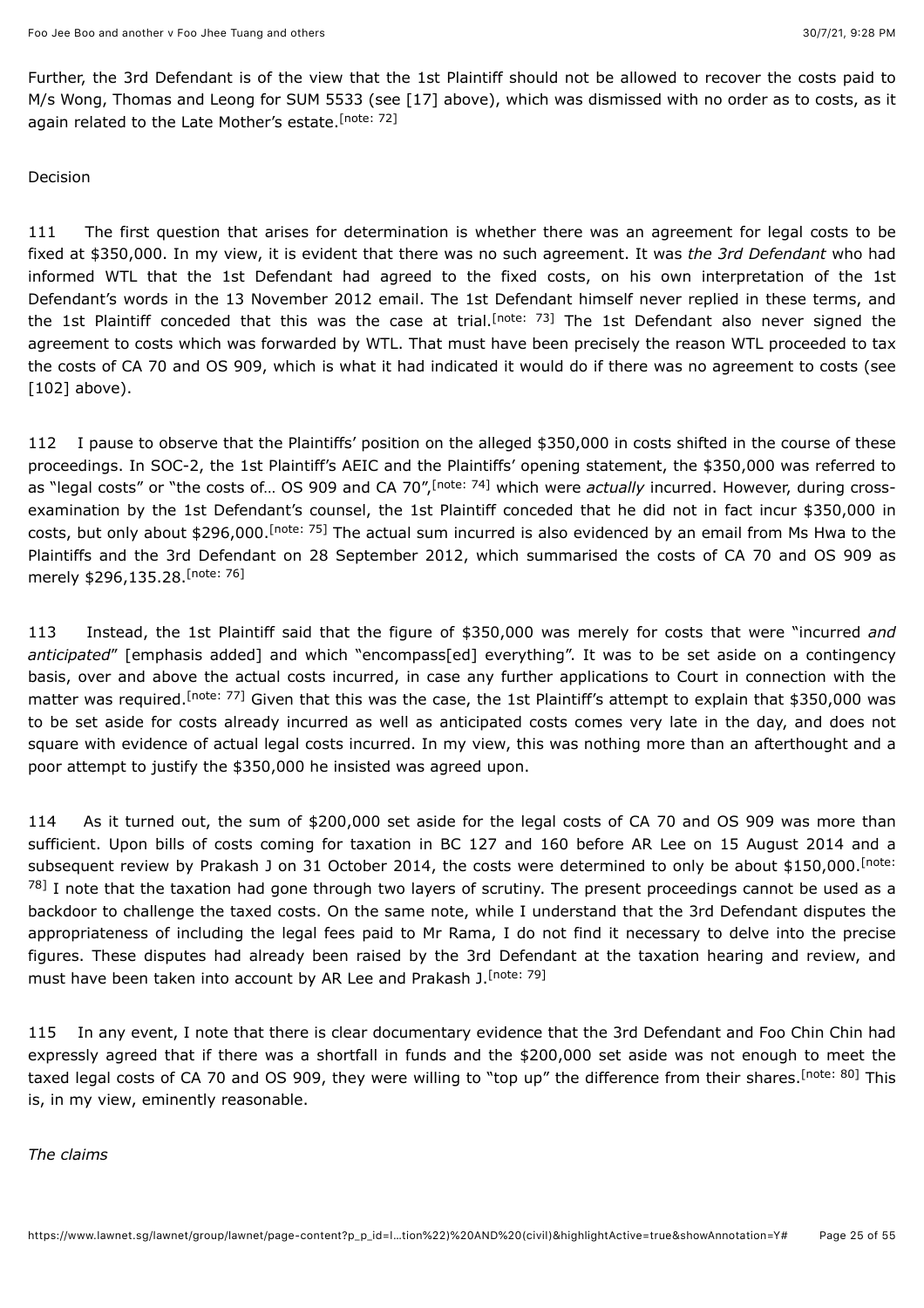116 Finally, I turn to the various heads of claims that are disputed by the parties.

Should the 1st Defendant have forwarded the accounts prior to distribution?

<span id="page-25-0"></span>117 Before delving into the specifics of each of the disputed claims, I first deal briefly with the Plaintiffs' submission that the 1st Defendant should have kept them informed about the various expense claims made by the other beneficiaries, for example, by forwarding them the accounts prior to distribution so that they can be aware of the claims against the Late Father's estate and take a position on any disputed payments.<sup>[note: 81]</sup> I was not, however, pointed to any case authority on point.

118 In my judgment, this issue can be analysed under the existing framework of the executor's duties as set out earlier. Under this framework, the 1st Defendant was indeed under a duty to forward the accounts to the Plaintiffs (as well as other beneficiaries), detailing the claims made and the amounts to be paid out, before instructing the 2nd Defendant to distribute the sales proceeds. This is part of his duty to provide accounts of the assets when the beneficiaries so require (see [80] above).

119 The imposition of this duty simultaneously helps to fulfil another of the 1st Defendant's duties as executor, which is to act in the best interest of the beneficiaries. By forwarding the accounts to the Plaintiffs and other beneficiaries, he ensures that they are kept fully informed of all material facts that may affect their rights and entitlements under the will, and have the opportunity to inspect the accounts and voice any concerns about them. This is especially so because the 1st Defendant must have been aware from the email correspondence that the Plaintiffs had objections to some of the claims, such as the expenses involved in the removal of the family altar.

120 The forwarding of the accounts to the beneficiaries is made all the more important in this case, because the 3rd Defendant was in fact given a copy of the Statements of Accounts of both the Late Father and Late Mother's estates on 21 May 2013 (see [29] above). The 1st Defendant therefore should also have forwarded the Statements of Accounts to the other beneficiaries, to discharge his duty of acting fairly and impartially among the members of a class of beneficiaries and to hold the scales evenly between them (see [82] and [83] above).

121 In the ideal scenario, the beneficiaries will agree to and approve the accounts before distribution (see [80] above). However, I am cognisant that in this particular case, the precise reason that the 1st Defendant did not want the accounts to be forwarded to the beneficiaries was because he did not want to incur further legal costs in the event of additional disputes between the beneficiaries. While the danger of gridlock among the beneficiaries is a legitimate concern, the 1st Defendant must still act impartially and not prefer his own claims or the claims of some beneficiaries over that of the others. Instead, the 1st Defendant should have forwarded the accounts to the beneficiaries and parties should have tried to come to an agreement on the claims. If this was not possible, the 1st Defendant should have sought the assistance of the court. The 1st Defendant should not have attempted to circumvent the problem *by simply keeping the beneficiaries in the dark*. I, therefore, find that the 1st Defendant had breached his duty in failing to forward the accounts to the beneficiaries of the Late Father's estate. Nonetheless, given that the present suit has been brought by the Plaintiffs, the court is now essentially called on to adjudicate on the disputed claims.

Claims taken into account

<span id="page-25-1"></span>122 I now move on to the claims that the 1st Defendant had taken into account prior to distribution. The Plaintiffs' position is that the 1st Defendant breached his fiduciary duties by accepting these claims, which were unreasonably claimed and unreasonable in amount.<sup>[note: 82]</sup> I will examine each claim in turn.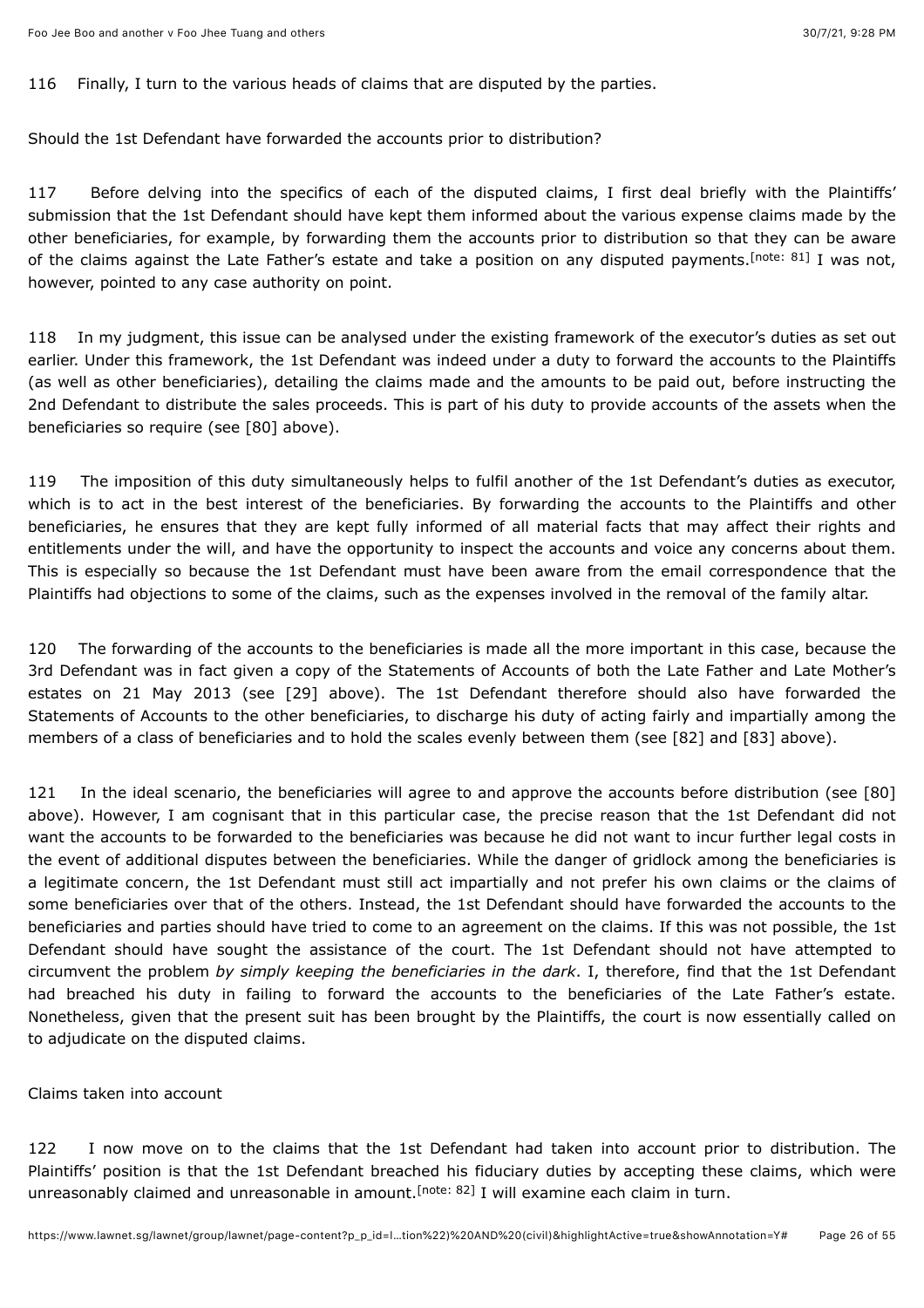REPAIRS TO THE PROPERTY: \$37,436.50

123 The first disputed claim is in relation to costs allegedly incurred by the 1st Defendant for repairs carried out on the Property, amounting to \$37,436.50.

#### *THE PARTIES' SUBMISSIONS*

<span id="page-26-0"></span>124 The Plaintiffs' main grievance is the veracity of the \$35,000 allegedly incurred for "supply material and labour cost" to repair the Property. They contend that these were unsubstantiated by any invoices, receipts or other evidence of payment[.](#page-51-6)<sup>[note: 83]</sup> According to the Plaintiffs, the \$35,000 "cash sales" document that the 1st Defendant referred to at trial was completely unsatisfactory, as it was devoid of details such as the name of the contractor, his contact details, and the date that the works were commenced or completed.<sup>[\[note: 84\]](#page-51-7)</sup>

<span id="page-26-1"></span>125 Further, the Plaintiffs point out that the large sum that the 1st Defendant allegedly spent on repairs to the Property was contrary to the position he took at para 84 of his AEIC in SUM 5533, filed on 7 February 2012, in which he stated that "there was no real need to spend a large sum of money to repair [the Property]. This is because [the Property] [was] a structurally sound and solid building, save for some parts of the building which require some repairs".

<span id="page-26-2"></span>126 The 1st Defendant, on the other hand, states that his expenditure is reasonable and fully supported by invoices, whereas the Plaintiffs had not proffered any alternative valuations for the repairs, which made their assertions on the costs of the repairs speculative. [\[note: 85\]](#page-51-8)

<span id="page-26-4"></span><span id="page-26-3"></span>127 The 1st Defendant also points to a letter from the Building and Construction Authority ("BCA") dated 16 November 2010 ("the BCA letter"),<sup>[note: 86]</sup> which indicated that the structural integrity of the Property was of concern[.](#page-51-10)<sup>[note: 87]</sup> In particular, the BCA letter highlighted the "extensively damaged termite infested roof" of the premises, advising the immediate engagement of a Professional Engineer to inspect the roof and building structure, and to advise on necessary protective measures. Thus, the 1st Defendant argues, the expenses are completely necessary and legitimate. At trial, Ms Chee also indicated that she had considered the claim, reviewed photographs produced by the 1st Defendant and noted that the timber rafters of the roof had been replaced. She observed that the cost of treated timber was "very high" and thus thought that the \$35,000 incurred was reasonable.<sup>[\[note: 88\]](#page-51-11)</sup>

#### <span id="page-26-5"></span>*DECISION*

<span id="page-26-6"></span>128 Upon careful consideration, I do not, on balance, see any reason to reject the 1st Defendant's claims for repairs. This is especially so when seen in light of the following circumstances. The BCA letter on 10 November 2010 clearly referred to an "extensively damaged termite infested roof" at the Property. This must have meant that there was a genuine need to carry out extensive repair works on the roof. About one and a half years later, on 1 February 2012, a civil engineer inspected the Property and prepared a report dated 2 February 2012. He concluded that the building was in "good structural condition[]". In particular, he observed that the "roofing is in good working condition[] except for some minor rafter defects" which was due to some of the timber rafters being "[worn] out" (rather than because of any termite infestation). A photo of the roof attached to the report was accompanied by the caption "[t]imber roof [is] safe and sound".<sup>[note: 89]</sup> The contrasting positions taken in the BCA letter and the civil engineer's report a year and a half later, on the very same Property, must have meant that rectification works had been carried out in the interim period. These repair works are evidenced by various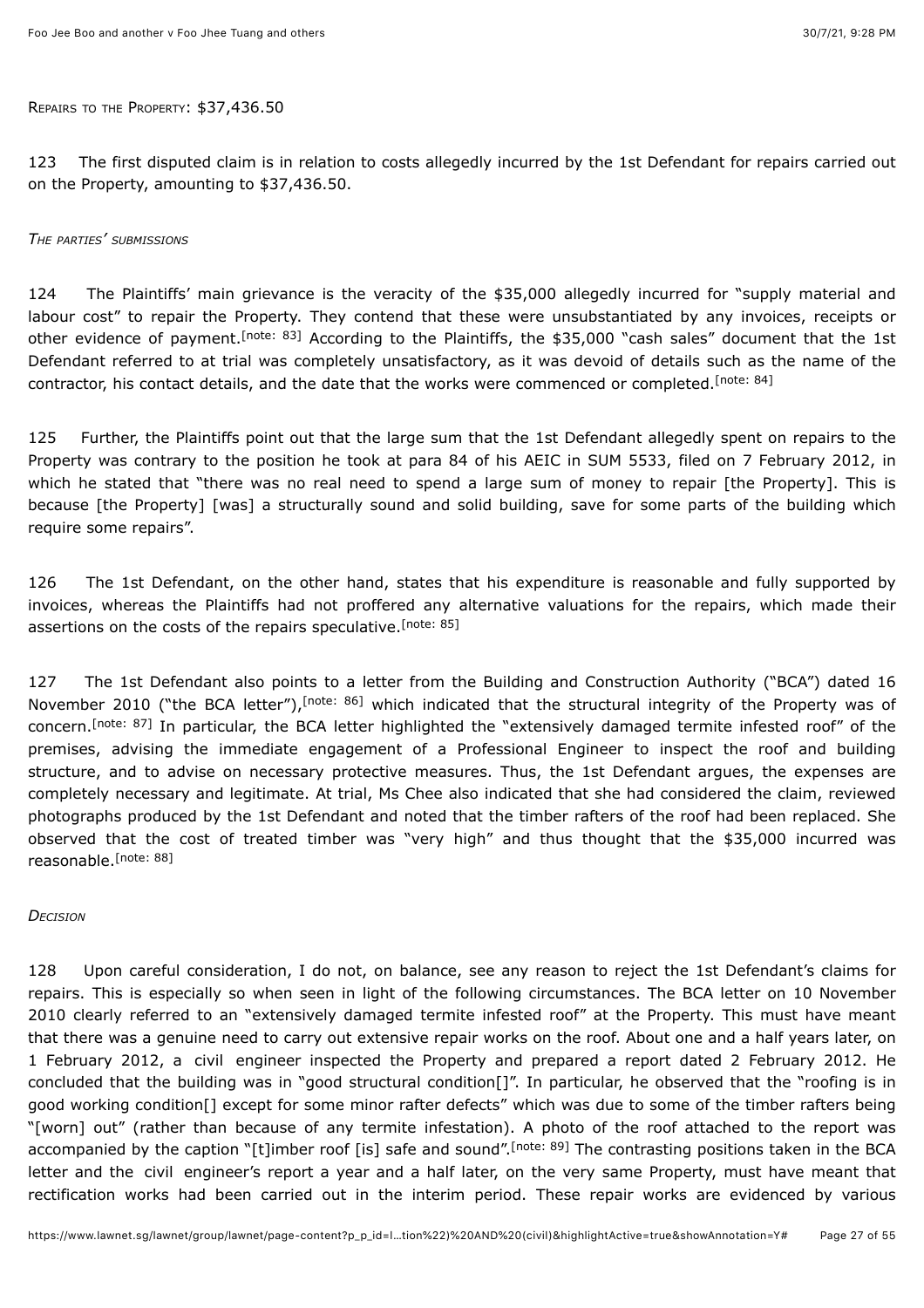<span id="page-27-1"></span><span id="page-27-0"></span>receipts for the repair work done to the roof precisely during that interim period, between October 2011 and January 2012[.](#page-51-13)<sup>[note: 90]</sup> The repair works may well have meant that the 1st Defendant incurred significant costs, especially when, as the 1st Defendant stated at trial, the contractor had to "remove all the termite infected roof structure[.](#page-51-14)..and replace all the roof ceiling".<sup>[note: 91]</sup> Thus, although the documentary evidence is far from perfect, it is nonetheless my view that the \$35,000 cash sales invoice dated 30 October 2011 is, on a balance of probabilities, a legitimate expense incurred by the 1st Defendant.

129 I should add that I find the BCA letter to be a more objective assessment of the state of the Property, as compared to the 1st Defendant's contrary statement in his AEIC in SUM 5533 that the Property was structurally sound.

TRANSPORTATION COSTS FOR REMOVAL OF RUBBISH: \$5,000

130 With that, I move on to the next disputed claim, which is the 1st Defendant's claim for \$5,000 as transportation costs for the removal of unwanted items and rubbish from the Property. These expenses were allegedly for the ten trips made on 13 March 2013 and 17 April 2013.

#### *THE PARTIES' SUBMISSIONS*

<span id="page-27-2"></span>131 The Plaintiffs agree in principle that the 1st Defendant should be reimbursed for reasonable expenses incurred as the transportation costs for removal of rubbish, but that there was no proof that these costs were reasonably incurred[.](#page-51-15)<sup>[note: 92]</sup> The Plaintiffs argue that the rubbish outside the gate was limited, and would not require four additional trips to clear in April 2013. There was also no reason the 1st Defendant could not have ensured that the contractors finished removing the rubbish in March 2013. [\[note: 93\]](#page-51-16)

<span id="page-27-4"></span><span id="page-27-3"></span>132 The 1st Defendant's position was that the Property had been occupied by the Foo family for about 50 years, during which they had accumulated numerous personal effects, resulting in the Property being in an unkempt state. The 1st Defendant was thus duty bound as executor to instruct professional movers to dispose of unused articles and rubbish in view of impending sale of the Property.<sup>[note: 94]</sup> The Plaintiffs had failed to show why the expenses were unreasonably incurred or provide any alternative quotations.<sup>[\[note: 95\]](#page-51-18)</sup>

#### <span id="page-27-5"></span>*DECISION*

<span id="page-27-6"></span>133 At the outset, I note that the 1st Plaintiff did not dispute that he was "agreeable [to] reasonable expenses so incurred to be borne by the estate" and that, "[b]eing the executor of [the Late Father's] estate, [the 1st Defendant] can do what [he] deem[s] fit[] to vacate the Property with appropriate cost[s] being born by the estate" and that he "never had any objections in this regard".<sup>[\[note: 96\]](#page-51-19)</sup>

<span id="page-27-8"></span><span id="page-27-7"></span>134 The 1st Plaintiff also stated that he believed that "there [were] many stuff (like unused chairs, tables, utensil, cupboard etc) [that][.](#page-51-20)..need to be removed" from the Property.<sup>[note: 97]</sup> Under cross-examination by the 1st Defendant's counsel, the 2nd Plaintiff also confirmed that there were many items in the Property that would need to be removed.<sup>[note: 98]</sup> Curiously, the Plaintiffs nonetheless disagreed that the transport costs incurred by the 1st Defendant was reasonable.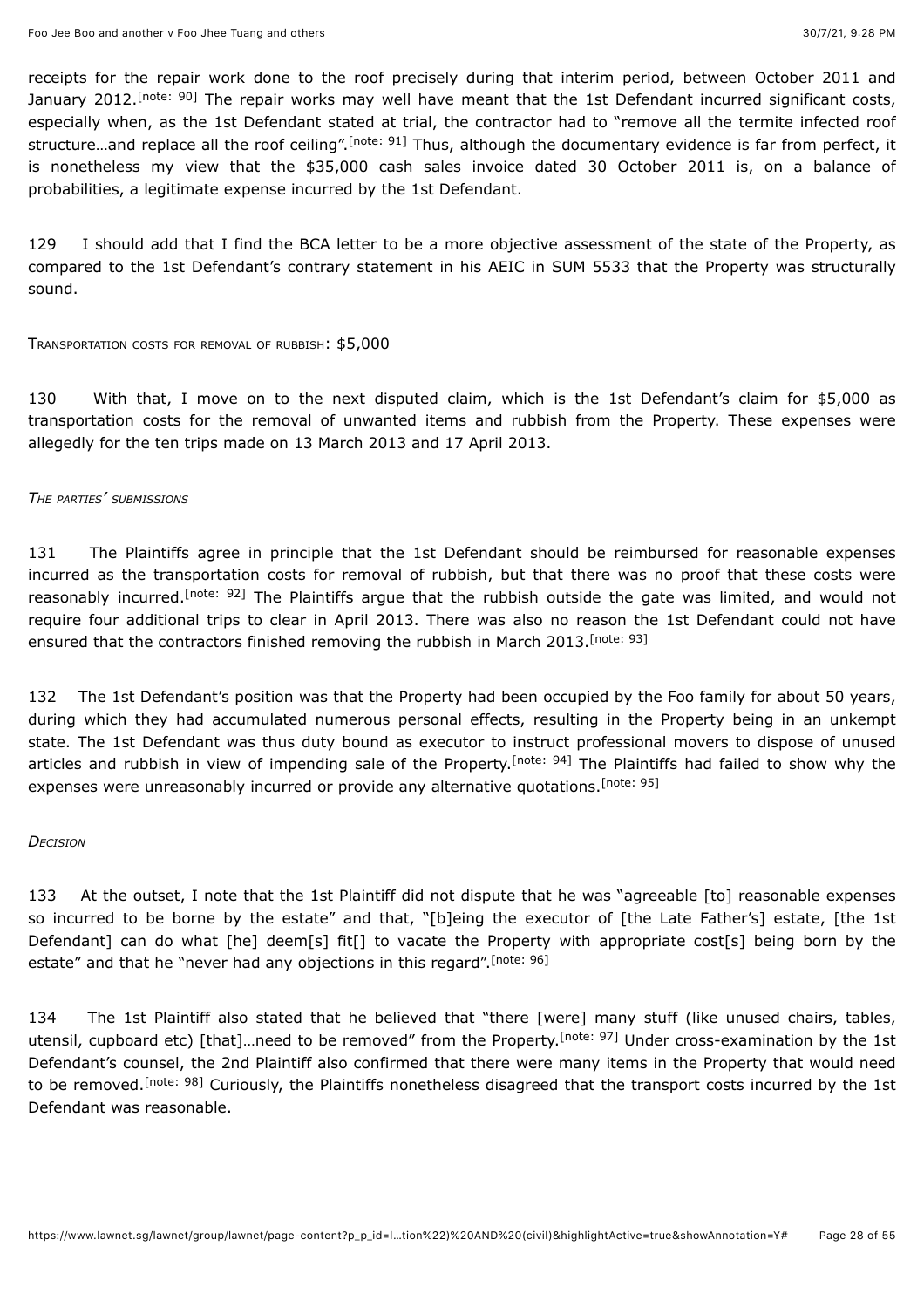<span id="page-28-1"></span><span id="page-28-0"></span>135 In my view, it is disingenuous for the Plaintiffs to claim that they agree for reasonable costs to be incurred, admit that numerous artefacts were accumulated over the years, and yet insist that the transportation costs were excessive and on such a flimsy basis. This is especially so as it is undisputed that the expenses incurred in March and April 2013 are supported by handwritten receipts,<sup>[note: 99]</sup> and the Plaintiffs had no alternative quotations upon which reasonableness (or the lack of it) can be assessed[.](#page-51-23)<sup>[note: 100]</sup> I, therefore, find the 1st Defendant's claim for \$5,000 as transportation costs for the removal of unwanted items and rubbish from the Property to be a reasonable claim.

REMOVAL OF ALTAR AND RELIGIOUS CEREMONIES: \$14,000

136 I turn to the next claim by the 3rd Defendant for \$14,000 in respect of prayers and religious rites conducted for the deceased family members, and the removal of a single family altar from the Property.

#### *THE PARTIES' SUBMISSIONS*

<span id="page-28-2"></span>137 The Plaintiffs contend that the altar could have been removed for \$2,000 by a "temple care-taker", and that they had already made known to the 1st and 2nd Defendants that they were unwilling to pay more than \$2,000 for the removal of the altar[.](#page-51-24)<sup>[note: 101]</sup> Further, the Plaintiffs state that since it is a family altar, not all of the \$14,000 should be deducted from the Late Father's estate alone. Instead, the sum should be divided and a part of it claimed from another estate, such as the Late Brother's or Late Mother's estate, especially because there were separate invoices issued for each of the family members, which specified the items purchased and services performed.<sup>[\[note: 102\]](#page-51-25)</sup>

<span id="page-28-5"></span><span id="page-28-4"></span><span id="page-28-3"></span>138 The 1st and 3rd Defendants, however, state that the family tradition of ancestral worship involves saying prayers for those who have passed on, and moving the family altar to a proper place of rest.<sup>[note: 103]</sup> The altar is a "precious item" which "cannot simply be crowbarred off the wall and thrown into the back of a lorry to be transported elsewhere". Instead, "[m]oving it was an intricate task that only Taoist priests could reasonably undertake, and needless to say this entailed incurring significant cost" which was nonetheless reasonably incurred. [\[note: 104\]](#page-51-27) Further, the 1st Defendant argues that under s 67(1) of the Probate and Administration Act, funeral expenses must be "suitable to the station in life of the deceased". The family altar was a spiritual embodiment of the family's ancestral beliefs and practices, thus the ceremony and rites were fitting with tradition and not a fanciful whim. [\[note: 105\]](#page-51-28)

#### <span id="page-28-6"></span>*DECISION*

139 I agree with the 1st Defendant that the costs of removing the family altar and the religious ceremonies for the deceased family members is a legitimate expense that is expressly allowed under s 67(1) of the Probate and Administration Act. These are "reasonable expenses of subsequent religious ceremonies suitable to the station in life of the deceased". In addition, these are also necessary expenses to allow for the vacant transfer of the Property, thus they are properly incurred for the benefit of the Late Father's estate. The expenses are also fully supported by official receipts from the Taoist Ritual and Prayer Ceremony Services.<sup>[\[note: 106\]](#page-51-29)</sup>

<span id="page-28-7"></span>140 The Plaintiffs' claim that the removal of the family altar could have been done for \$2,000 is a mere assertion and their evidence in support of this is woefully thin, if at all existent. Further, the assertion that the expenses should have been split between all the estates, including the Late Brother's estate, was never pleaded. There is no dispute that there was only one family altar for all the generations of deceased family members, and it would not be sensible to split the costs across all of these estates.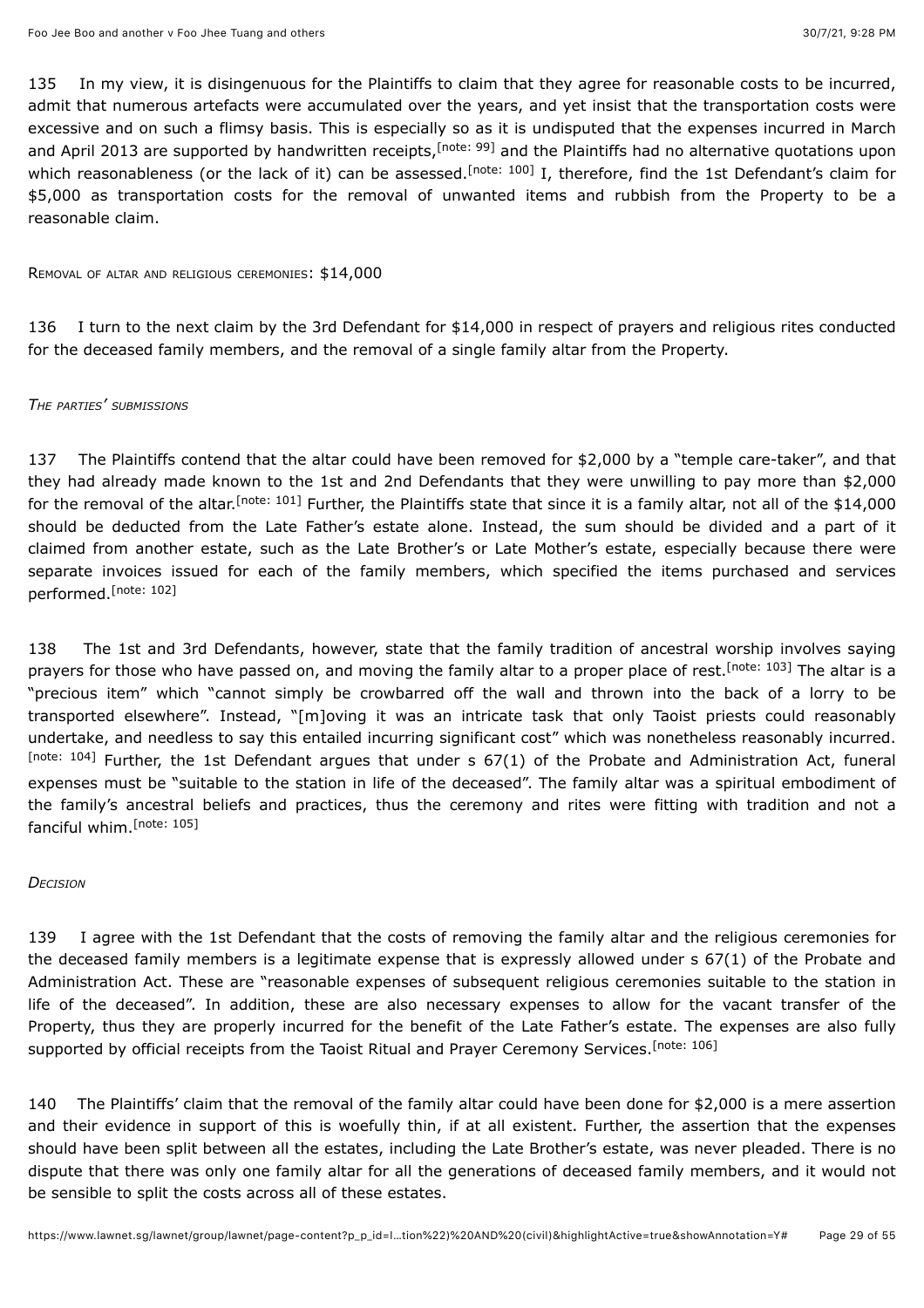#### SUB-CONCLUSION ON CLAIMS TAKEN INTO ACCOUNT

141 For the abovementioned reasons, I find that none of the claims that had been taken into account by the 1st Defendant were unreasonable in nature and quantum. I therefore find that the 1st Defendant had not breached any of his duties in taking these claims into account.

#### Claims not taken into account

142 I now come to the claims of the Plaintiffs that they say the 1st Defendant should have taken into account, but did not. The Plaintiffs' claims relate to:

(a) \$16,330.31 for utilities, property tax, telecommunications bills, termite, bee and snake removal, and renovation works on the Property ("the miscellaneous expenses"); and

<span id="page-29-0"></span>(b) \$2,000 as the fixed costs for SUM 634, the enforcement application subsequently withdrawn by the the Plaintiffs and 3rd Defendant: see [24] above ("the enforcement costs").

#### THE PARTIES' SUBMISSIONS

143 The Plaintiffs allege that the 1st Defendant breached his fiduciary duties by failing to act fairly between the beneficiaries. This is because he allegedly preferred his own claims against the Late Father's estate, as well as the claims of the other beneficiaries, but failed to take the Plaintiffs' claims into account.<sup>[\[note: 107\]](#page-51-30)</sup>

<span id="page-29-1"></span>144 The 1st Defendant's position was that the Plaintiffs had ample time to put in their claims. From the time the Property was contracted for sale on 7 February 2013, to the notification by Ms Chee that the cheques were ready for collection on 31 May 2016, the Plaintiffs had more than three months to submit their claims.<sup>[\[note: 108\]](#page-51-31)</sup>Further, the Plaintiffs were, at the material time, represented by WTL, which was in a position to put forth all claims on behalf of the Plaintiffs. However, no claims were made, other than the claim for legal costs of \$350,000. The 1st Defendant was thus unaware of the claims and was consequently not in a position to consider the merits of these claims, or to accept or reject them.<sup>[\[note: 109\]](#page-52-0)</sup>

<span id="page-29-2"></span>145 In relation to their claim for miscellaneous expenses, the Plaintiffs argue that the claim is proved by cheques made payable to "Air IQ Engineering and Marketing" and should have been included in the 1st Defendant's accounts.

<span id="page-29-3"></span>146 However, the 1st Defendant states that the claims were not made timeously, prior to distribution. He says that the belated claim simply evidences a "tit-for-tat" strategy by the Plaintiffs, who only decided to bring the claim after they noticed that the 1st Defendant had also made claims against the Late Father's estate.<sup>[\[note: 110\]](#page-52-1)</sup> Further, the 1st Defendant argues that the claims were brought in bad faith. There were no supporting documents for the claim for property tax. The utilities and telecommunication bills were attributable to the occupants of the Property at that time, and not to the Late Father's estate. The cheques issued to "Air IQ Engineering and Marketing" for the alleged renovation works did not explain what these services were for and how they related to the Late Father's estate. In any event, the cheques allegedly in support of the Plaintiffs' claim only add up to about \$7,000. As for the other incidental expenses, such as for nails, paintwork and materials, the 1st Plaintiff had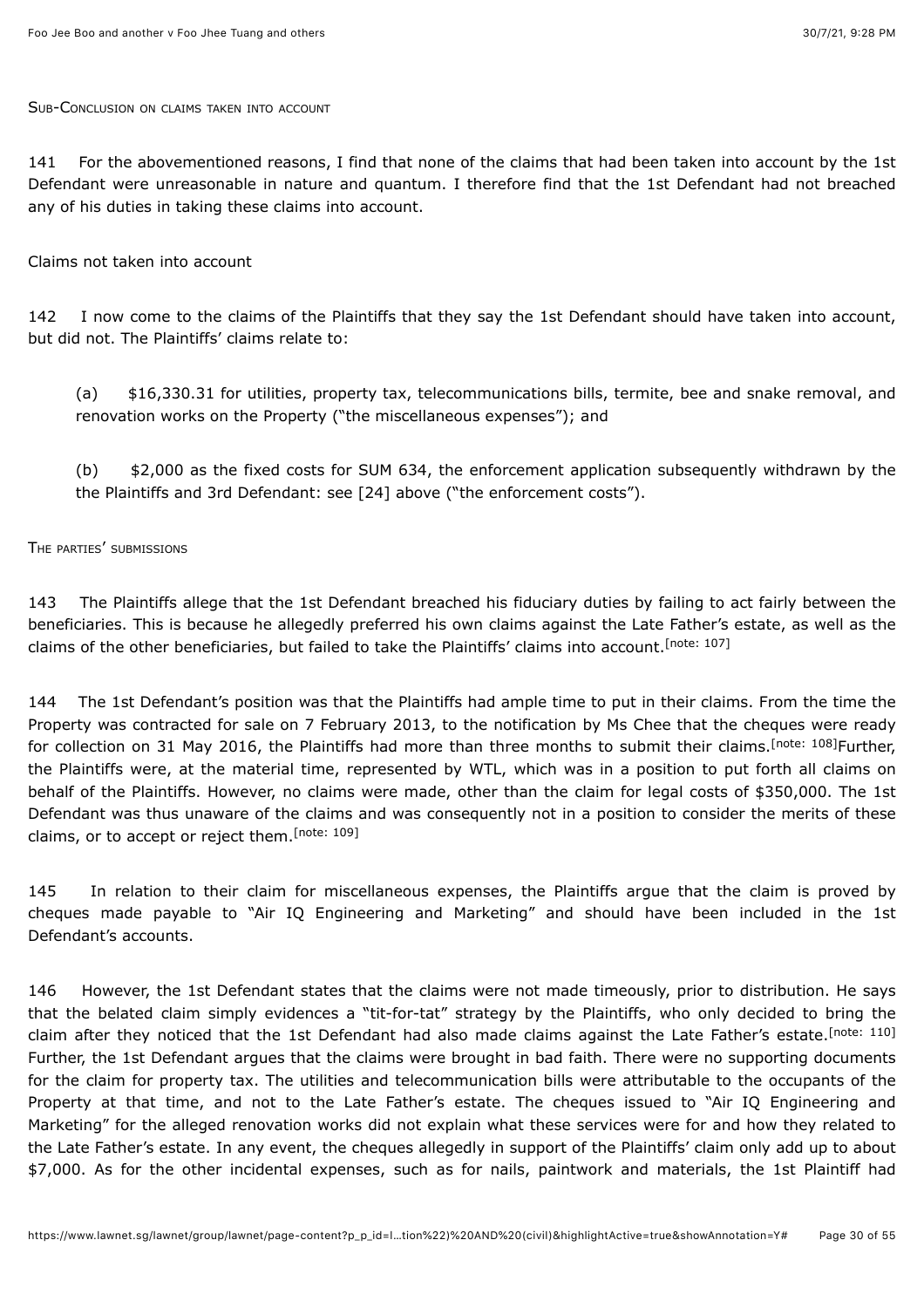<span id="page-30-0"></span>enjoyed rent-free occupation of the Property to the exclusion of the other beneficiaries for many years. Any expenses incurred in the upkeep of the Property would have been the result of his own use and should be borne by the 1st Plaintiff and not by the Late Father's estate.<sup>[\[note: 111\]](#page-52-2)</sup>

147 The 3rd Defendant asserts that this claim was an afterthought, as it was submitted very late in the day. The three cheques exhibited only added up to \$7,000, and the rest of the invoices add up to approximately \$6,086.83. The total was \$13,086.43 which was still some distance from the claim of more than \$16,000.

<span id="page-30-1"></span>148 As for the enforcement costs, the Plaintiffs allege that the sum of \$2,000 should have been set aside from the Late Father's estate. The 1st Defendant's position was that the \$200,000 legal costs set aside would be sufficient to cover the enforcement costs of \$2,000. [\[note: 112\]](#page-52-3)

**DECISION** 

#### *THE 1ST DEFENDANT DID NOT BREACH HIS FIDUCIARY DUTIES*

149 I first deal with the broad issue of whether the Defendant had breached his fiduciary duties by unfairly preferring the claims of the other beneficiaries (including himself) and failing to take into account the Plaintiffs' claims. It will be recalled that one of the duties of the 1st Defendant, as executor for a class of beneficiaries, is to act with impartiality and to hold the scales evenly among the beneficiaries: see [83] above.

150 After carefully reviewing the facts and circumstances of the case, as well as the contemporaneous documents, I am of the view that he did not breach his duties in this respect. This is for three main reasons.

<span id="page-30-3"></span><span id="page-30-2"></span>151 First, from as early as February 2013, the Plaintiffs were intimately involved in heated discussions about certain claims that were to be made against the various estates. For example, the Plaintiffs sent various emails to the other beneficiaries between 2 February 2013 and 14 March 2013, expressing their views on the costs of moving the family altar and the expenses for removing rubbish from the Property.<sup>[note: 113]</sup> In fact, on 19 March 2013, the 1st Plaintiff wrote an email which contained detailed breakdowns of legal costs incurred, as well as debts due from the other beneficiaries to him.<sup>[note: 114]</sup> On 27 May 2013, the 2nd Plaintiff had personally attended at Ms Chee's office, asking Ms Chee when she would receive her share of the sales proceeds. The 2nd Plaintiff also said that she had claims she wished to make against the Late Brother's estate and passed Ms Chee some documents. [\[note: 115\]](#page-52-6) In my judgment, these are all evidence that the Plaintiffs were acutely aware that claims were being made against the various estates by the other beneficiaries, and they also seemed to be in the midst of preparing their own claims.

<span id="page-30-4"></span>152 Second, I agree with the 1st Defendant that the Plaintiffs had, in any event, ample time to submit their claims. From the time that they were aware that claims were being made (February 2013) to the time that the 1st Defendant collected his share of the sale proceeds (29 May 2013), there was an intervening period of more than three months in which claims could have been made. Indeed, the miscellaneous expenses were incurred in or before 2008, and the Plaintiffs would have been aware of them in 2013, could have brought them up, but did not do so. Indeed, the Plaintiffs and Ms Hwa accepted that there was nothing to stop them putting in claims and that they knew claims were in fact being made.<sup>[\[note: 116\]](#page-52-7)</sup>

<span id="page-30-5"></span>153 Third, it is reasonable for the 1st Defendant to believe that all of the Plaintiffs' claims had already been submitted prior to the payments out. This is especially so given the following series of correspondence: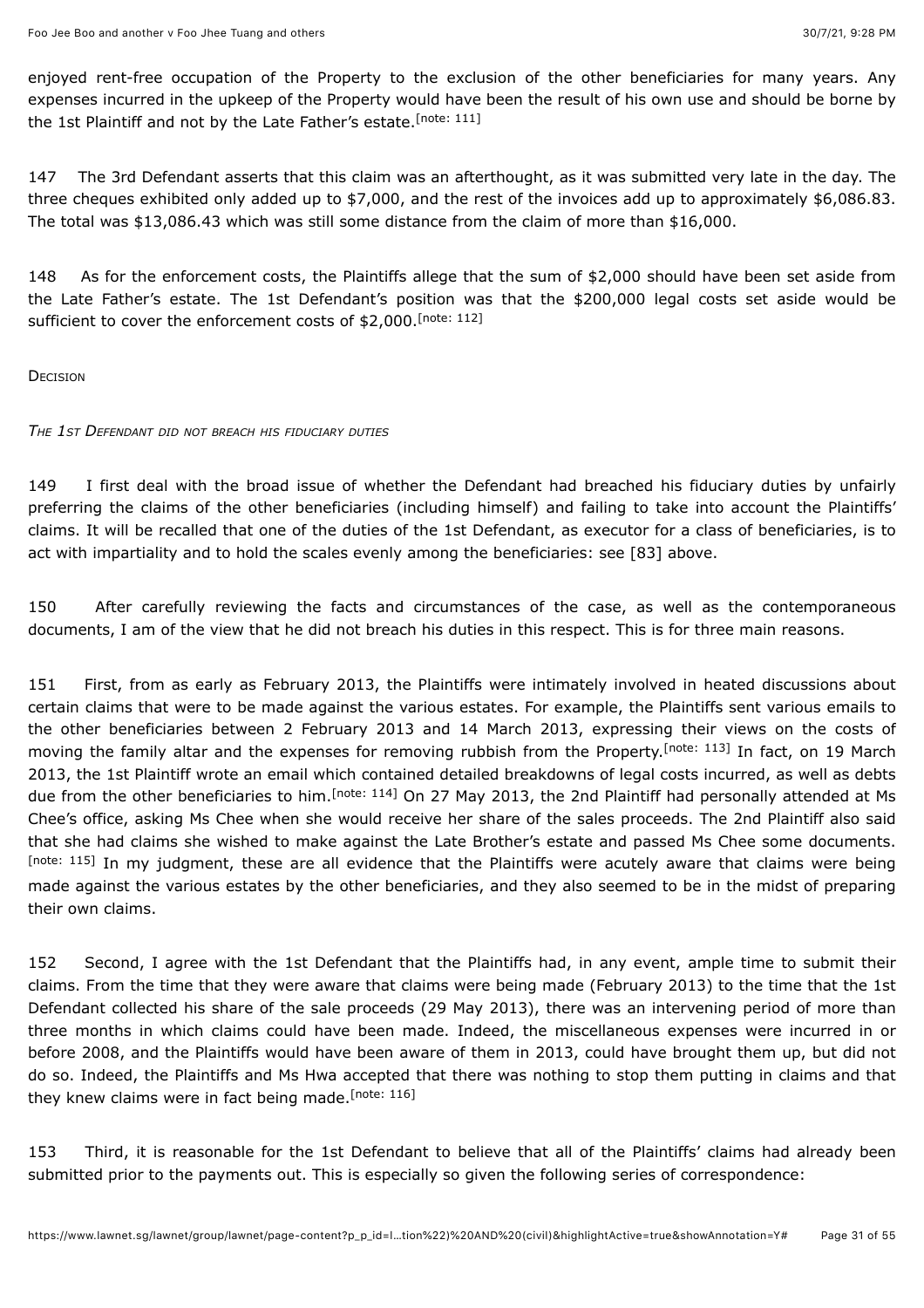(a) On 19 March 2013, Ms Hwa sent an email to Ms Chee ("the 19 March 2013 WTL email"), stating "[w]e will collate the payments to be deducted from the sale proceeds before distribution and forward these to you in due course, together with the contracts". This was in response to Ms Chee's earlier email asking about the terms of engagement and agreed fees payable to DTZ. The "payments" presumably referred to the fees due to DTZ. Ms Hwa also stated, "our clients want certain set-offs from each other's share and once they have confirmed this, we will revert". [\[note: 117\]](#page-52-8)

<span id="page-31-1"></span><span id="page-31-0"></span>(b) On 5 April 2013, WTL wrote a letter to the 2nd Defendant, stating:  $[note: 118]$ 

On completion of the sale of the Property, the following payments are to be made from the sale proceeds:

a. DTZ's costs of valuation and their commission for the sale of the sums of \$2,000 plus GST and \$43,500.00 plus GST respectively;

b. your legal costs in acting for the vendor in the sale of the Property;

c. \$350,000.00 made payable to use to meet the agreed costs and expenses in respect of OS 90[9] and CA 70;

d. a further sum of either \$50,000.00 or \$100,000.00 to meet the costs of enforcement proceedings, which sum will be notified to you on 9 April 2013;

e. *the balance sale proceeds after the payments set out in paragraphs 2a to 2d above*, *will be divided into 7 equal shares and paid to the following beneficiaries:*

i. 1/7<sup>th</sup> share to [the 2nd Plaintiff];

- ii. 1/7<sup>th</sup> share to Foo Chin Chin;
- iii. 1/7<sup>th</sup> share to [the 3rd Defendant];
- iv. 1/7<sup>th</sup> share to [the 1st Plaintiff];

v. 1/7<sup>th</sup> share to the Estate of [the Late Mother]; and

vi. 2/7<sup>th</sup> share to [the 1st Defendant] of which 1/7<sup>th</sup> share is due to [the 1st Defendant] as beneficiary and 1/7<sup>th</sup> share to be held by [the 1st Defendant][ as trustee holding on trust for [the Late Brother's] widow or estate.

[emphasis added in italics and bold italics]

154 In my view, it is reasonable for the 1st Defendant to infer that the payments stated at paragraphs 2a to 2d were *exhaustive* of the Plaintiffs' claims against the Late Father's estate. This is especially so given that no other claims were made between the 5 April 2013 letter and 29 May 2013, when the 1st Defendant collected his share of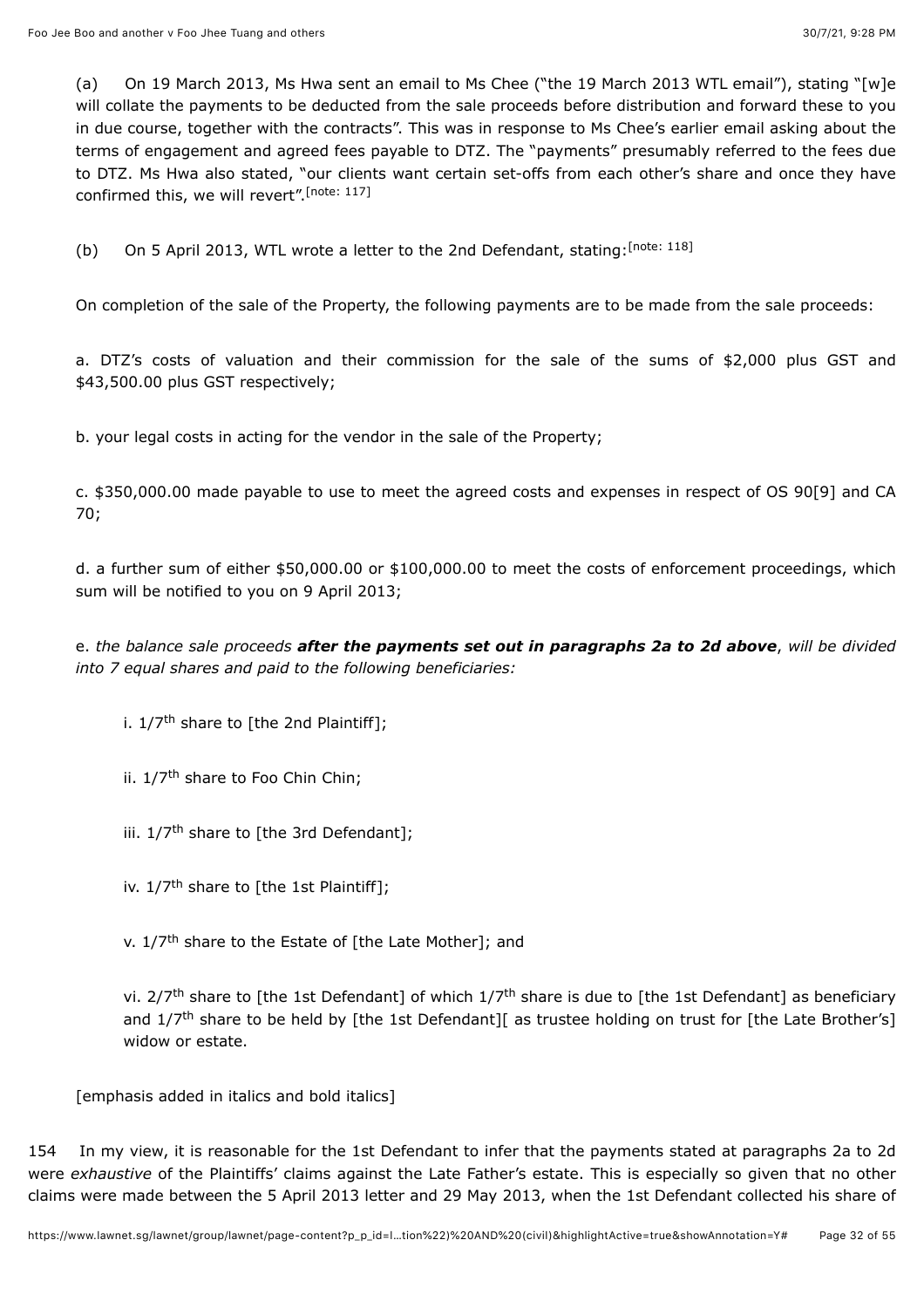<span id="page-32-0"></span>the sale proceeds. That being the case, the 1st Defendant had duly taken into account all the claims that he had been aware of at that time (see s 29 of the Trustees Act and [79] above). For this reason it is not necessary to consider whether the 1st Defendant is able to rely on section 60 of the Trustees Act. [\[note: 119\]](#page-52-10)

<span id="page-32-2"></span><span id="page-32-1"></span>155 In light of the foregoing, the Plaintiffs cannot now shift the blame to the 1st Defendant by alleging that he had breached his fiduciary duties by deliberately acting unfairly towards them. Indeed, the Plaintiffs were, at all material times, represented by their solicitors, WTL, who were aware of the date of completion of the sale of the Property.<sup>[note:120]</sup> The 3rd Defendant and Foo Chin Chin - who were not even legally represented at that time had managed to put in their claims against the Late Father's and Late Mother's estates on their own accord before the distribution was made to the 1st Defendant.<sup>[note: 121]</sup> The Plaintiffs' claims were not included because of their own fault, and not as a consequence of any unfair preference or breach of fiduciary duty on the 1st Defendant's part. This is especially so when I have already found earlier that the claims that the 1st Defendant did take into account were reasonable both in nature and quantum: see [141] above.

#### *THE PLAINTIFFS' CLAIMS SHOULD NOT IN ANY CASE BE ALLOWED*

156 Even if I had found that the 1st Defendant had breached his fiduciary duties, and should have taken the Plaintiffs' claims into account, I would still have been of the view that the Plaintiffs' claims should not be allowed. Even at trial, the expenses claimed against the Late Father's Estate were vague and poorly supported. The three cheques made to "Air IQ Engineering & Marketing" relied on by the Plaintiffs only totalled \$7,000 and did not specify what the payments were for. Indeed, it was not even clear whether the cheques were cleared by the bank, as there was no invoice from the recipient. As for the renovation expenses for which receipts were produced, these were incurred in early 2008 when the 1st Plaintiff was still residing in the Property (*ie*, before he left Singapore to work overseas), and also before the Property was contracted for sale. Given that this is the case, the renovation expenses would be for his own benefit as an occupier of the Property, rather than for the benefit of the Late Father's estate. The expenses for property tax, utilities bills, telecommunications bills, termite, bee, and snake removals were not at all supported by receipts. As I see it, the claim for miscellaneous expenses is merely an afterthought by the Plaintiffs and not legitimate expenses that were attributable to the Late Father's estate.

<span id="page-32-3"></span>157 As for the enforcement costs, this was neither pleaded nor included in the Plaintiffs' AEICs. I agree that the 1st Defendant was aware that the enforcement costs were fixed by the Court of Appeal at \$2,000, as he was present at the hearing of SUM 634 itself, and had thereafter informed the 2nd Defendant precisely of this fact.<sup>[note:</sup> 122] [However, the \\$200,000 set aside for legal costs is more than sufficient to meet the costs of SUM 634, since](#page-52-13) the taxed costs was only about \$150,000. In fact, Ms Chee's correspondence to the 1st Defendant on 20 May 2013 and 29 May 2013 expressly stated that the \$200,000 set aside was for legal costs in connection with "the suits between [the 1st Defendant] and [his] siblings" (see [28] and [31] above), which would include the enforcement costs.

#### *Conclusion on the Plaintiffs' claims against the 1st Defendant*

158 I pause to summarise my findings on the claims by the Plaintiffs against the 1st Defendant in relation to the Late Father's estate. I find that the 1st Defendant had breached his fiduciary duties in failing to provide an account of rent received from the Property, and in failing to forward the Statements of Accounts to the Plaintiffs before distribution. However, the 1st Defendant did not breach his fiduciary duties in accepting the claims that he did take into account, as they were reasonable both in nature and quantum. He also did not breach his fiduciary duties in not taking into account the Plaintiffs' claims, as that was a result of the Plaintiffs' own fault in not submitting the claims on time. For these reasons, the 1st Defendant did not unfairly prefer the claims of the other beneficiaries over those of the Plaintiffs. In any event, even if the Plaintiffs had submitted the claims in time, I note that the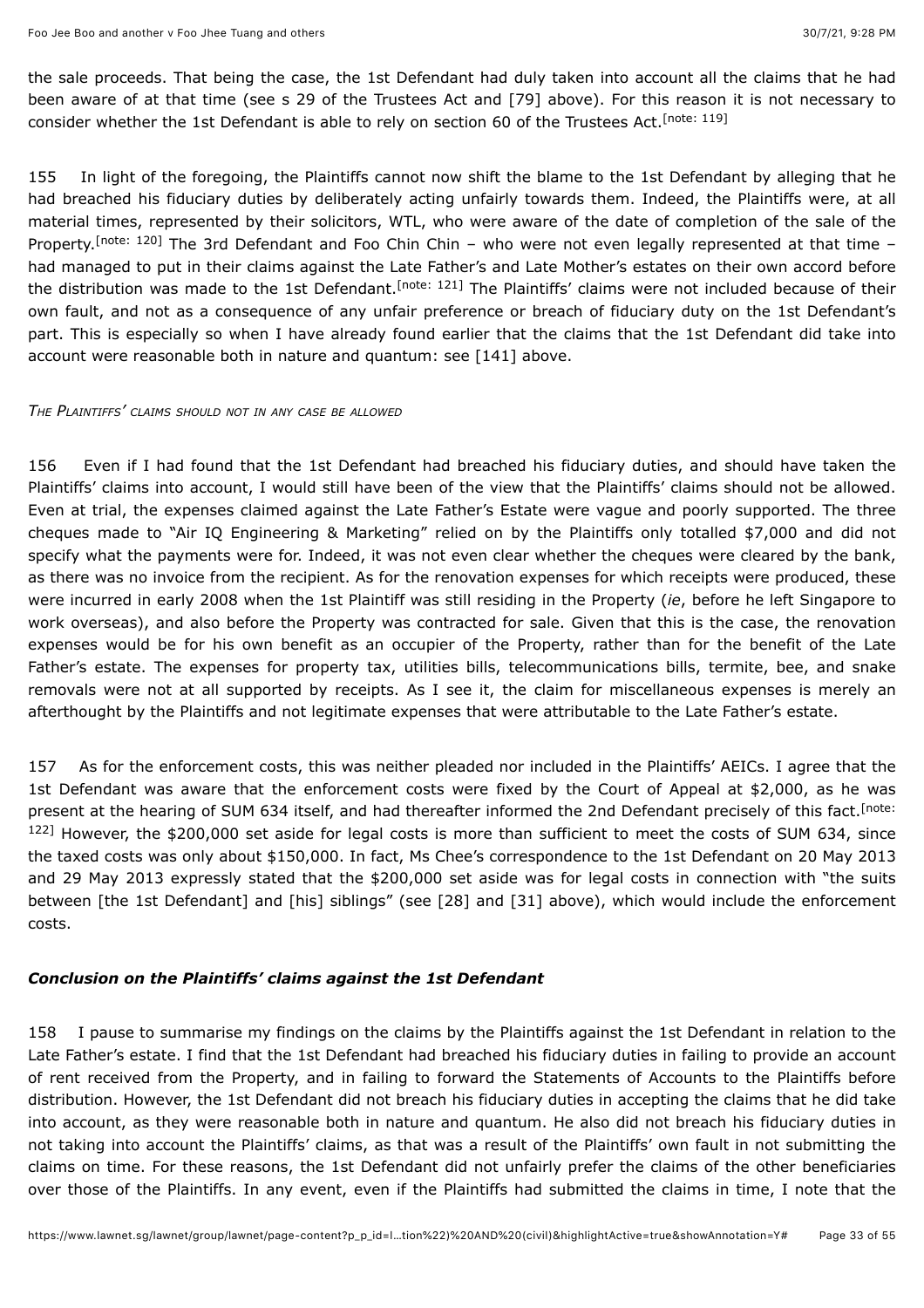claims would in all likelihood have been rejected for reasons as set out in [156] and [157]. For these reasons, the 1st Defendant's failure to forward the Statements of Accounts to the Plaintiffs did not cause them to suffer any loss.

#### **The Late Father's estate: claims against the 2nd Defendant**

159 Having dealt with the Plaintiffs' claims in relation to the Late Father's estate against the 1st Defendant, I now turn to consider their claims against the 2nd Defendant.

#### *The Plaintiffs' submissions*

<span id="page-33-0"></span>160 According to the Plaintiffs, because the 2nd Defendant was jointly appointed, it was under an express retainerto both the Plaintiffs and the 1st Defendant.<sup>[note: 123]</sup> The very purpose of a joint appointment by the Court of Appeal was for the 2nd Defendant to act as a neutral solicitor to safeguard the parties' interests in the sale proceeds of the Property, and to prevent the sale proceeds due to the Plaintiffs from falling into the hands of the 1st Defendant.<sup>[\[note: 124\]](#page-52-15)</sup>

<span id="page-33-2"></span><span id="page-33-1"></span>161 The Plaintiffs also contend that the 2nd Defendant's scope of work under the express retainer was not limited to the sale of the Property, but also included the *distribution of the sale proceeds*. This is because part of a solicitor's engagement to act in the sale of a property must naturally be to handle the proceeds of the sale as well. [\[note: 125\]](#page-52-16) In fact, the 2nd Defendant expressly represented that it would distribute the sale proceeds. In an email dated 8 March 2013 from Ms Chee to the 1st Plaintiff and the 1st Defendant, copied to the 2nd Plaintiff, the 3rd Defendant and Foo Chin Chin, it was stated that "[the 2nd Defendant]'s appointment was only to act in the sale of [the Property] and to distribute the proceeds as directed by the 2 legal firms, (i) [WTL] and (ii) [TSS]..."<sup>[\[note: 126\]](#page-52-17)</sup> [emphasis added].

162 Even if there was no express retainer, the Plaintiffs say that there was an implied retainer because of the 2nd Defendant's conduct and correspondence: [\[note: 127\]](#page-52-18)

<span id="page-33-5"></span><span id="page-33-4"></span><span id="page-33-3"></span>(a) Referring to the 19 March 2013 WTL email (see [153(a)] above)[,](#page-52-19) [note: 128] the Plaintiffs argue that Ms Chee must have known that WTL was collating payments to be made from the sale proceeds. She must also have known that the Plaintiffs wanted the 2nd Defendant to take these payments into consideration before distributing the monies in the Late Father's estate.<sup>[\[note: 129\]](#page-52-20)</sup>

<span id="page-33-8"></span><span id="page-33-7"></span><span id="page-33-6"></span>(b) Further, on 5 April 2013, Ms Chee wrote to Ms Hwa copying Ms Molly Lim, stating that "for the deduction of various items claimed against the estates, [the Late Father and the Late Mother], *I shall forwardthem to you once I have organized them"* [emphasis added].<sup>[note: 130] The Plaintiffs said that they</sup> were therefore under the impression that the 2nd Defendant required their approval or confirmation before any distribution of the sale proceeds.<sup>[\[note: 131\]](#page-52-22)</sup>

163 This was also evidenced by Ms Chee's emails to the 1st Defendant:

<span id="page-33-9"></span>(a) In Ms Chee's emails to the 1st Defendant on 6 April 2013 and 10 May 2013, she reiterated that she needed WTL approval for the accounts of the estate before distribution. In her 6 April 2013 email, she attached various expenses incurred by the 1st Defendant and Foo Chin Chin, which she said she would tenderto WTL "for their approval".<sup>[note: 132]</sup> In her 10 May 2013 email, she stated that she needed to "get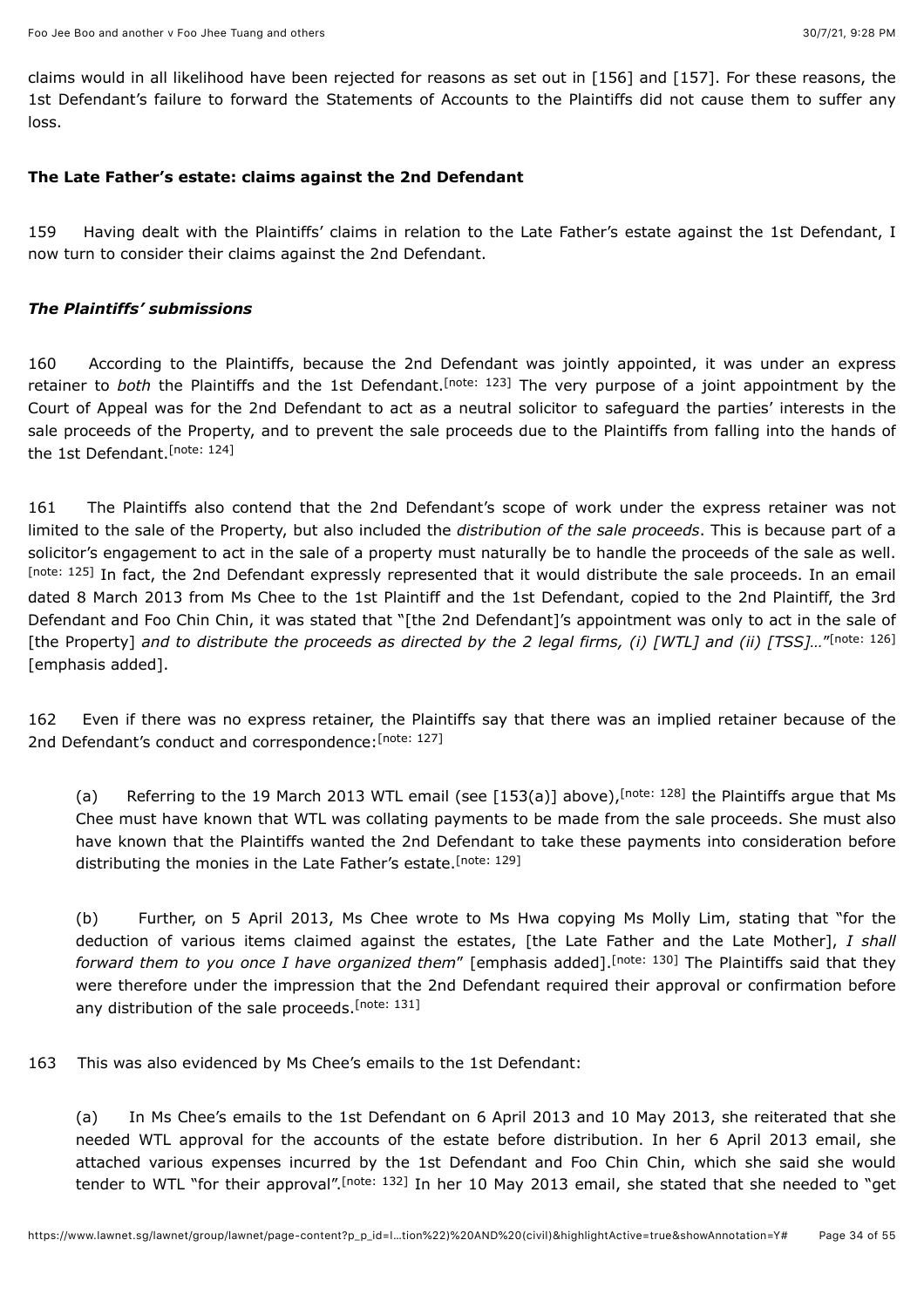<span id="page-34-0"></span>[WTL] to confirm before [she] can arrange for the Pay-Out." She reminded the 1st Defendant that "[the Plaintiffs and the 3rd Defendant] are all represented by [WTL]. [Foo] Chin Chin is unrepresented and I have to seek her approval too."<sup>[\[note: 133\]](#page-52-24)</sup>

<span id="page-34-1"></span>(b) On 20 May 2013, Ms Chee wrote to the 1st Defendant forwarding a Letter of Authority to be signed by "every one named in there" (*ie*, the Plaintiffs, the 1st Defendant, the 3rd Defendant and Foo Chin Chin). She added that "the amounts therein must be acceptable *to all otherwise we will not be able to draw out the funds*" [emphasis added], and concluded "please let us know whether your siblings are *all ready* to sign the Letter of Authority so that action can be taken to initiate the payment out". [\[note: 134\]](#page-52-25)

<span id="page-34-2"></span>164 The necessity to send the Statement of Accounts to the Plaintiffs was made all the more important given that the 2nd Defendant was aware of the acrimonious relationship and distrust between the Plaintiffs and the 1st Defendant.<sup>[\[note: 135\]](#page-52-26)</sup>

<span id="page-34-4"></span><span id="page-34-3"></span>165 Even in the absence of an express or implied retainer, the Plaintiffs argue that the 2nd Defendant nonetheless owed fiduciary duties to them by holding itself out to be acting on behalf of them and in their interests.<sup>[note: 136]</sup> Alternatively, the 2nd Defendant is liable for dishonest assistance, in helping the 1st Defendant to commit a breach of trust in improperly distributing the sales proceeds.<sup>[\[note: 137\]](#page-52-28)</sup>

<span id="page-34-5"></span>166 Finally, the Plaintiffs contend that the 2nd Defendant owed them a duty of care under tort law as beneficiaries of the Late Father's estate, based on the case of *AEL and others v Cheo Yeoh & Associates LLC and another* [\[2014\] 3 SLR 1231](javascript:viewPageContent() ("*AEL*"). [\[note: 138\]](#page-52-29)

### *The 2nd Defendant's submissions*

<span id="page-34-6"></span>167 The 2nd Defendant's position is that its only client was the 1st Defendant, and it was only obliged to act on his instructions. Further, it was appointed only for the sale of the Property and *not* for the distribution of the sale proceeds. It states that this is evident from the correspondence surrounding the appointment of the 2nd Defendant[,](#page-52-30)<sup>[note: 139]</sup> as well as from the CA Orders. The CA Orders did not state that a law firm was to be jointly appointed to *distribute* the sales proceeds, but that *the 1st Defendant* was responsible for distributing the sale proceeds to the beneficiaries according to their respective entitlements. Finally, in the final bill that the 2nd Defendant rendered to the 1st Defendant, the former had stated its professional charges in acting for the latter "in the *sale* of the Property" [emphasis added]. [\[note: 140\]](#page-52-31)

<span id="page-34-7"></span>168 According to the 2nd Defendant, the Plaintiffs' claim for breach of fiduciary duties must fail. Fundamentally, the Plaintiffs had failed to specifically plead precisely how it had breached its fiduciary duties listed at para 27 of SOC-2. For example, they did not specify how it had failed to act in good faith, or acted in a conflict of interest, or for a third party interest[.](#page-53-0)<sup>[note: 141]</sup> Moreover, the relationship between the Plaintiffs and the 2nd Defendant is not within one of the accepted categories of fiduciary relationships. This is also not a case where a fiduciary relationship can be implied from the facts and circumstances of the case. In particular:

<span id="page-34-9"></span><span id="page-34-8"></span>(a) The 2nd Defendant never undertook to act for the Plaintiffs in the distribution of the Late Father's estate. In fact, the Plaintiffs and WTL in correspondence regarded the 2nd Defendant as solely acting for the 1st Defendant. [\[note: 142\]](#page-53-1)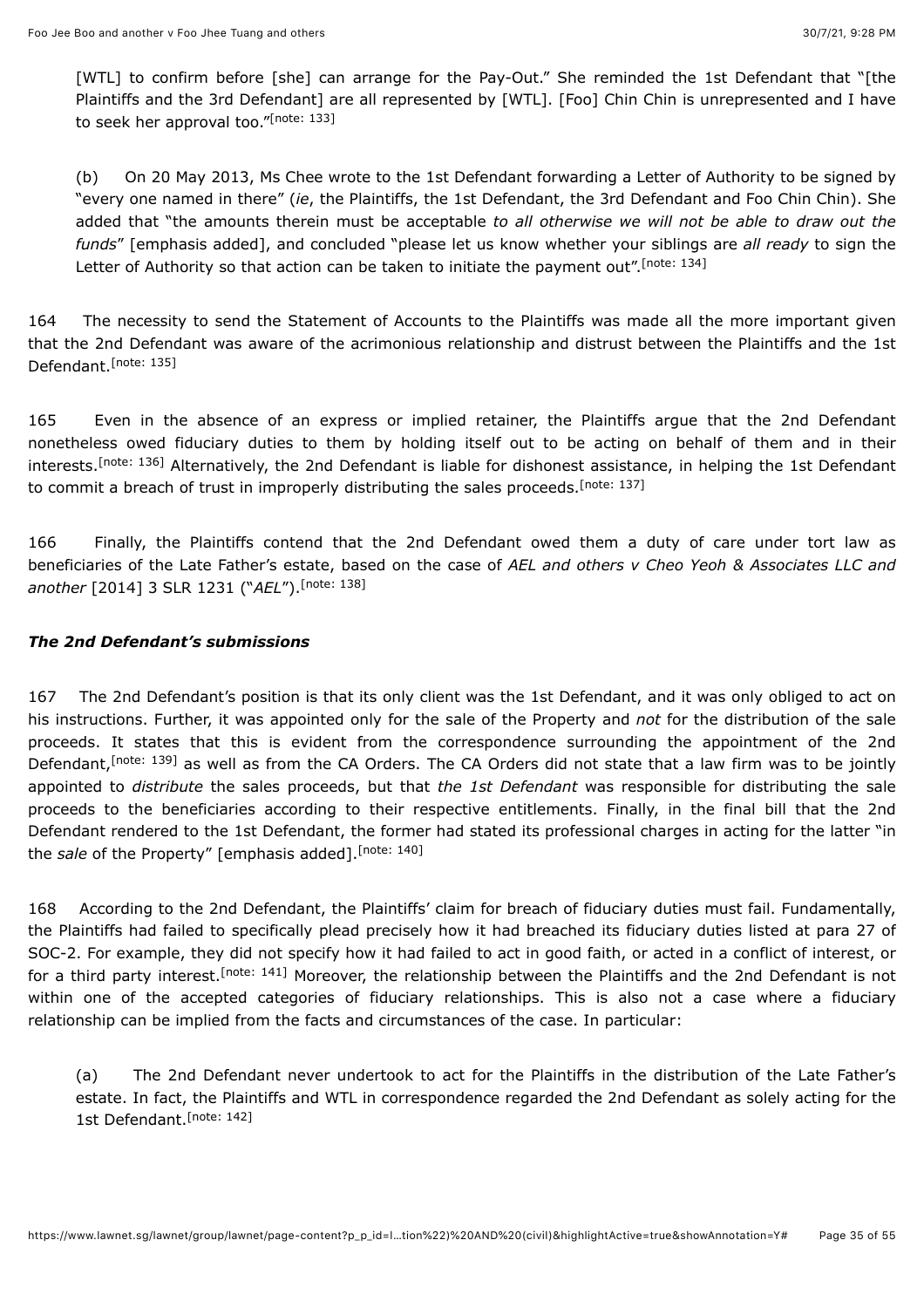<span id="page-35-0"></span>(b) The interests of the Plaintiffs and 1st Defendant conflict, as they were warring parties from the commencement of OS 909. The Court should thus be slow to infer that a fiduciary relationship had been assumed by the 2nd Defendant to the Plaintiffs, when the 1st Defendant was also a client of the 2nd Defendant.<sup>[\[note: 143\]](#page-53-2)</sup>

(c) The Plaintiffs were not in a position that was vulnerable to abuse by the 2nd Defendant, as they were represented by their own solicitors. The onus and power to distribute the proceeds to the beneficiaries fell solely on the 1st Defendant, and the 2nd Defendant only rendered simple assistance (such as mathematical calculation), and had itself no power to distribute.<sup>[\[note: 144\]](#page-53-3)</sup>

<span id="page-35-2"></span><span id="page-35-1"></span>(d) There was no relationship of trust or confidence between the 2nd Defendant and the Plaintiffs. In fact, the correspondence between the Plaintiffs and Ms Chee was acrimonious, with the Plaintiffs showing deep disdain for her and an unwillingness to work with her. Indeed, at one point, the Plaintiffs even sought to discharge her.<sup>[\[note: 145\]](#page-53-4)</sup>

169 The 2nd Defendant further claims that even if fiduciary duties were owed by the 2nd Defendant to the Plaintiffs, the fiduciary relationship would have been terminated when the 1st Plaintiff emailed WTL on 11 March 2013 stating that he did not have a working relationship with the 2nd Defendant and/or when the Plaintiffs proposed to discharge the 2nd Defendant in place of Mr Eric Ng of M/s Malkin & Maxwell LLP on 10 April 2013. Thus, by the time the 2nd Defendant released the 1st Defendant's share of the Late Father's estate to him on 29 May 2013, there would not have been any subsisting fiduciary relationship between the Plaintiffs and the 2nd Defendant.<sup>[\[note: 146\]](#page-53-5)</sup>

<span id="page-35-3"></span>170 In addition, the 2nd Defendant also did not owe the Plaintiffs a duty of care at common law (*ie*, in tort). It cannot be inferred, from the 2nd Defendant's appointment to assist the 1st Defendant, pursuant to CA Orders, that the 2nd Defendant had voluntarily assumed responsibility to the Plaintiffs.

171 In any event, the 2nd Defendant alleges that the Plaintiffs did not suffer any loss. The sum of \$782,547.87 for the 1/7th share was correctly calculated. Even if it was not, the Plaintiffs would not have suffered any loss because the estate accounts are still not finalised, and can be adjusted.<sup>[\[note: 147\]](#page-53-6)</sup>

### *Issues*

172 Having considered the submissions, the following issues arise for determination:

<span id="page-35-4"></span>(a) What was the scope of the 2nd Defendant's work? This involves an examination of the language of the CA Orders as well as the correspondence between the parties' solicitors in relation to the appointment of the 2nd Defendant.

(b) What duties did the 2nd Defendant owe to the Plaintiffs? This involves the examination of whether the 2nd Defendant owed duties to the Plaintiffs under an express or implied retainer, in tort, or in equity.

173 I will examine each of these issues in turn.

### *What was the scope of the 2nd Defendant's work?*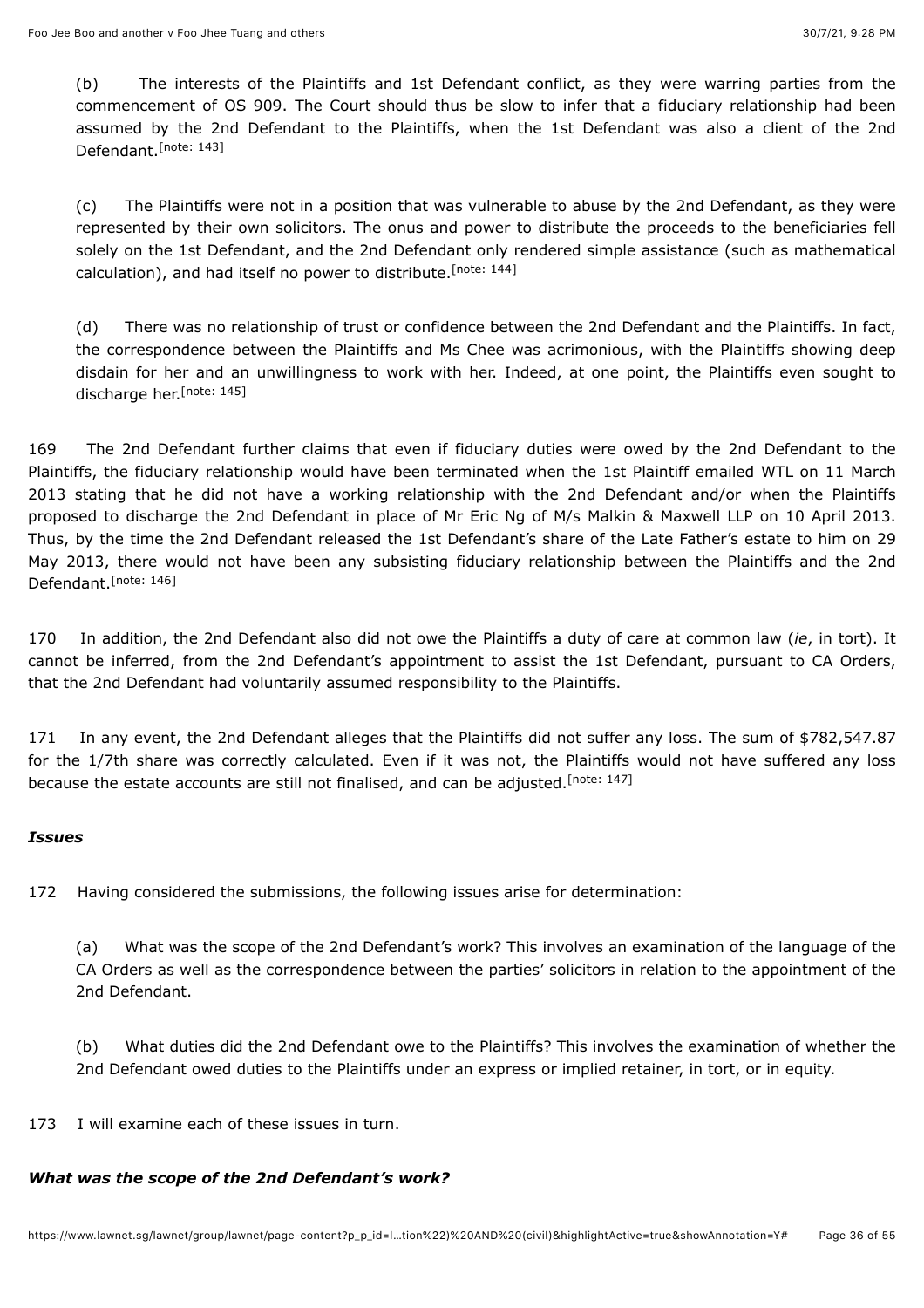174 For convenience, the relevant CA Orders are set out again below:

2. *the [1st Defendant]* shall take steps to *sell [the Property] and distribute the sale proceeds to the beneficiaries* according to their respective entitlements under [the Late Father's Will];

3. the sale of the Property shall be effected no later than six months from the date of the judgment hereof, ie, 7th August 2012;

4. the solicitors for the [the Plaintiffs and 3rd Defendant] [*ie*, WTL], and [the 1st Defendant] [*ie*, TSS] shall jointly appoint a valuer/agent and a solicitor *to effect the sale*…

[emphasis added in italics and bold italics]

175 On a plain reading of the CA Orders, the duty is on the 1st Defendant to "take steps to sell" the Property and to *distribute the sale proceeds*. This is eminently reasonable because the 1st Defendant was neither removed as an executor of the Late Father's estate, nor were any of his powers as executor removed (except that the Court of Appeal set a six-month time limit on the sale of the Property). The CA Order for the jointly appointed solicitor to "effect" the sale is, in my view, simply be a direction for this solicitor to provide legal services to facilitate the conveyancing of the Property. It does not impose an independent duty on the 2nd Defendant to sell the Property *per se*, much less distribute the sale proceeds.

176 I do not agree with the Plaintiffs' submission that the 2nd Defendant must have been appointed for the distribution of sale proceeds as well, because the purpose of the CA Order for joint appointment was for that solicitor to police the sale proceeds to prevent them from falling into the hands of the 1st Defendant. I similarly disagree with Ms Hwa's statement at trial that "obviously [the] Court of Appeal didn't trust [the 1st Defendant], [therefore necessitating] a joint appointment" and her characterisation of the joint appointment as "a check of balance… [to] help [Ms Hwa] check on [the 1st Defendant]". Indeed, given that the Court of Appeal has never made any finding on the unsuitability of the 1st Defendant to act as the executor of the Late Father's estate, there is no reason this would have been the purpose of the CA Order. Instead, as WTL itself stated in a letter dated 12 November 2012 to the Plaintiffs, the purpose of the CA Order which asked the *solicitors* for both sides, WTL and TSS, to appoint the solicitors "for the sale" of the Property is to "ensure that there is *no delay to the sale* which may result if appointment is by the parties, who are unable to agree" [emphasis added].<sup>[note: 148]</sup> Ms Hwa ultimately admitted that this was the purpose of the CA Order during cross-examination.<sup>[\[note: 149\]](#page-53-8)</sup>

177 The fact that the 2nd Defendant was only engaged for the sale of the Property is also clear from the correspondence surrounding the engagement of the 2nd Defendant. In WTL's first letter of engagement to the 2nd Defendant on 2 October 2012, it stated: [\[note: 150\]](#page-53-9)

<span id="page-36-2"></span><span id="page-36-1"></span><span id="page-36-0"></span>6. The parties' solicitors have agreed to appoint you *to act for the trustee* in *the sale of the Property*…

7. Upon the sale of the Property, the sale proceeds after the payment of the [plaintiffs in OS 909]'s costs of the Appeal and in the court below [ie, OS 909] *will be distributed* to "the beneficiaries according to their respective entitlements under the will of [the Late Father]…"

9. Please confirm your willingness to act *in the sale*.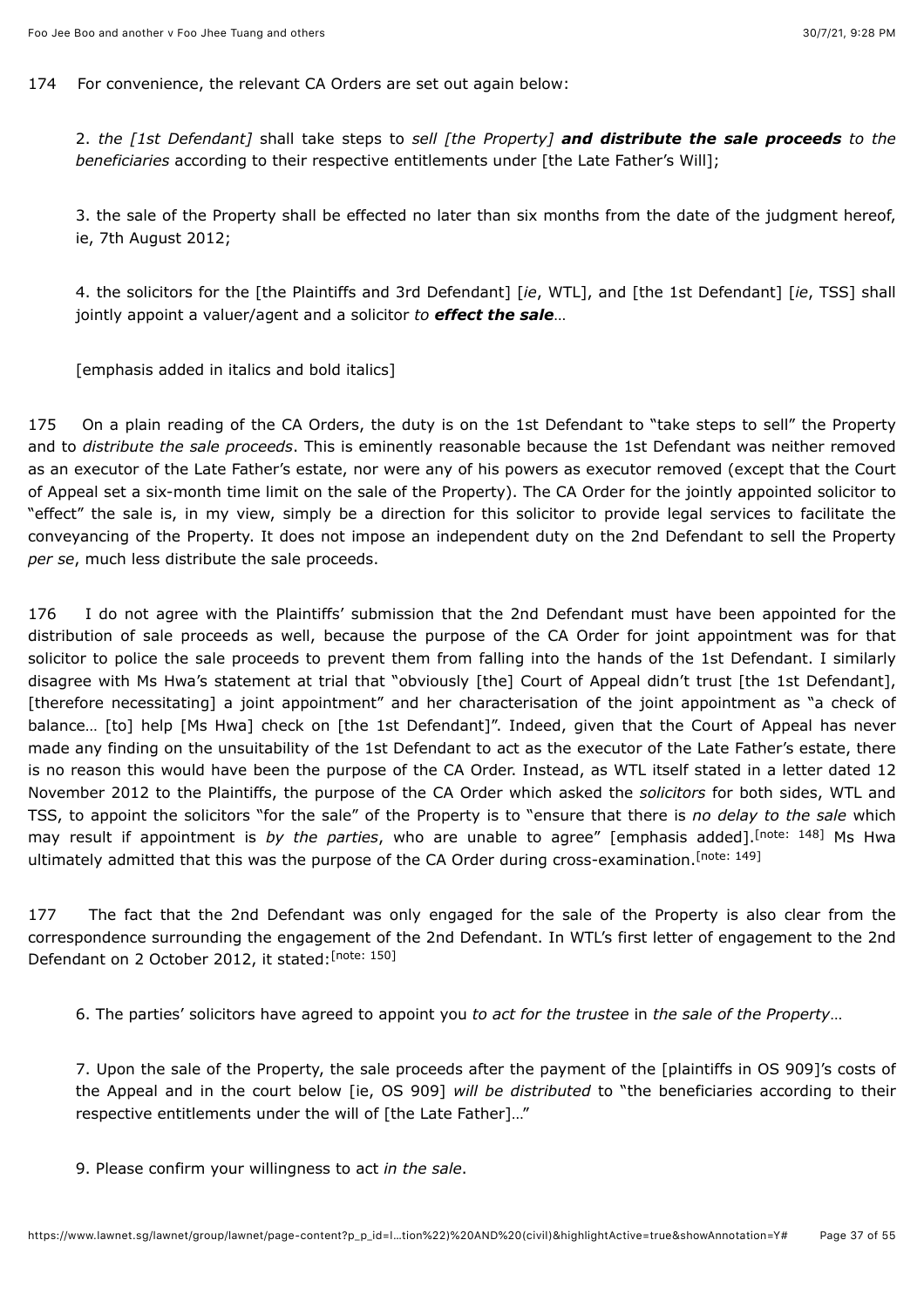#### [emphasis added]

178 The letter only stated that the 2nd Defendant was to act in the "sale" of the Property. It further stated that the sale proceeds "will be distributed" to the beneficiaries, but did not impose a duty on *the 2nd Defendant* to distribute the sale proceeds.

179 On 4 October 2012, Ms Chee replied to WTL in the following terms: [\[note: 151\]](#page-53-10)

<span id="page-37-0"></span>Thank you for your letter of 2<sup>nd</sup> October 2012.

We would be pleased to accept the appointment *to act for the trustee, Foo Jhee Tuang*, in the *sale* of the above property.

The scope of work-

- 1. liaising with the DTZ in the preparing the sale contract
- 2. getting your approval before finalizing the terms
- 3. completing the sale transaction
- 4. *distributing the sale proceeds pursuant to the order*

Our fee would be \$5,000.00 plus GST plus disbursements. Please let us know whether this is acceptable.

#### [emphasis added]

180 In this letter, Ms Chee, on behalf of the 2nd Defendant, accepted the appointment to act in the "sale" of the Property. While the scope of work detailed referred to "distributing the sale proceeds" from the sale of the Property, this was only "pursuant to the [CA] [O]rder". The CA Order placed the obligation on the *1st Defendant* to distribute the sale proceeds. Thus, the 2nd Defendant must have meant that its task was only to distribute the sale proceeds *as directed by the 1st Defendant*. Indeed, I find that this is the natural and reasonable interpretation of words used in the correspondence set out above. The 2nd Defendant did not recognise that it had any independent duty to distribute the sale proceeds. This was consistent with Ms Chee's evidence on the stand, in which she explained that the sale proceeds belonged to the registered owner of the Property, *ie* the 1st Defendant. However, as the sale proceeds were deposited into the 2nd Defendant's conveyancing account, it had to be distributed, but only on the instructions of the owner of the proceeds, *ie*, the 1st Defendant. [\[note: 152\]](#page-53-11)

181 On the same day, WTL replied to the 2nd Defendant, stating: [\[note: 153\]](#page-53-12)

<span id="page-37-2"></span><span id="page-37-1"></span>We refer to your fax dated 4 October 2012 and are instructed that our clients on their part are agreeable to engage you as the solicitors to handle *the sale of the Property* based on your fees quote.

[emphasis added]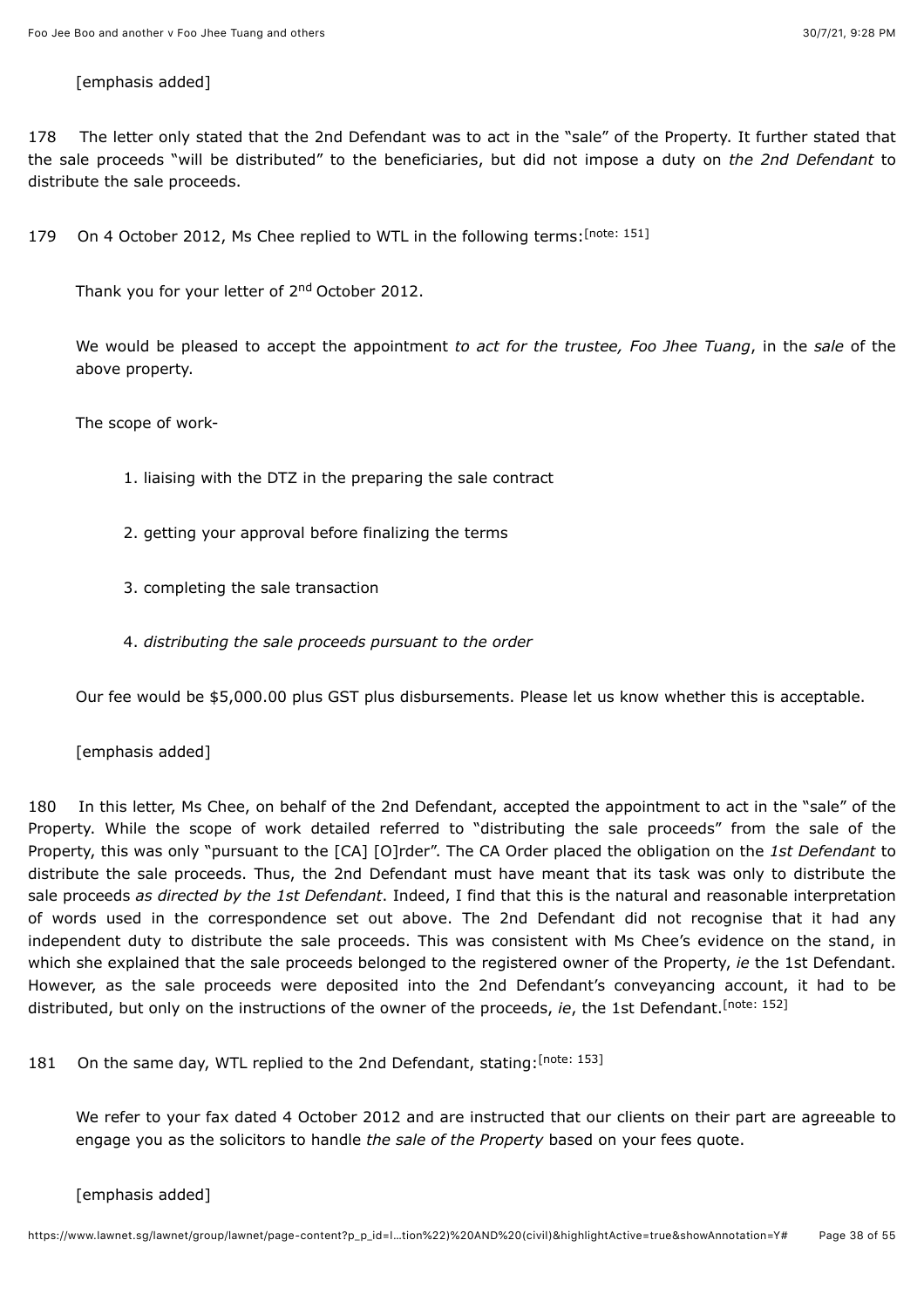182 On 9 October 2012, TSS also replied to the 2nd Defendant: [\[note: 154\]](#page-53-13)

<span id="page-38-0"></span>We refer to your letter dated 4 October 2012.

We are pleased to inform you that your fees quoted for handling *the sale of the [Property]* is acceptable to our client.

[emphasis added]

183 From the above correspondence, it is clear to me that, over and above the express wording of the CA Orders, the joint intention of WTL, TSS and the 2nd Defendant was also for the 2nd Defendant to act in the sale of the Property only.

### *What duties did the 2nd Defendant owe to the Plaintiffs?*

#### *Duty under an express or implied retainer*

184 In my view, it is clear that there was no express retainer subsisting between the Plaintiffs and the 2nd Defendant in the present circumstances. The correspondence surrounding the engagement of the 2nd Defendant in the previous section shows that its appointment was to "act for the trustee" *ie*, the 1st Defendant only. I find that this would be the understanding of any reasonable person placed in the Plaintiffs' position. Indeed, I go further and state that this must also have been the Plaintiffs' understanding. The 1st Plaintiff had himself, in an email dated 10 April 2013 to the 1st Defendant, stated that he was "not comfortable with [Ms Chee] *because she* is acting for [the 1st Defendant] as Executor" [emphasis added].<sup>[note: 155]</sup> Indeed, the 2nd Defendant's invoice for legal fees was also issued to the 1st Defendant as the executor of the Late Father's estate.<sup>[\[note: 156\]](#page-53-15)</sup>

<span id="page-38-2"></span><span id="page-38-1"></span>185 I do not accept the Plaintiffs' argument that because the CA Order required WTL and TSS to jointly appoint a solicitor, the 2nd Defendant was therefore under a duty to take instructions from *both* the Plaintiffs and the 1st Defendant. This alleged duty simply did not follow from the joint appointment. First, the Plaintiffs were represented by their own solicitors, WTL, at the material time. Second, such an argument would not be in accordance with the purpose of the CA Order for joint appointment (see [176] above). The purpose of the CA Order is to ensure an expedient *appointment* of a solicitor to facilitate the conveyance of the Property, and to prevent the possibility of gridlock and delay if that solicitor was to be chosen by the warring parties. It did not follow that the solicitor, *after* appointment, would still have to actively take instructions from both parties.

186 The next issue is whether there was nonetheless an implied retainer between the Plaintiffs and the 2nd Defendant. The circumstances under which a retainer may be implied is set out in *Law Society of Singapore v Ahmad Khalis bin Abdul Ghani* [\[2006\] 4 SLR\(R\) 308](javascript:viewPageContent() ("*Ahmad Khalis*") at [66]:

A retainer may be implied where, on an objective consideration of all the circumstances, *an intention to enter into such a contractual relationship ought fairly and properly to be imputed to all the parties*. The implication would have to be *so clear that the solicitor ought to have appreciated it*. Circumstances to be taken into account might include, where appropriate, *who is paying the [solicitor's] fees, who is providing instructions and whether a contractual relationship has existed between the parties in the past*.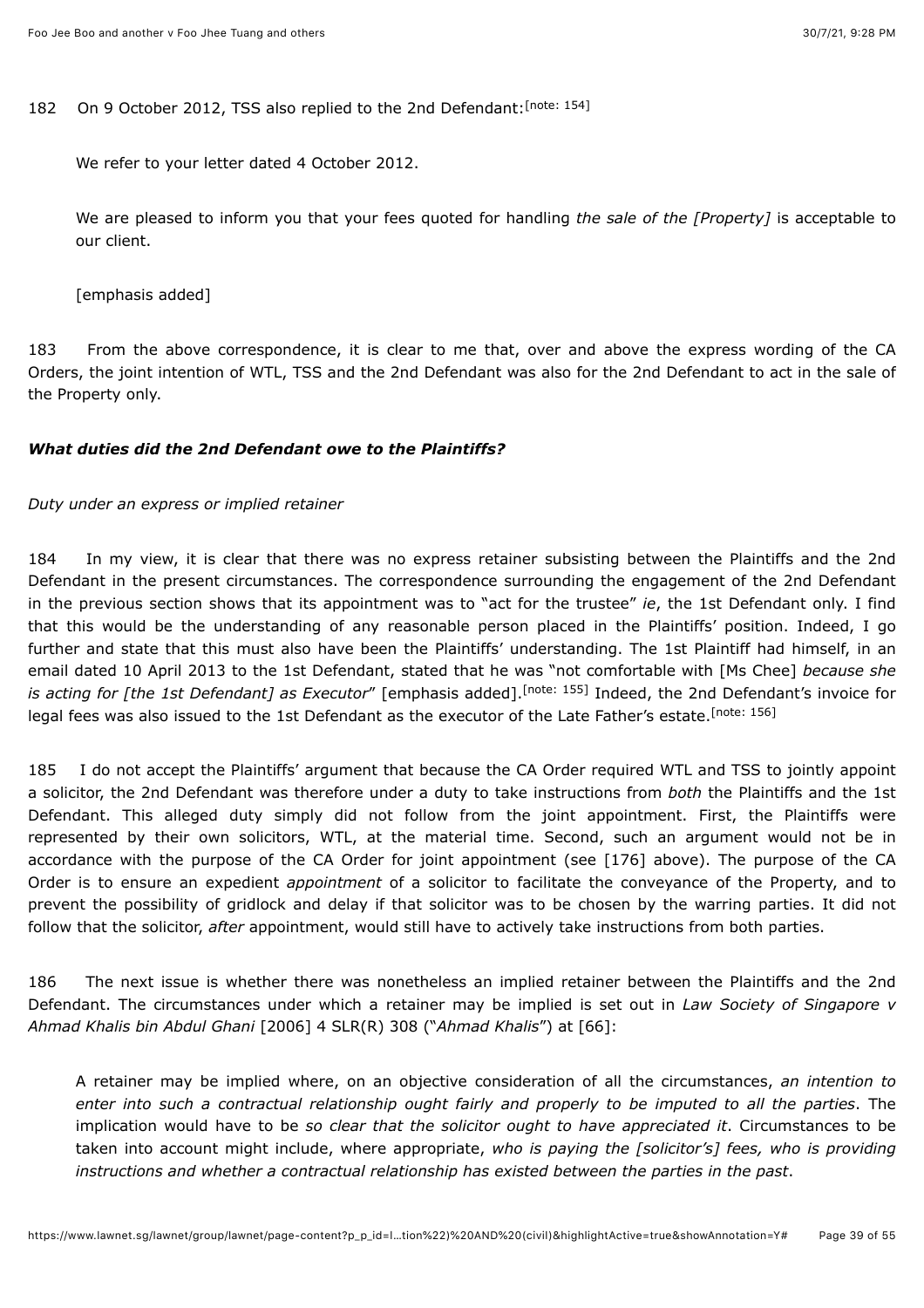#### [emphasis added]

187 The court in *Anwar Patrick Adrian v Ng Chong & Hue LLC* [\[2014\] 3 SLR 761](javascript:viewPageContent() ("*Anwar*") stated that the crux of the matter is whether a contractual relationship "ought fairly and properly" be imputed to all parties (at [53]). The giving of advice to a third party is a strong inference that the solicitor and the third party had regarded themselves as being in some kind of contractual relationship. However, the absence of any advice given, while in many cases helpful in enabling the court to infer that no implied retainer had arisen, is not decisive on whether there is an implied retainer if other objective evidence point towards the existence of an implied retainer (at [51]- [52]).

<span id="page-39-1"></span><span id="page-39-0"></span>188 In this case, there are no factors that point towards the need for a retainer to be implied. Applying the factors outlined in *Ahmad Khalis*, it is clear that a retainer should not be implied in these circumstances. The 2nd Defendant's bill was addressed to the 1st Defendant, as executor of the Late Father's estate. It was the 1st Defendant who gave the 2nd Defendant instructions. There was no previous contractual relationship between the Plaintiffs and the 2nd Defendant. No advice was given by the 2nd Defendant to the Plaintiffs; in fact, the Plaintiffs were separately advised by lawyers from WTL, which included a senior counsel. Any emails from the 2nd Defendant to WTL was merely to keep them updated of matters pertaining to the sale of the Property. [\[note: 157\]](#page-53-16) Further, the Plaintiffs had themselves repeatedly told Ms Chee not to reply to their emails, stating that they were not comfortable with her and did not want to communicate with her.<sup>[note: 158]</sup> It would not be fair and proper to imply a retainer in such circumstances. Indeed, the implication of a retainer was not "so clear that the solicitor [the 2nd Defendant] ought to have appreciated it". On the contrary, the 2nd Defendant must sensibly have come to the opposite conclusion that there was no subsisting solicitor-client relationship between itself and the Plaintiffs. Indeed, it is clear from the emails (where the Plaintiffs state that they were not comfortable with Ms Chee) that they did not want any communications from her.

<span id="page-39-2"></span>189 As for Ms Chee's emails to the 1st Defendant which stated that she would send various expenses incurred by the 1st Defendant and Foo Chin Chin to WTL "for their approval", and her statement that the letter of authorisation required the signatures of all the beneficiaries, Ms Chee had explained in her AEIC and on the stand that this was because she had mistakenly thought she needed the consent of all beneficiaries but realised she only needed the consent of the executor of the Late Father's estate, *ie*, the 1st Defendant[.](#page-53-18)<sup>[note: 159]</sup> Further, under cross-examination by the 1st Plaintiff, Ms Chee made clear that the reference to the Plaintiffs' approval was not because she owed any obligations under a retainer to the Plaintiffs, but because she knew that there was a history of unhappiness and distrust between the parties and hoped that all would agree to prevent future disputes. I accept these explanations.

#### *Duty of care in tort*

190 Having dismissed the Plaintiffs' claim that the 2nd Defendant owed them a duty of care under an express or implied retainer, I move on to the claim that the 2nd Defendant owed them a duty of care in tort. The immediate difficulty for the Plaintiffs is that this cause of action was not even pleaded. While the Plaintiffs chose to discharge counsel just before the trial, they did have legal representation at the time the pleadings were drafted (and indeed amended). No evidence was led on this claim at the trial. The claim only surfaced in the closing submissions. Given that no replies were allowed to be filed, the 2nd Defendant never had a chance to address the claim. For these reasons, the claim in tort for breach of a duty of care fails. I add in passing that, on the facts before me, even if the claim had been properly pleaded, the claim in tort is highly questionable, to say the least.

#### *Fiduciary duties*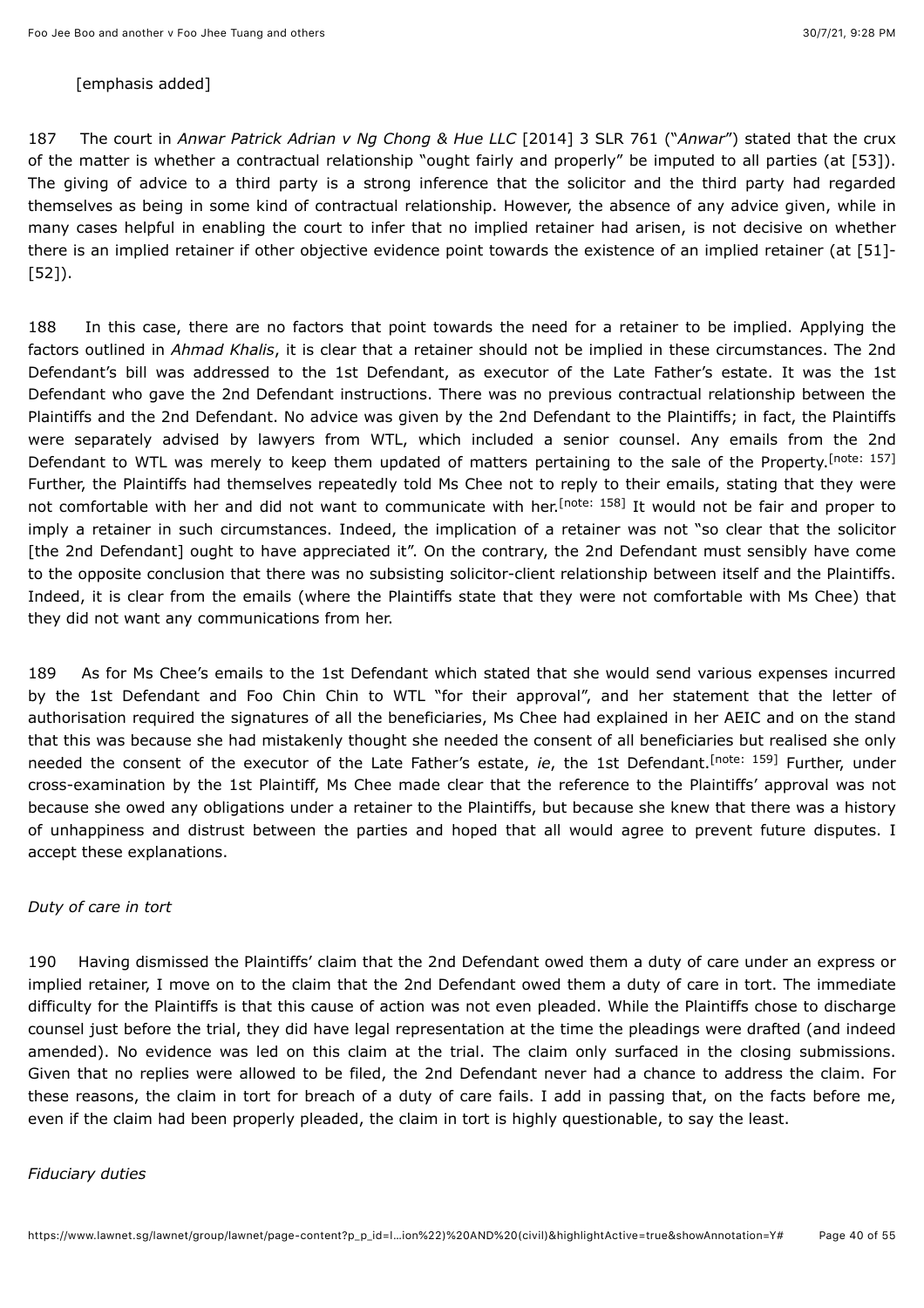191 Since there is no subsisting solicitor-client relationship between the Plaintiffs and the 2nd Defendant, the question whether the 2nd Defendant owes fiduciary duties to the Plaintiffs is one which demands careful examination.

192 The only question is whether the present case is one in which the circumstances justify an imposition of fiduciary duties. A fiduciary is someone who has undertaken to act for or on behalf of another in a particular matter in circumstances which give rise to *a relationship of trust and confidence*: *Bristol & West Building Society v Mothew* [1998] Ch 1 at 18, recently cited in *FHR European Ventures LLP v Cedar Capital Partners LLC* [2014] UKSC 45 at [5]. In this case, it cannot be said that there was a relationship of trust and confidence between the 2nd Defendant and the Plaintiffs, for largely the same reasons as I have detailed at [188].

<span id="page-40-0"></span>193 Furthermore, there is no voluntary assumption of responsibility by the 2nd Defendant. No advice was rendered by Ms Chee to the Plaintiffs. Indeed, it bears repeating that the Plaintiffs made it clear to Ms Chee in the email correspondence that her input and reply was not required. They made no attempts to hide their disdain and distrust of her. The 1st Plaintiff, for example, wrote to Ms Hwa stating that he "do[es] not communicate with [Ms Chee] nor give her any instruction[s]…Anyway I do not have [a] working relationship with her and I will not regard her".<sup>[note:160]</sup> It would fly in the face of logic for the Plaintiffs to now suggest that Ms Chee had assumed responsibility towards them or had entered into a relationship of trust and confidence in respect of the distribution, when they themselves had *prevented* her from taking any responsibility. Further, based on the correspondence surrounding the appointment of the 2nd Defendant (see [177] to [183] above), the only person that the 2nd Defendant agreed to accept responsibility for was the 1st Defendant.

<span id="page-40-1"></span>194 The Plaintiffs were independently advised by WTL, whom they treated as their solicitors. WTL also always referred to the Plaintiffs as "[their] clients"[.](#page-53-20)<sup>[note: 161]</sup> The 2nd Defendant was simply acting on the instructions of the 1st Defendant, who was the executor of the Late Father's estate. It was the 1st Defendant who had the power to order the distribution of the sale proceeds. The Plaintiffs were not vulnerable and dependent on the 2nd Defendant such as to give rise to a relationship of trust and confidence.

### *Dishonest assistance*

195 The Plaintiffs' claim in dishonest assistance was not pleaded and appears to be an afterthought. In any event, a claim in dishonest assistance is a type of accessorial liability: the defendant must have lent assistance to the commission of some breach of duty by a person in a fiduciary relationship with the plaintiff. As I have already found that the 1st Defendant did not breach his fiduciary duties (except in relation to the provision of accounts), the 2nd Defendant naturally cannot be held liable for dishonest assistance. In any event, there is also no dishonesty on the 2nd Defendant's part.

### *Conclusion on the Plaintiffs' claims against the 2nd Defendant*

196 The Plaintiffs' claims against the 2nd Defendant are dismissed in their entirety. The 2nd Defendant does not owe the Plaintiffs a duty of care in contract or equity. The claims in tort and dishonest assistance were not pleaded nor canvassed during trial, and these belated claims are also rejected.

### *The 2nd Defendant's claim for contribution or indemnity against the 1st Defendant*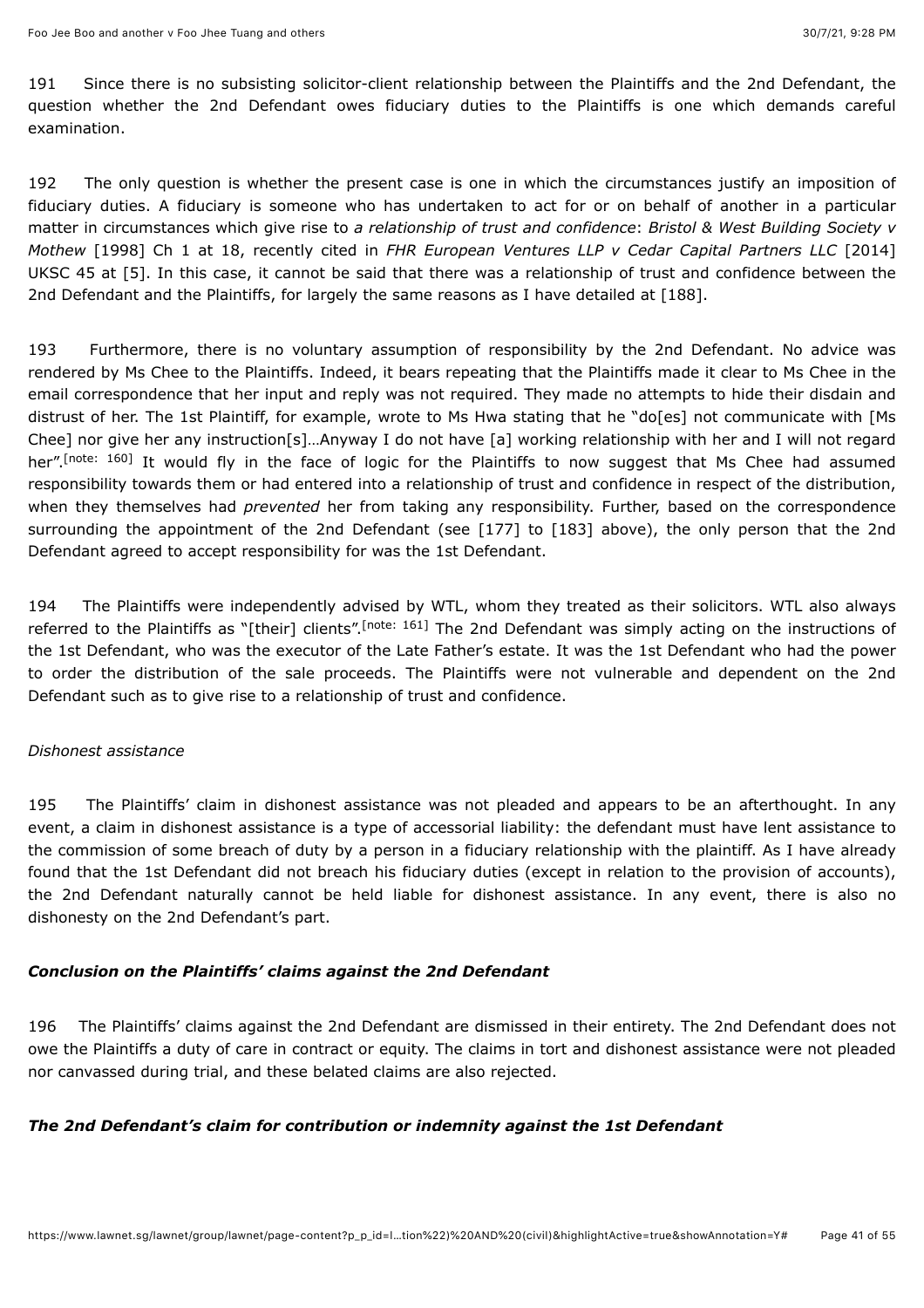197 Given my findings that the 2nd Defendant did not owe any duties towards the Plaintiffs, there is no need to deal with the 2nd Defendant's claim for contribution or indemnity against the 1st Defendant.

### **The Late Mother's estate**

198 Having dealt with the Plaintiffs' claim in relation to the Late Father's estate, I now move on to deal with their claims in relation to the Late Mother's estate.

### *Do the Plaintiffs have standing to bring claims in relation to the Late Mother's estate?*

199 The complaint essentially relates to an allegation that the Late Mother's 1/7th share in the Late Father's estate should have been retained or paid over to the 1st Plaintiff and 1st Defendant as the co-executors and trustees of her estate. The 1st Defendant should not have been given his share (as a beneficiary) of the Late Mother's estate. Further, the share that he received was incorrect as certain expenses against the Late Mother's estate had not been properly accounted for. The problem, however, for the Plaintiffs is that these issues or claims in respect of the Late Mother's estate are not or are no longer before this court. I explain by first revisiting the preliminary issue of whether the Plaintiffs even have the *locus standi* to bring claims in relation to the Late Mother's estate in the first place.

200 In my Amendment Judgment (which I referred to briefly at the start of this judgment), I had stated that the Plaintiffs' unequivocal position in the course of the present suit was that the parties were all suing and being sued in their *personal capacities* only (at [35] of the Amendment Judgment). I had held (at [71]) that the Plaintiffs, suing in their personal capacities, had no standing to bring certain claims relating to the Late Mother's estate *against the 2nd Defendant*. I therefore did not allow the inclusion of certain paragraphs in the Statement of Claim outlining the said claims against the 2nd Defendant. I pause to note that the Plaintiffs had legal representation at this juncture.

201 I had also observed (at [73] of the Amendment Judgment) that my decision on standing as outlined in the previous paragraph had an impact on the Plaintiffs' standing to bring claims in relation to the Late Mother's estate *against the 1st Defendant* as well. However, I noted that because the 1st Defendant had never objected to the paragraphs pertaining to these claims, the issue was not before me and it was for the parties to take the necessary courses of action they deemed fit following my decision.

202 Following my Amendment Judgment, the 1st Plaintiff commenced S 284 in his *representative capacity* as executor of the Late Mother's estate (see [57] above), bringing claims against *the 2nd Defendant* in relation to the Late Mother's estate.

<span id="page-41-1"></span><span id="page-41-0"></span>203 The 1st Defendant, in his opening statement, submitted that S 284 was the proper forum for matters concerning the Late Mother's estate to be properly ventilated. This was allegedly because the reliefs sought in S 284 were clearly the same as in the present suit.<sup>[note: 162]</sup> On the first day of the trial, counsel for the 1st Defendant cross-examined the 1st Plaintiff on the commencement of S 284, and the 1st Plaintiff admitted on more than one occasion that he "should not claim twice" against the 1st Defendant and that "having [a] double-claim is wrong".<sup>[note: 163]</sup> In the Plaintiffs' closing submissions, they appear to have given up the claims in the present suit in relation to the Late Mother's estate, stating at para 160 that "[a]s the Late Mother's estate was ordered to be dealt with at the trial of [S 284], we will leave this to the trial judge at the trial of [S 284] to make the appropriate orders against the 1st and 2nd Defendants".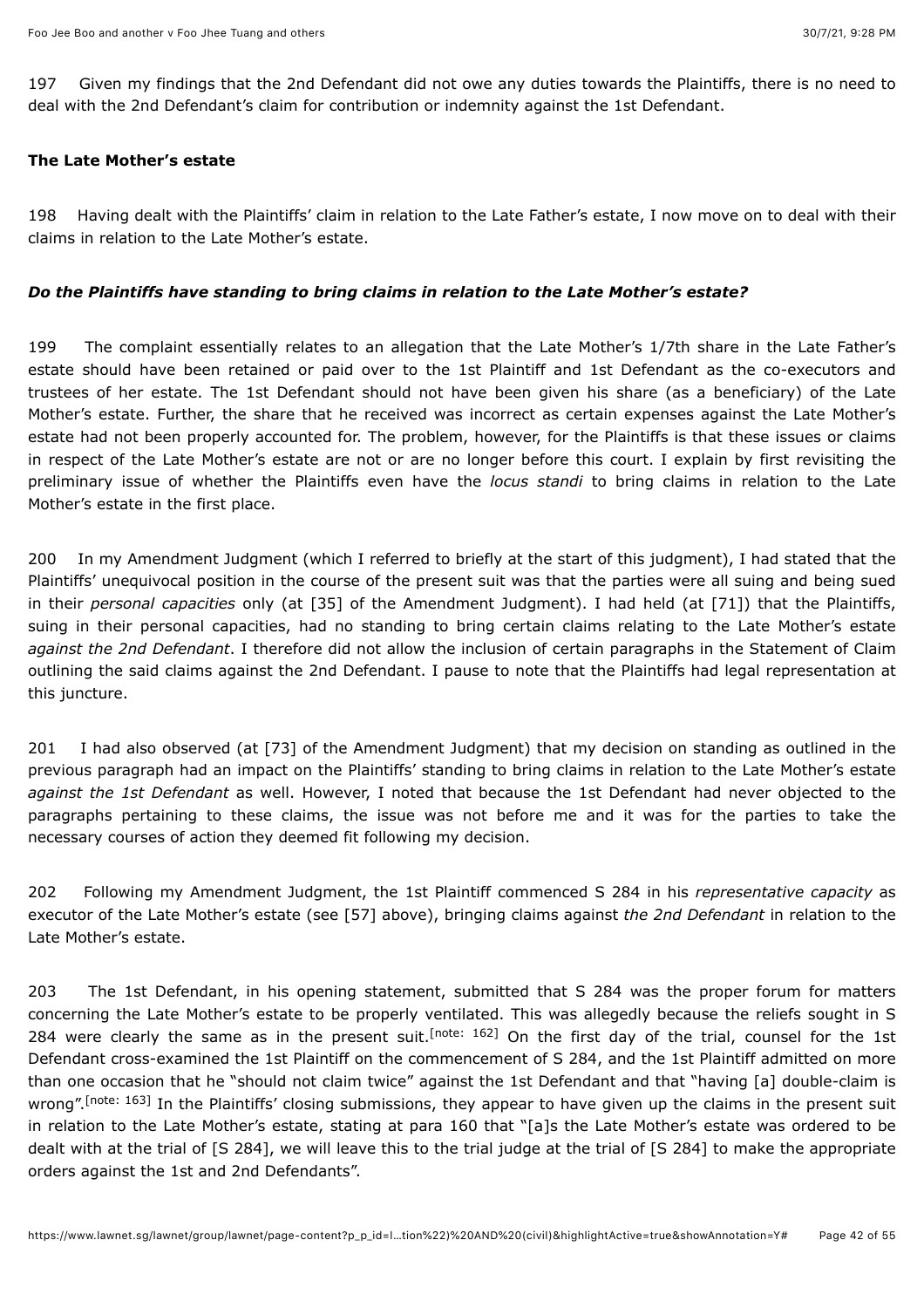<span id="page-42-0"></span>204 I first observe that S 284 was brought primarily against *the 2nd Defendant*, with reliefs sought against the 2nd Defendant. As currently pleaded, no substantive claims were brought against the 1st Defendant. Whether this remains the case is to be seen, since there is technically nothing to prevent the Statement of Claim from being amended to set out substantive claims against the 1st Defendant as well. I make clear that I am not making any comment on the conduct of S 284 which is not before me. While it may be said that the 1st Plaintiff, as a litigantin-person,might not have fully comprehended the technical arguments on legal capacities, <sup>[note: 164]</sup> I am of the view that he clearly accepted that all issues against the 1st and 2nd Defendants in relation to the Late Mother's estate are to be dealt with in S 284.

205 In any event, although the 1st Defendant did not expressly address the point of capacity in his submissions, I am of the view that the Plaintiffs simply do not have the standing to bring an action against the 1st Defendant in relation to the Late Mother's estate in the present suit. In this respect, I refer to my analysis and reasoning at [\[58\]–\[67\] of the Amendment Judgment, in which I analysed the case of](javascript:viewPageContent() *Wong Moy v Soo Ah Choy* [1996] 3 SLR(R) 27 ("*Wong Moy*"). Based on the authority of *Wong Moy*, the 1st and 2nd Plaintiffs did not have the standing to bring the claims against the 1st Defendant in relation to the Late Mother's estate, given that they were suing in their *personal capacities*, as beneficiary and creditor of the Late Mother's estate respectively. This is because the Plaintiffs have not been able to prove that it is "impossible or at least seriously inconvenient for the representatives to take proceedings" (*Wong Moy* at [28]). Indeed, the 1st Plaintiff, as co-executor of the Late Mother's estate, could have brought the claims in a representative capacity *against the 1st Defendant*. He has done precisely that when he commenced S 284 in relation to claims *against the 2nd Defendant*. The Plaintiffs only have themselves to blame for this omission and the current state of affairs. I had in my Amendment Judgment (at [73]) already made clear that my decision on standing in relation to the Plaintiffs' claims against the 2nd Defendant would affect their standing against *the 1st Defendant* as well. I had given them a chance to take up any proceedings they deemed necessary (see [211] above). It would have been prudent for the 1st Plaintiff to do so, but he has not up to this point.

### *Some observations on the Plaintiffs' claims against the 1st Defendant in relation to the Late Mother's estate*

206 Notwithstanding the fact that the Plaintiffs agreed and accepted that the claims in respect of the Late Mother's estate were to be dealt with in S 284, they gave considerable evidence in respect of their complaints in relation to the Late Mother's estate. That said, the 1st and 3rd Defendant also touched on matters relating to the Late Mother's Estate. The evidence mainly concerned: (i) the 1st Plaintiff's claim for the Gleneagles Bills, the Deed of Settlement and the consent judgment in DC 2814; (ii) the 2nd Plaintiff's claim for the Late Mother's medical expenses; (iii) the 1st and 3rd Defendant's claim for the Late Mother's medical expenses; (iv) the 1st Defendant's claim for the Late Mother's funeral expenses; (v) the failure to take account of "*pek kim*" collected during the Late Mother's wake.

207 Given that the parties have agreed that claims in respect of the Late Mother's estate will be decided in S 284, I make no further comment on the evidence.

#### **Costs**

208 Having dealt with all the claims by the Plaintiffs, I now turn to the final issue of the costs of this trial.

#### *The parties' submissions*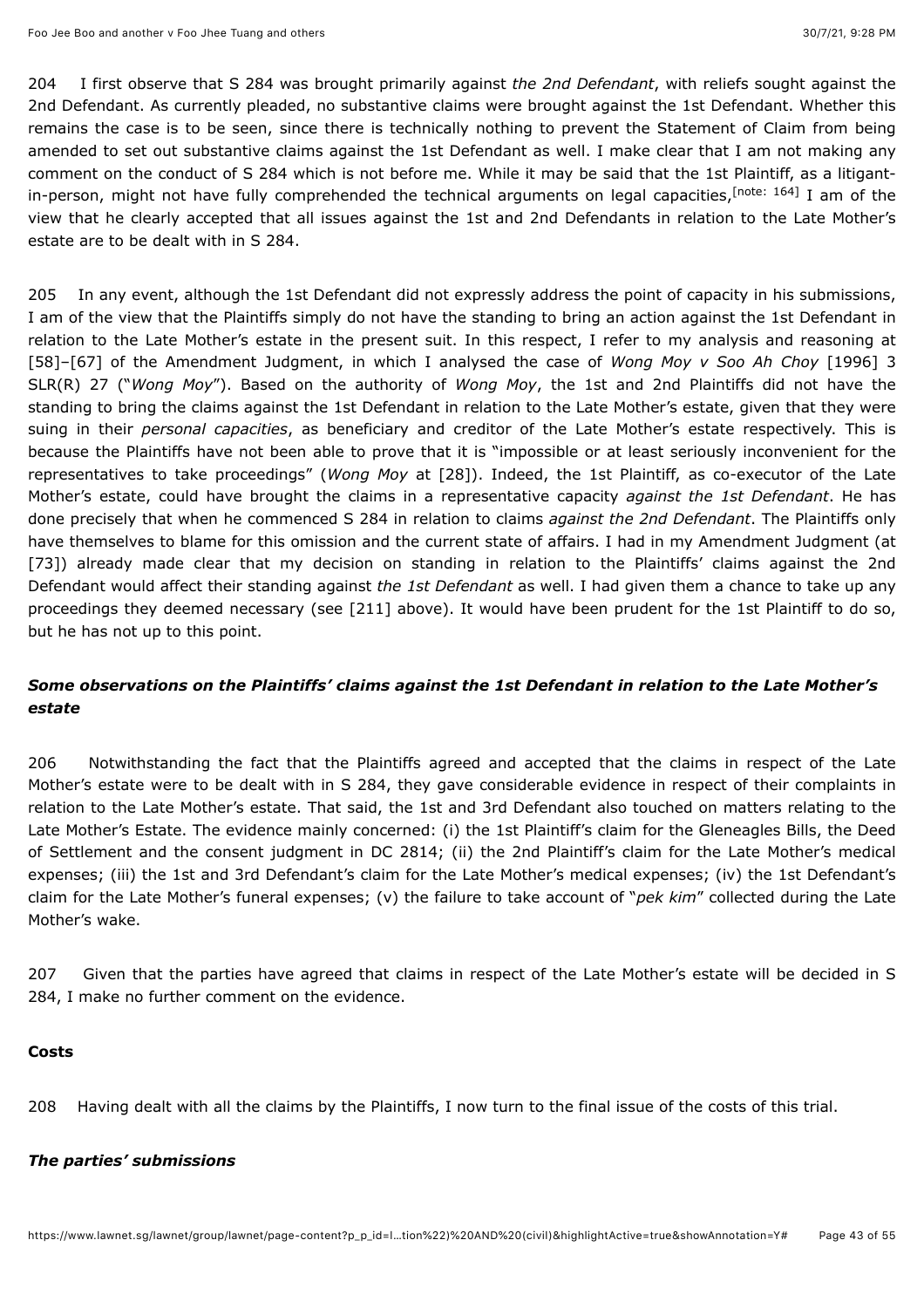<span id="page-43-0"></span>209 The 1st Defendant asks for costs on an indemnity basis against the Plaintiffs. This was for a few reasons. First, despite the Amendment Judgment, in which I disallowed claims concerning the Late Mother's and Late Brother's estates, the Plaintiffs did not discontinue the claims relating to Late Mother's estate until the first day of trial when the 1st Plaintiff conceded that it would be improper to make double claims.<sup>[note: 165]</sup> After the commencement of the present suit, the Plaintiffs separately commenced S 284, which related to the Late Mother's estate. This made the various heads of claim under the present suit unnecessary and duplicative. Further, the Plaintiffs insisted on taking unreasonable positions, for example by insisting that there was an agreement of \$350,000 on legal costs. This is a larger sum than what the Plaintiffs had actually incurred, and more than the quantum determined in taxation proceedings.

210 The 2nd Defendant also claims for costs on an indemnity basis from the Plaintiffs. According to the 2nd Defendant, the contemporaneous documents and the evidence evinces a lack of basis to the Plaintiffs' case against the 2nd Defendant. The Plaintiffs also never had any intention to settle, and sought to disingenuously paint themselves as involuntary plaintiffs, alleging that the 2nd Defendant was inviting them to sue, when there was no such evidence. Further, the Plaintiffs discharged their former solicitors BATP at the very last moment, at the doorstep of trial. This prejudiced the Defendants, causing numerous delays and resulting in the 2nd Defendant incurring extra costs in preparing documents such as the agreed bundles, which would ordinarily have been the responsibility of the Plaintiffs. Finally, the 2nd Defendant points to the Plaintiffs' behaviour at the trial, stating that they formulated convoluted questions, which resulted in protracted cross-examination.

<span id="page-43-1"></span>211 In their further submissions on indemnity costs filed on 30 September 2016, the Plaintiffs argue that indemnity costs should not be awarded, as their conduct was not unreasonable. As against the 1st Defendant, the Plaintiffs' position is that there is merit to their claims, as the 1st Defendant has clearly shown a flagrant disregard forthe CA Orders and for his duties to the beneficiaries.<sup>[note: 166]</sup> Further, the Plaintiffs had tried to make proposals to the 1st Defendant for mediation and settlement, but these were all rejected. Further, as S 284 was brought only in relation the Late Mother's estate, there is no duplication. Instead, it was the 1st Defendant who ought to pay the Plaintiffs' costs on an indemnity basis if he fails in the present suit, and should not be entitled to any costs if he succeeds.<sup>[\[note: 167\]](#page-53-26)</sup>

<span id="page-43-2"></span>212 As against the 2nd Defendant, the Plaintiffs claim that they had written to the 2nd Defendant on 19 June 2013 to try and settle the claim, but this was rejected. At the beginning of the action, the 2nd Defendant's counsel had made an offer to settle but this was subject to the Plaintiffs' agreement to pay the 2nd Defendant indemnity costs, which the Plaintiffs had found unacceptable. Further, the Plaintiffs assert that they are genuinely aggrieved by the 2nd Defendant's actions and have no ulterior motive or personal grievance. They only wish to seek redress from the courts for the loss that the Plaintiffs have suffered as a result of the 2nd Defendant's acts and omissions. Further, the reason they were unable to continue with legal representation for the trial was because they have limited funds. They deny that they have been abusing the process of the court.<sup>[\[note: 168\]](#page-53-27)</sup>

#### <span id="page-43-3"></span>*The law on indemnity costs*

213 When costs are awarded on an indemnity basis, all costs are allowed except in so far as they are of an unreasonable amount or have been unreasonably incurred, and any doubts in these respects will be resolved in favour of the receiving party: O 59 r 27(3) of the Rules of Court. By contrast, where an order is made for costs on a standard basis, the receiving party is allowed a reasonable amount in respect of all costs reasonably incurred, and any doubts are resolved in favour of the paying party: O 59 r 27(2). Costs on an indemnity basis are awarded as an exception rather than the norm: see *CCM Industrial Pte Ltd v Uniquetech Pte Ltd* [\[2009\] 2 SLR\(R\) 20](javascript:viewPageContent() at [32].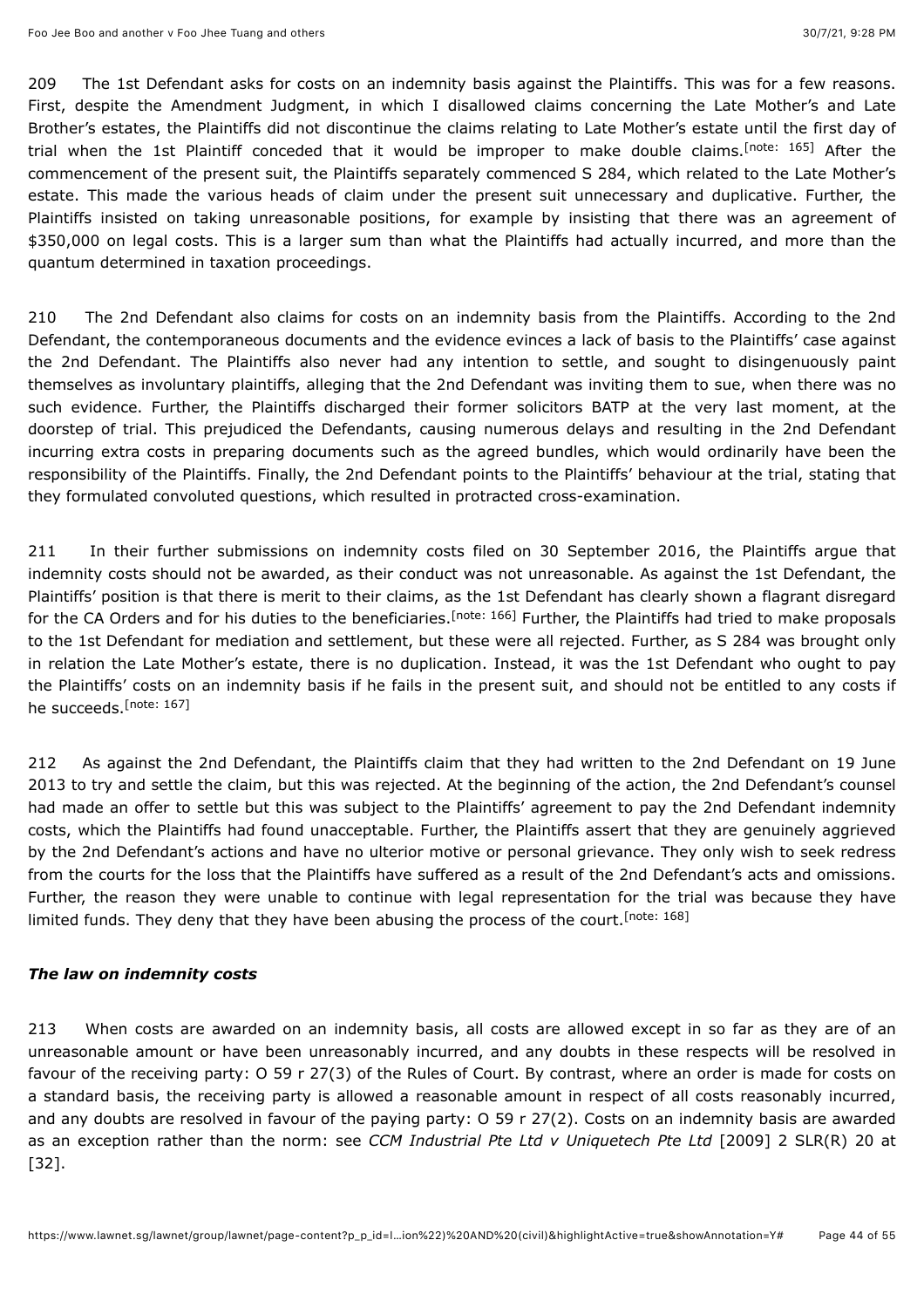214 The determination of whether indemnity costs are appropriate begins with a consideration of the factors under O 59 r 5 of the Rules of Court, which states

### **Special matters to be taken into account in exercising discretion (O. 59, r. 5)**

5. The Court in exercising its discretion as to costs shall, to such extent, if any, as may be appropriate in the circumstances, take into account –

- (a) any payment of money into Court and the amount of such payment;
- (b) the conduct of all the parties, including conduct before and during the proceedings;

(c) the parties' conduct in relation to any attempt at resolving the cause or matter by mediation or any other means of dispute resolution; and

(d) in particular, the extent to which the parties have followed any relevant pre-action protocol or practice direction for the time being issued by the Registrar.

215 Two of the factors are particularly relevant to this case. The first is the conduct of the parties, including conduct *before* and *during* the proceedings (O 59 r 5(b)). The second is the parties' conduct in relation to any attempt at resolving the cause of matter by mediation or any other means of dispute resolution (O 59 r 5(c)). I shall return to these factors later in my judgment.

216 The recent decision of *Airtrust Hong Kong Ltd v PH Hydraulics & Engineering Pte Ltd* [\[2016\] SGHC 167](javascript:viewPageContent() ("*Airtrust*"), cited by all the parties, comprehensively examined the case law on indemnity costs. In that case, Chan J opined that it may be useful for a court to ask itself the question of whether the party's conduct was "so unreasonable as to justify an award of indemnity costs". Such conduct must "reflect a high degree of unreasonableness, and cannot merely be wrong or misguided in hindsight". However, the unreasonable conduct "need not rise to the level of dishonesty or moral iniquity": *Airtrust* at [50].

217 To assess the unreasonableness of the party's conduct, the court may consider whether the party's conduct caused prejudice to the other party as well as the context and nature of the dispute. One example cited in *Airtrust* was the case of *Goh Eileen née Chia and another v Goh Mei Ling Yvonne and another* [\[2014\] 3 SLR 1356](javascript:viewPageContent() ("*Goh Eileen*"). In *Goh Eileen*, the plaintiff's application to remove the defendants as joint tenants to a flat was dismissed. The defendants sought, *inter alia*, to recover costs on an indemnity basis. Quentin Loh J found that the case was not sufficiently exceptional to warrant an order of indemnity costs. Loh J considered (at [50]) that at the heart of the case was a family dispute where siblings were fighting over their parents' flat and "[I]ike most family disputes, emotions ran deep and tempers flared; various allegations, valid or otherwise, were made both in and out of court".

218 Chan J further suggested (at [23] and [49] of *Airtrust*) that it may be appropriate for a court to make an order of indemnity costs where the action or a party's conduct falls into any of the following non-exhaustive categories:

(a) Where the action is brought in bad faith, as a means of oppression or for other improper purposes;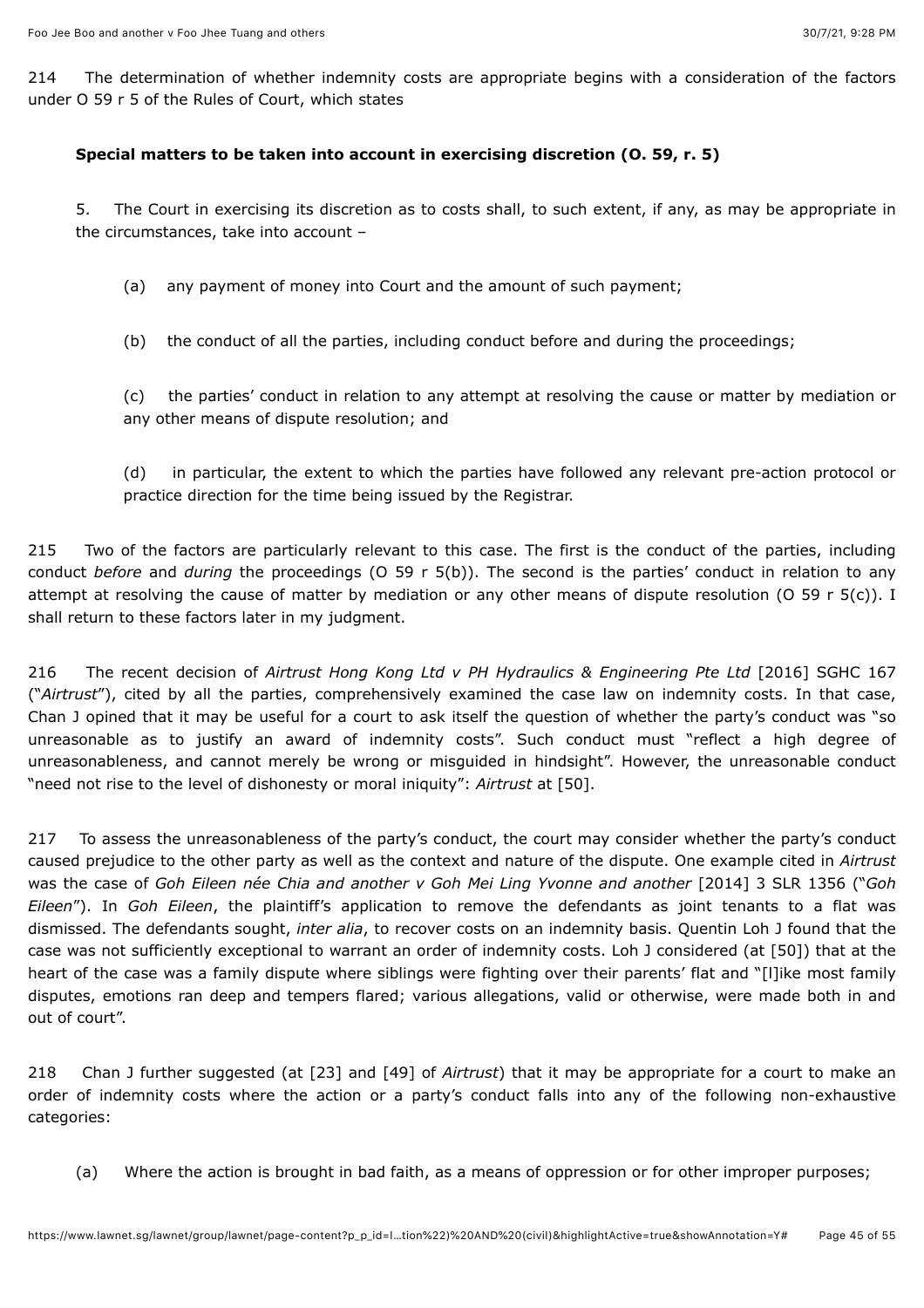- (b) Where the action is speculative, hypothetical or clearly without basis;
- (c) Where a party's conduct in the course of proceedings is dishonest, abusive or improper; and
- (d) Where the action amounts to wasteful or duplicative litigation or is otherwise an abuse of process.

219 For the purposes of my decision, I adopt the propositions set out above, which I find to be a helpful summary of the law on indemnity costs.

### *Decision*

*On what basis should costs be assessed?*

220 After a careful review of the circumstances surrounding the present suit, I award costs on an indemnity basis to be paid by the Plaintiffs to the 2nd Defendant *only*.

221 In respect of the 1st Defendant, I am of the view that the context and nature of the present suit is similar to *Goh Eileen* (see [217] above). This is, after all, a family dispute between siblings, for which there was, and still is, deep-seated grievances and hurt. Emotions flared during the course of the trial and various allegations were made, some of which were uncalled for. However, this fact alone did not mean that indemnity costs would invariably be allowed.

222 In particular, I note that the 1st Defendant had raised the argument that despite the Amendment Judgment, in which I had apparently disallowed claims concerning the Late Mother's and Late Brother's estates, the Plaintiffs did not discontinue the claims relating to Late Mother's estate until the first day of trial. That is not entirely accurate. As I had earlier explained, I had only held in the Amendment Judgment that the Plaintiffs were not allowed to add certain paragraphs to the Statement of Claim with respect to claims *against the 2nd Defendant* in relation to the Late Mother's estate. While I observed that this decision may have an impact on whether the Plaintiffs were allowed to pursue the claims in relation to the Late Mother's estate *against the 1st Defendant*, I did not express any firm views on this for the simple reason that the 1st Defendant never raised any objections to these and the issue was not properly before me. It is also not the case that the Plaintiffs had pursued *duplicitous* claims in the present suit, because S 284 (as presently formulated) did not even encompass claims against the 1st Defendant.

223 For these reasons, I am of the view that there was nothing exceptional in the matters alleged by the 1st Defendant to warrant a departure from the usual basis of costs on the standard basis. While the 1st Defendant has been ordered to provide an account of the rental income (which may well prove not to be substantial), I note that in all other aspects he has succeeded and is entitled to full costs.

224 The situation is different with respect to the 2nd Defendant, where the Plaintiffs' conduct is far more unreasonable. The claims that were brought by the Plaintiffs were untenable in law, without factual basis, and sometimes directly contradicted by contemporaneous documents. I also observe that it was the Plaintiffs' own conduct that had distanced Ms Chee, and it was disingenuous for them to allege that the 2nd Defendant had breached various duties towards them. Further, the Plaintiffs had not even pleaded substantive causes of action in the tort of negligence and in dishonest assistance against the 2nd Defendant. This was wholly unacceptable given that they were represented by counsel (BATP) at the pleadings stage.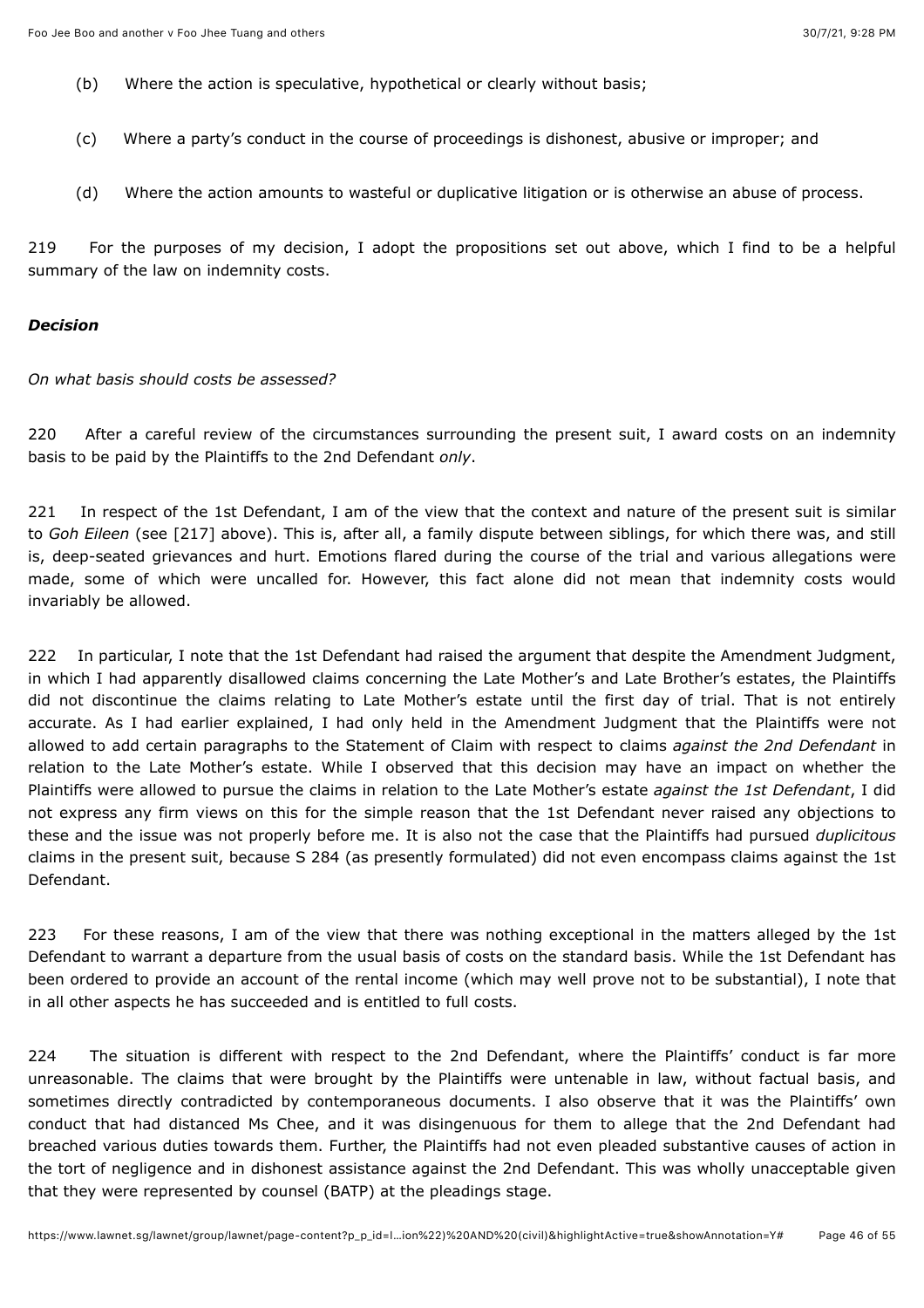225 Further, the Plaintiffs' conduct prior to the proceedings is objectionable. First, the Plaintiffs chose to discharge their solicitors at the eleventh hour, less than two weeks before the trial began. This caused real prejudice to the 2nd Defendant (a factor in [217] above), who was burdened with having to prepare documents, such as the four agreed bundles, which would ordinarily be the onus of the Plaintiffs. During the trial, the Plaintiffs were not able to give good reasons for the discharge of their solicitor at such a late stage, save for a vague and unsubstantiated belief that they would not be able to fully articulate their side of the story if they continued to be representedby solicitors.<sup>[note: 169]</sup> It was only in their further submissions that they made a belated reference to the fact that they "do not have unlimited resources of funds".<sup>[\[note: 170\]](#page-53-29)</sup>

<span id="page-46-2"></span><span id="page-46-1"></span><span id="page-46-0"></span>226 Second, it is evident to me that the Plaintiffs never had any intention to settle the suit. Up to their opening statements, the Plaintiffs stated that they were "willing to compromise", and that their "attempts at mediation and offers to settle were rejected"[,](#page-53-30)<sup>[note: 171]</sup> but their acrimony and obvious hostility towards the 2nd Defendant both before and during the proceedings militates against any genuine intention to settle. There was only one offer to settle dated 19 June 2013 to the 2nd Defendant. The other "proposal" pointed out by the Plaintiffs simply informed the 2nd Defendant that the Plaintiffs were about to commence legal action against the 1st Defendant and asked if the 2nd Defendant was willing to be bound by the judgment in that action[.](#page-53-31)<sup>[note: 172]</sup> In fact, it appears that the Plaintiffs' position was that they were essentially involuntary plaintiffs because the 2nd Defendant had "invit[ed] [them] to sue". This allegation is unsupported by evidence and completely at odds with sense or reason.

<span id="page-46-3"></span>227 I should add that the Plaintiffs could not rely on their status as litigants-in-person to avoid adverse cost orders when their conduct has passed the threshold of unreasonableness. I have already granted the Plaintiffs significant latitude in the presentation of their case, even though they were sometimes evasive in their answers, disruptive during cross-examination, and insisted on spending copious time on irrelevant questions. In this respect, I draw guidance from the observations of Edmund Leow JC in the recent case of *Ong Chai Hong (executrix of the estate of Chiang Chia Liang, deceased) v Chiang Shirley and others* [\[2016\] 3 SLR 1006](javascript:viewPageContent() at [40]–[41]:

It is every layperson's right to represent himself or herself without the aid of counsel. Justice requires that courts do not apply professional standards to litigants in person, who may be involved in a court proceeding for the only time in their lives. *However, litigants in person are still subject to the same rules and procedure of court. Whilst the courts are cognisant of the fact that litigants in person are not legally trained, and are thus more indulgent of their mistakes, this does not mean that they can act without regard to these rules and procedures...* I find that the first defendant had behaved unreasonably, even when allowance is made for her inexperience and lack of objectivity; her actions caused the other parties in the litigation to incur unnecessary costs to respond to her allegations and in managing her disruptions. In my view, the first defendant had taken unfair advantage of the leeway given to her as a litigant in person and pursued her claims in a manner that was prejudicial to the other parties in the case.

I pause to clarify that I did not draw an adverse inference against the first defendant for not engaging counsel for the trial when she could afford to do so: her right to appear in person is quite absolute. *However, her status as a litigant in person alone does not and cannot mean that she can conduct her case in an unreasonable manner that causes the other parties to incur unnecessary costs, and remain immune from adverse cost orders*…

[emphasis added]

#### *By whom should the costs be paid?*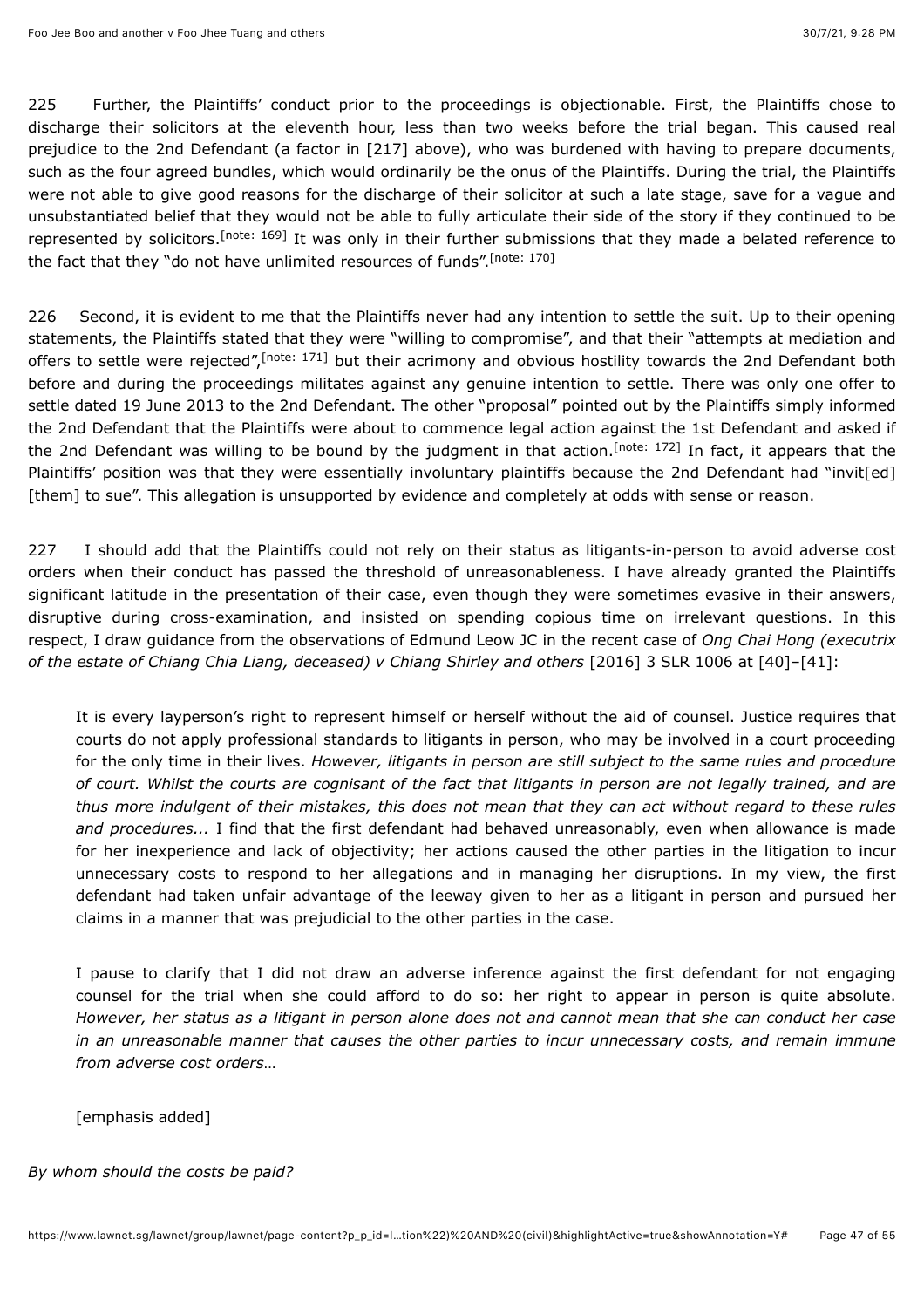228 Despite fairly extensive submissions on the *basis* of the assessment of costs, there were no submissions made by any of the parties on *who* should bear the costs incurred –whether it should be borne by the parties personally, or by the Late Father's estate. Nonetheless, it is my view that there is sufficient evidence before this court to make an assessment on this issue.

229 In my view, the costs of the Plaintiffs and the 1st Defendant incurred for the present suit are to be paid by the Late Father's estate, *ie*, out of the sale proceeds of the Property. This is because these proceedings are brought to determine the scope of the 1st Defendant's duty as executor. Such legal proceedings can be brought by the beneficiaries in a proper case, with legal expenses of *both* the person who instituted the proceedings, as well as other parties in the suit, borne by the estate as legitimate testamentary expenses (see [77(b)] above). However, I note that a sum of only \$863,377.25 remains in court after the payments out of the Minimum Sums: see [54] above. At the point of the payments out, provision had been made for the legal expenses that the Plaintiffs allege have been incurred in OS 909 and CA 70 (\$350,000): see [50]-[52] and [63] above. However, the court's attention was not drawn in any of the summonses to the fact that further provision may need to be made for meeting the costs of *the present suit*. In the circumstances, it is unclear whether the amount that remains in court would be sufficient to meet the cost order currently made. If it is not, the outstanding amount that cannot be met by the remaining sum in court is to be divided among the beneficiaries equally, and each beneficiary is to pay that amount back to court in order to satisfy the cost order.

230 However, the Plaintiffs are to bear the costs incurred by the 2nd Defendant in this suit *personally*. It is clear that there was no merit to their case against the 2nd Defendant and it would not be just or reasonable to make the Late Father's estate bear the costs of such untenable claims, when the Plaintiffs were responsible for this state of affairs. Looking at the evidence as a whole, it is clear that the Plaintiffs' displeasure with the 2nd Defendant was largely due to their perception that Ms Chee was not listening to their instructions and that she was "favouring" the 1st Defendant. I find that they have no basis for this perception. Ms Chee was acting as best she could in difficult circumstances, taking account of the scope of her appointment and the CA Orders. Indeed, the Plaintiffs were the ones who had attempted to cut off communications with her: see [188] above. Ms Chee, through no fault of her own, became embroiled in what was already a highly emotional and bitter dispute between the siblings over the Late Father's estate that has now stretched to involve three estates.

231 As for the 3rd Defendant, I am of the view that he should bear his own costs. The 3rd Defendant was added to the present suit mainly to apprise the court of his position in relation to some of the disputed claims, and his evidence was fairly contained.

### **Conclusion**

232 In summary, I find that:

(a) The 1st Defendant has breached his fiduciary duties only in relation to his failure to provide an account of rent of the Property and to forward the Statements of Accounts to the Plaintiffs before distribution of the sale proceeds. However, the 1st Defendant did not breach his fiduciary duties in accepting the claims that he did take into account. He also did not breach his fiduciary duties in not taking into account the Plaintiffs' claims, which would not in any case have been allowed. The failure to forward the Statements of Accounts to the Plaintiffs therefore did not cause any loss to the Plaintiffs.

(b) The Plaintiffs' claims against the 2nd Defendant are dismissed in their entirety.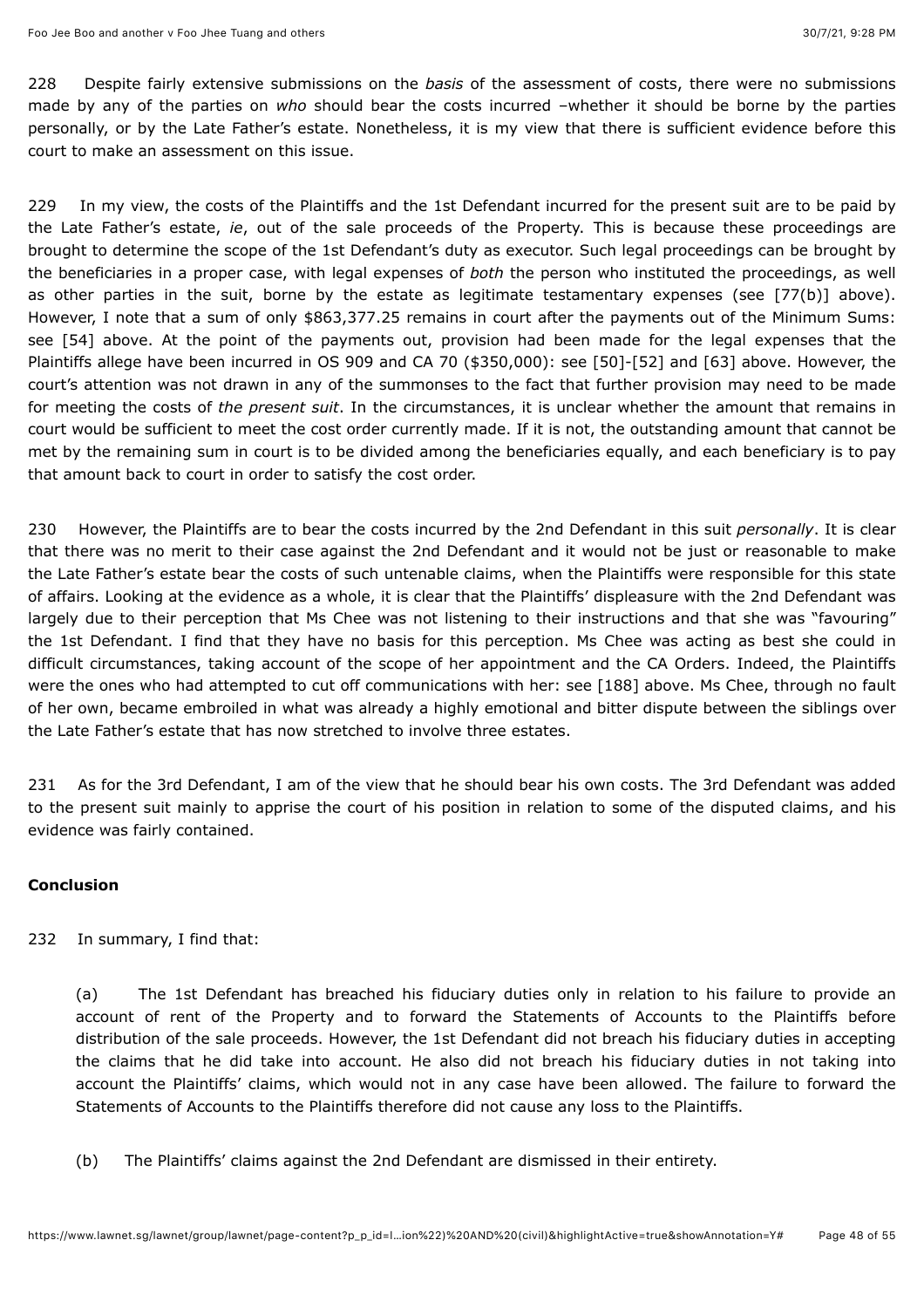233 The 1st Defendant is to provide an account of rent received from the Property within two months of the date of this judgment. If the account of rent reveals profits made from the rental, these profits must be returned to the estate and be equally divided among the beneficiaries. I remind the 1st Defendant that he needs to perform this duty *assiduously and honestly*.

234 The 1st Defendant's costs are to be assessed on a standard basis. The Plaintiffs' and 1st Defendant's costs are to be paid out of the Late Father's estate. If the amount left in court is insufficient to meet this cost order, the outstanding costs are to be divided equally among the beneficiaries, with each beneficiary to pay back that amount into court as necessary to satisfy the cost order.

235 In addition, the Plaintiffs are to pay the 2nd Defendant's costs on an indemnity basis. These costs are to be paid by the Plaintiffs *personally*.

236 All the above costs are to be agreed or taxed.

237 The 3rd Defendant is to bear his own costs.

238 I conclude by making some observations about the present suit. It is clear that there is much bitterness among the Foo siblings and deep-rooted grievances against one another which has spilt into the courts over the years. This is underscored by the sheer number of suits and interlocutory proceedings in relation to the late parents' estates. Indeed, there are now also proceedings concerning the Late Brother's Estate. These legal proceedings have resulted in the estate monies being substantially depleted in pursuing and defending the claims, without any real prospect of settlement. In fact, in the present suit, the disputed sums are negligible compared to the Minimum Sums already paid out to the beneficiaries. It bears emphasis that the court should not be used as a forum for the airing of grievances accumulated over a lifetime against other family members. As a court of law, the grievances must be set out in the context of legally enforceable rights and obligations and with due regard to established rules on procedure and evidence. It is my hope that this judgment provides some closure to the parties and enables them to leave behind their animosity and to move on to the next chapter of their lives.

<span id="page-48-10"></span><span id="page-48-9"></span><span id="page-48-8"></span><span id="page-48-7"></span><span id="page-48-6"></span><span id="page-48-5"></span><span id="page-48-4"></span><span id="page-48-3"></span><span id="page-48-2"></span><span id="page-48-1"></span><span id="page-48-0"></span>

| [note: 1] AEIC of Foo Jhee Tuang dated 17 June 2016 para 12             |
|-------------------------------------------------------------------------|
| [note: 2] AEIC of Foo Jhee Tuang dated 17 June 2016 para 16 and p 43    |
| [note: 3] AEIC of Foo Jhee Tuang dated 17 June 2016 p 44                |
| [note: 4] 2AB 931-933                                                   |
| [note: 5] AEIC of Foo Jhee Tuang dated 17 June 2016 para 26             |
| [note: 6] AEIC of Eunice Chee dated 12 May 2016 paras 18, pp 183-185    |
| [note: 7] AEIC of Eunice Chee dated 12 May 2016 paras 19-20, pp 183-185 |
| [note: 8] AEIC of Eunice Chee dated 12 May 2016 pp 191-196              |
| [note: 9] AEIC of Eunice Chee dated 12 May 2016 pp 238-240              |
| [note: 10] AEIC of Eunice Chee dated 12 May 2016 para 34, pp 378, 380   |
| [note: 11] AEIC of Eunice Chee dated 12 May 2016 p 381                  |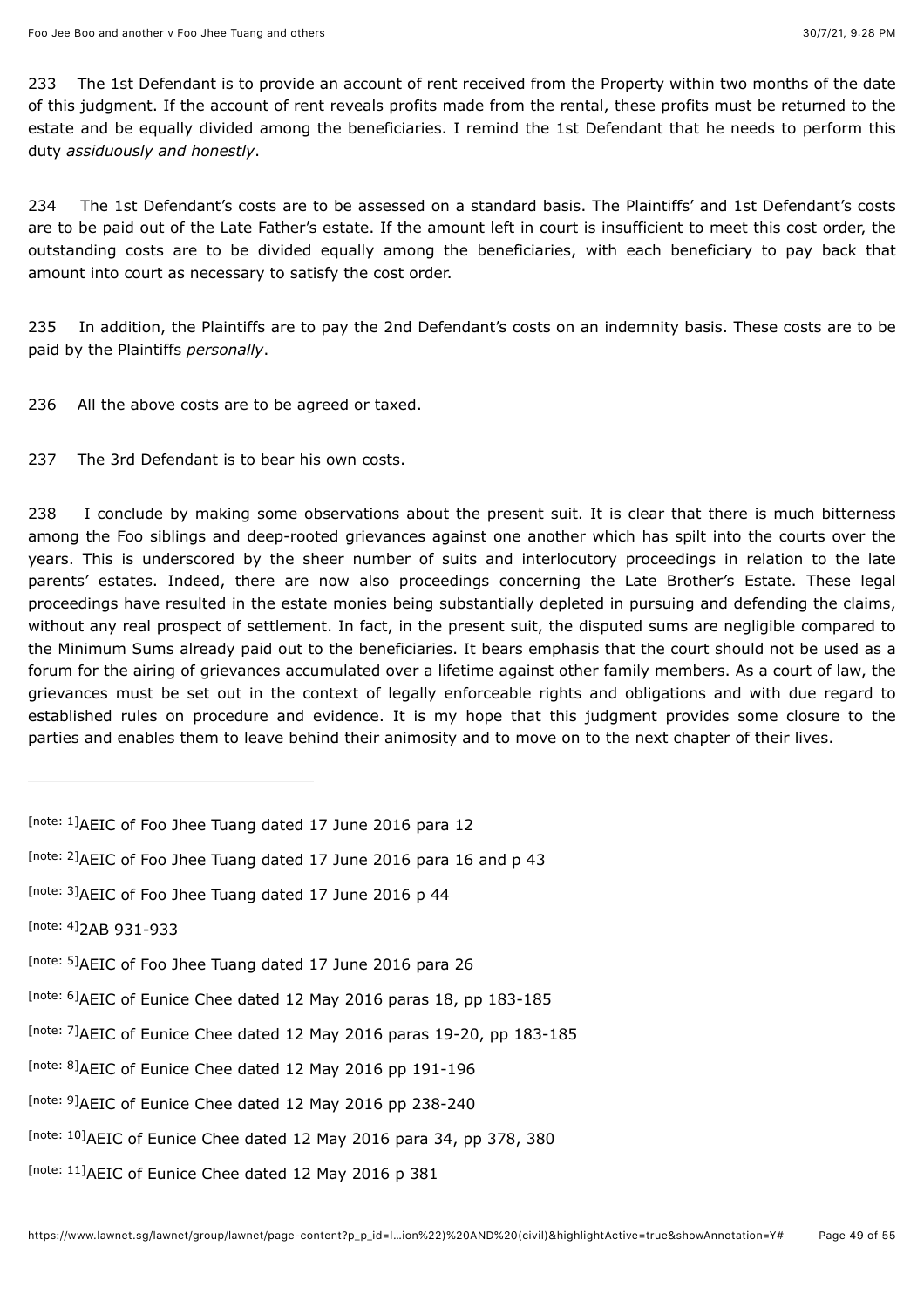<span id="page-49-31"></span><span id="page-49-30"></span><span id="page-49-29"></span><span id="page-49-28"></span><span id="page-49-27"></span><span id="page-49-26"></span><span id="page-49-25"></span><span id="page-49-24"></span><span id="page-49-23"></span><span id="page-49-22"></span><span id="page-49-21"></span><span id="page-49-20"></span><span id="page-49-19"></span><span id="page-49-18"></span><span id="page-49-17"></span><span id="page-49-16"></span><span id="page-49-15"></span><span id="page-49-14"></span><span id="page-49-13"></span><span id="page-49-12"></span><span id="page-49-11"></span><span id="page-49-10"></span><span id="page-49-9"></span><span id="page-49-8"></span><span id="page-49-7"></span><span id="page-49-6"></span><span id="page-49-5"></span><span id="page-49-4"></span><span id="page-49-3"></span><span id="page-49-2"></span><span id="page-49-1"></span><span id="page-49-0"></span>[\[note: 12\]](#page-5-2) AEIC of Eunice Chee dated 12 May 2016 p 753 [\[note: 13\]](#page-5-3) AEIC of Eunice Chee dated 12 May 2016 p 775 [\[note: 14\]](#page-5-4) AEIC of Eunice Chee dated 12 May 2016 p 827 [\[note: 15\]](#page-5-5) AEIC of Eunice Chee dated 12 May 2016 pp 839-840 [\[note: 16\]](#page-5-6) AEIC of Eunice Chee dated 12 May 2016 pp 846-847 [\[note: 17\]](#page-5-7) AEIC of Eunice Chee dated 12 May 2016 pp 870-871 [\[note: 18\]](#page-6-0) AEIC of Eunice Chee dated 12 May 2016 pp 870-871 [\[note: 19\]](#page-6-1) AEIC of Eunice Chee dated 12 May 2016 p 875 [\[note: 20\]](#page-6-2) AEIC of Eunice Chee dated 12 May 2016 pp 877 [\[note: 21\]](#page-6-3)AEIC of Eunice Chee dated 12 May 2016 paras 105-106; pp 936-937 [\[note: 22\]](#page-6-4) AEIC of Eunice Chee dated 12 May 2016 para 137; pp 1052-1060 [\[note: 23\]](#page-6-5) AEIC of Foo Jee Boo dated 18 May 2016 pp 245-248 [\[note: 24\]](#page-7-0) AEIC of Foo Jee Boo dated 18 May 2016 p 253 [\[note: 25\]](#page-11-0)1st Defendant's closing submissions para 7 [\[note: 26\]](#page-11-1)SOC-2 para 40 [note:  $27$ ]SOC-2 paras 27 and 37 [\[note: 28\]](#page-12-1)SOC-2 p 39 [\[note: 29\]](#page-13-0)SOC-2 para 46 [\[note: 30\]](#page-13-1)SOC-2 p 40 [\[note: 31\]](#page-14-0)1st Defendant's Defence para 17 [\[note: 32\]](#page-14-1)1st Defendant's Defence para 11 [\[note: 33\]](#page-14-2)1st Defendant's Defence paras 26 and 35 [\[note: 34\]](#page-14-3)1st Defendant's Defence paras 14 and 34 [\[note: 35\]](#page-14-4) SOC-2 p 39 [\[note: 36\]](#page-15-0)1st Defendant's Defence para 39 [\[note: 37\]](#page-15-1)1st Defendant's Defence para 32 [\[note: 38\]](#page-15-2)1st Defendant's Defence para 32 [\[note: 39\]](#page-15-3) AEIC of Foo Jhee Tuang p14-15 [\[note: 40\]](#page-16-0)2nd Defendant's Defence (Amendment No 2) dated 6 August 2015 [note:  $41$ ]Plaintiffs' submissions paras 8, 43(d) and 82 [\[note: 42\]](#page-19-1) AEIC of Foo Jee Boo dated 18 May 2016 para 20(c) and p 146; Plaintiffs' submissions para 87(c). [note:  $43$ ]Plaintiffs' submission para 87(f)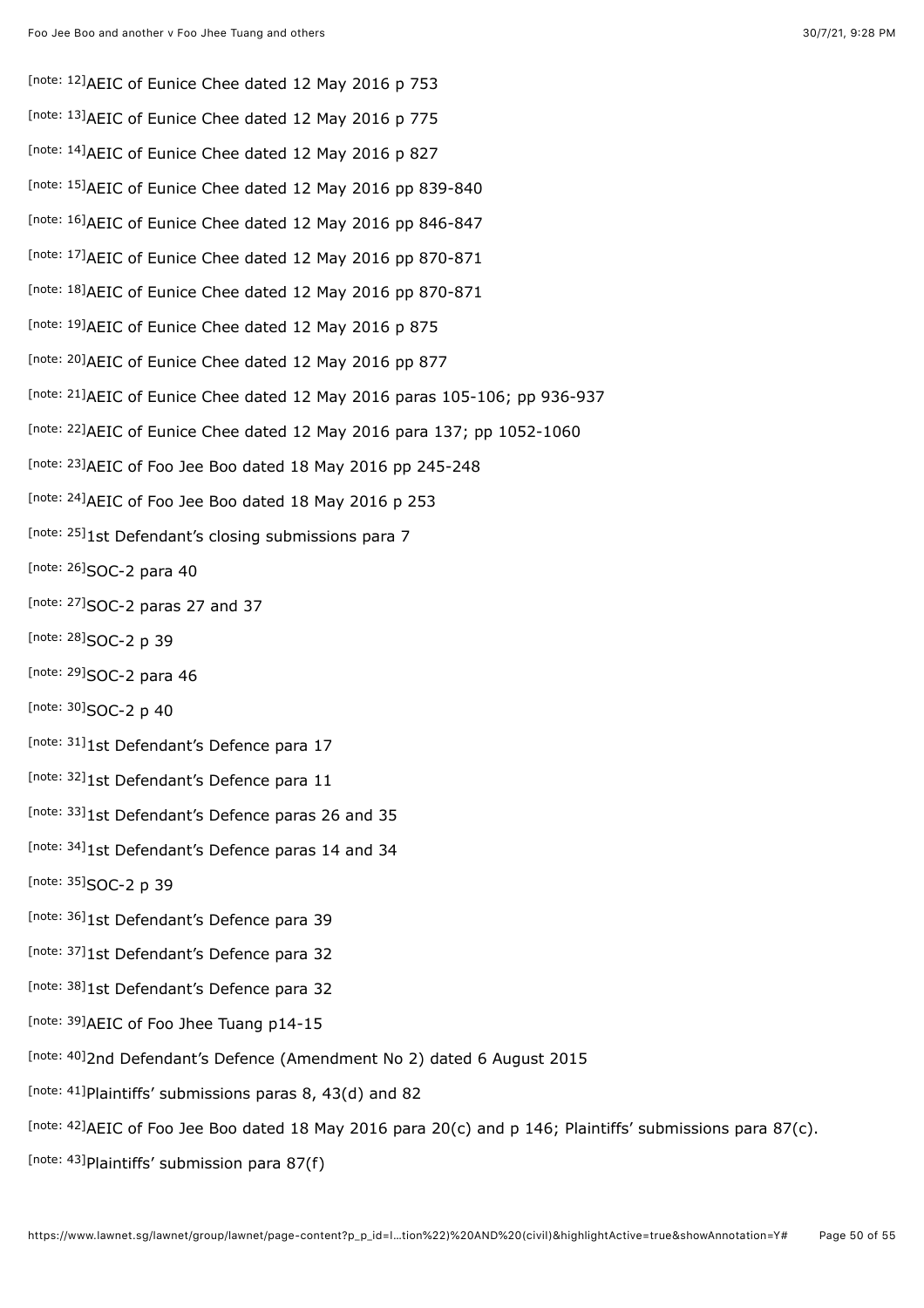- <span id="page-50-0"></span>[\[note: 44\]](#page-19-3) AEIC of Foo Jhee Tuang dated 17 June 2016 para 64
- <span id="page-50-1"></span>[\[note: 45\]](#page-20-0)1st Defendant's submissions para 76
- <span id="page-50-2"></span>[\[note: 46\]](#page-20-1) AEIC of Foo Jhee Tuang dated 17 June 2016 p 98
- <span id="page-50-3"></span>Inote: 47]Transcript 27 July 2016 61:1-62:12
- <span id="page-50-4"></span>[\[note: 48\]](#page-20-3)Transcript 27 July 2016 62:11-19; 63:11-13
- <span id="page-50-5"></span>Inote: 49]1st Defendant's submissions para 78; Transcript 27 July 2016 63:6-10; 76:1-3, 25-27
- <span id="page-50-6"></span><sup>[\[note: 50\]](#page-20-5)</sup>AEIC of Foo Jhee Tuang dated 17 June 2016 para 65; Transcript 27 July 2016 163:13-16
- <span id="page-50-7"></span>[\[note: 51\]](#page-20-6) AEIC of Foo Jhee Tuang dated 17 June 2016 p 100-101
- <span id="page-50-8"></span><sup>[\[note: 52\]](#page-21-0)</sup>Transcript 27 July 2016 70:18-71:16
- <span id="page-50-9"></span>Inote: 53]Transcript 22 July 2016 151:19-27; 30-31
- <span id="page-50-10"></span>[\[note: 54\]](#page-21-2)Transcript 22 July 2016 152:1-13
- <span id="page-50-11"></span>[\[note: 55\]](#page-21-3)Transcript 22 July 2016 151:19-20
- <span id="page-50-12"></span><sup>[\[note: 56\]](#page-21-4)</sup>Transcript 22 July 2016 152:13-15
- <span id="page-50-13"></span><sup>[\[note: 57\]](#page-21-5)</sup>Transcript 27 July 2016 160:24-30
- <span id="page-50-14"></span>[\[note: 58\]](#page-21-6)Transcript 27 July 2016 61:1-62:12
- <span id="page-50-15"></span>[\[note: 59\]](#page-22-0) AEIC of Foo Jhee Tuang pp 100-101
- <span id="page-50-16"></span> $[$ note: 60]Transcript 22 July 2016 66:23 - 69:1
- <span id="page-50-17"></span>[\[note: 61\]](#page-22-2)Transcript 22 July 2016 69:29-70:13
- <span id="page-50-18"></span>[\[note: 62\]](#page-22-3) Plaintiffs' submissions para 99
- <span id="page-50-19"></span>[\[note: 63\]](#page-23-0)<sub>2AB</sub> 1098
- <span id="page-50-20"></span>[\[note: 64\]](#page-23-1) 2AB 1099-1100
- <span id="page-50-21"></span>[\[note: 65\]](#page-23-2)<sub>2AB</sub> 1099
- <span id="page-50-22"></span>[\[note: 66\]](#page-23-3)<sub>2AB</sub> 1102
- <span id="page-50-23"></span>[\[note: 67\]](#page-23-4) 2AB 1108-1110
- <span id="page-50-24"></span>[\[note: 68\]](#page-23-5) Plaintiffs' submissions para 43(e)
- <span id="page-50-25"></span><sup>[\[note: 69\]](#page-23-6)<sub>1st</sub> Defendant's submissions paras 13-16; 3rd Defendant's submissions para 43(6)-(7)</sup>
- <span id="page-50-26"></span>[\[note: 70\]](#page-23-7)1st Defendant's submissions paras 15-16; 3rd Defendant's submissions para 43
- <span id="page-50-27"></span>[\[note: 71\]](#page-23-8)3rd Defendant's submissions paras 12-14, 17
- <span id="page-50-28"></span>[\[note: 72\]](#page-24-0)3rd Defendant's submissions paras 18-21
- <span id="page-50-29"></span>Inote: 73]Transcript 22 July 2016 25:18-19; 26:20-23; 27:30-38:2
- <span id="page-50-30"></span>[\[note: 74\]](#page-24-2)SOC para 36(b), AEIC of Foo Jee Boo dated 18 May 2016 para 54, Opening Statement of Plaintiffs para 2(a)
- <span id="page-50-32"></span><span id="page-50-31"></span><sup>[\[note: 75\]](#page-24-3)</sup>Transcript 22 July 2016 35:1-6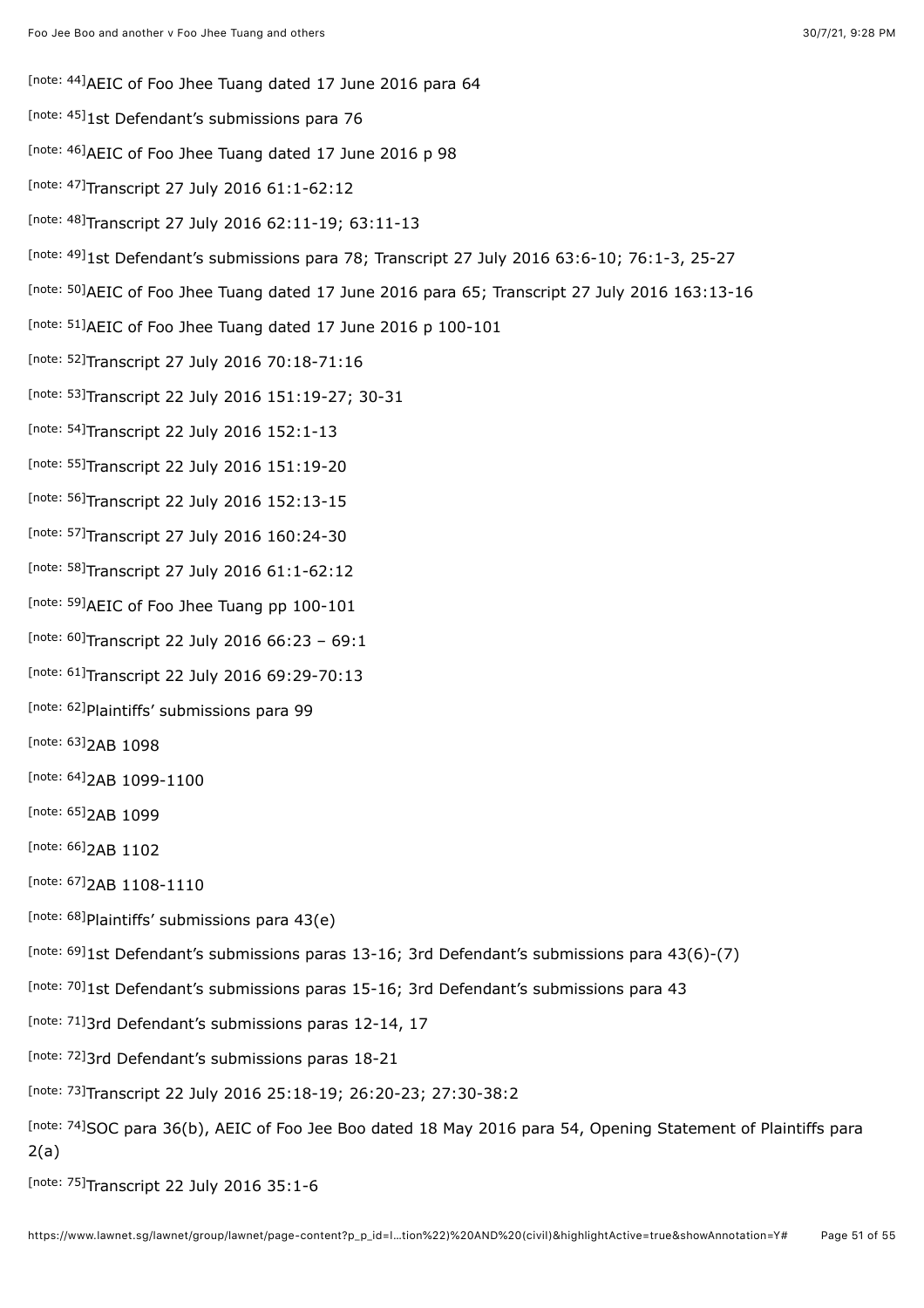[\[note: 76\]](#page-24-4) AEIC of Foo Jee Seng dated 17 June 2016 p29.

<span id="page-51-0"></span>Inote: 77]Transcript 22 July 2016 33:12-15, 19-22, 36:1-6

- <span id="page-51-1"></span>[\[note: 78\]](#page-24-6)4AB 3022-3028.
- <span id="page-51-2"></span>[\[note: 79\]](#page-24-7)4AB 3019, 3020, 3025
- <span id="page-51-3"></span>[\[note: 80\]](#page-24-8) 3AB 2171, 2177
- <span id="page-51-4"></span>[note:  $81$ ]Plaintiff's submissions paras 6, 118
- <span id="page-51-5"></span>[\[note: 82\]](#page-25-1) Plaintiffs' submissions para 43(a)
- <span id="page-51-6"></span>[note:  $83$ ]AEIC of Foo Jee Boo dated 18 May 2016 para 20(f)
- <span id="page-51-7"></span>[\[note: 84\]](#page-26-1)1AB 431; Plaintiffs' submissions para 80(m); Transcript 27 July 2016 90:14-91:26
- <span id="page-51-8"></span>[\[note: 85\]](#page-26-2)1st Defendant's submissions paras 20 and 22
- <span id="page-51-9"></span>[\[note: 86\]](#page-26-3) AEIC of Foo Jhee Tuang dated 17 June 2016 p 99.
- <span id="page-51-10"></span>[\[note: 87\]](#page-26-4)1st Defendant's submissions para 21
- <span id="page-51-11"></span><sup>[\[note: 88\]](#page-26-5)</sup>1st Defendant's submissions para 23; Transcript 28 July 2016 47:3-21
- <span id="page-51-12"></span>[\[note: 89\]](#page-26-6)Bundle of cause papers for SUM 5533 Tab 3 pp 71 and 74
- <span id="page-51-13"></span>[\[note: 90\]](#page-27-0)Bundle of cause papers for SUM 5533 Tab 3 pp 81-84
- <span id="page-51-14"></span><sup>[\[note: 91\]](#page-27-1)</sup>Transcript 27 July 2016 93:5-14
- <span id="page-51-15"></span>[\[note: 92\]](#page-27-2) AEIC of Foo Jee Boo dated 18 May 2016 para 20(h)
- <span id="page-51-16"></span>[note:  $93$ ]Plaintiffs' submissions para 80((f) – (l)
- <span id="page-51-17"></span>[\[note: 94\]](#page-27-4)AEIC of Foo Jhee Tuang dated 17 June 2016 para 61; 1st Defendant's submissions para 58
- <span id="page-51-18"></span>[\[note: 95\]](#page-27-5) Opening statement of 1st Defendant para 6(d); 1st Defendant's submissions para 59
- <span id="page-51-19"></span>[\[note: 96\]](#page-27-6) 2AB 1527; 2AB 1551
- <span id="page-51-20"></span>[\[note: 97\]](#page-27-7)<sub>2AB</sub> 1527
- <span id="page-51-21"></span><sup>[\[note: 98\]](#page-27-8)</sup>Transcript 25 July 2016 35:26-29
- <span id="page-51-22"></span>[\[note: 99\]](#page-28-0)2AB 1535; 3AB 1694
- <span id="page-51-23"></span>[\[note: 100\]](#page-28-1)Transcript 22 July 2016 39:23-40:8
- <span id="page-51-24"></span>[\[note: 101\]](#page-28-2)AEIC of Foo Jee Boo dated 18 May 2016 para 20(i); Plaintiffs' submissions para 80(a)
- <span id="page-51-25"></span>[note:  $102$ ]AEIC of Foo Jee Boo dated 18 May 2016 para 20(i)(iii)
- <span id="page-51-26"></span>[\[note: 103\]](#page-28-4) AEIC of Foo Jee Seng dated 17 June 2016 para 21F
- <span id="page-51-27"></span>[\[note: 104\]](#page-28-5) AEIC of Foo Jhee Tuang dated 17 June 2016 para 82
- <span id="page-51-28"></span>[\[note: 105\]](#page-28-6)1st Defendant's submissions para 67
- <span id="page-51-29"></span>[\[note: 106\]](#page-28-7)3 AB 1695-1700
- <span id="page-51-30"></span>[note:  $107$ ]Plaintiffs' submissions para 43(b) and (c)
- <span id="page-51-31"></span>[\[note: 108\]](#page-29-1)1st Defendant's submissions para 53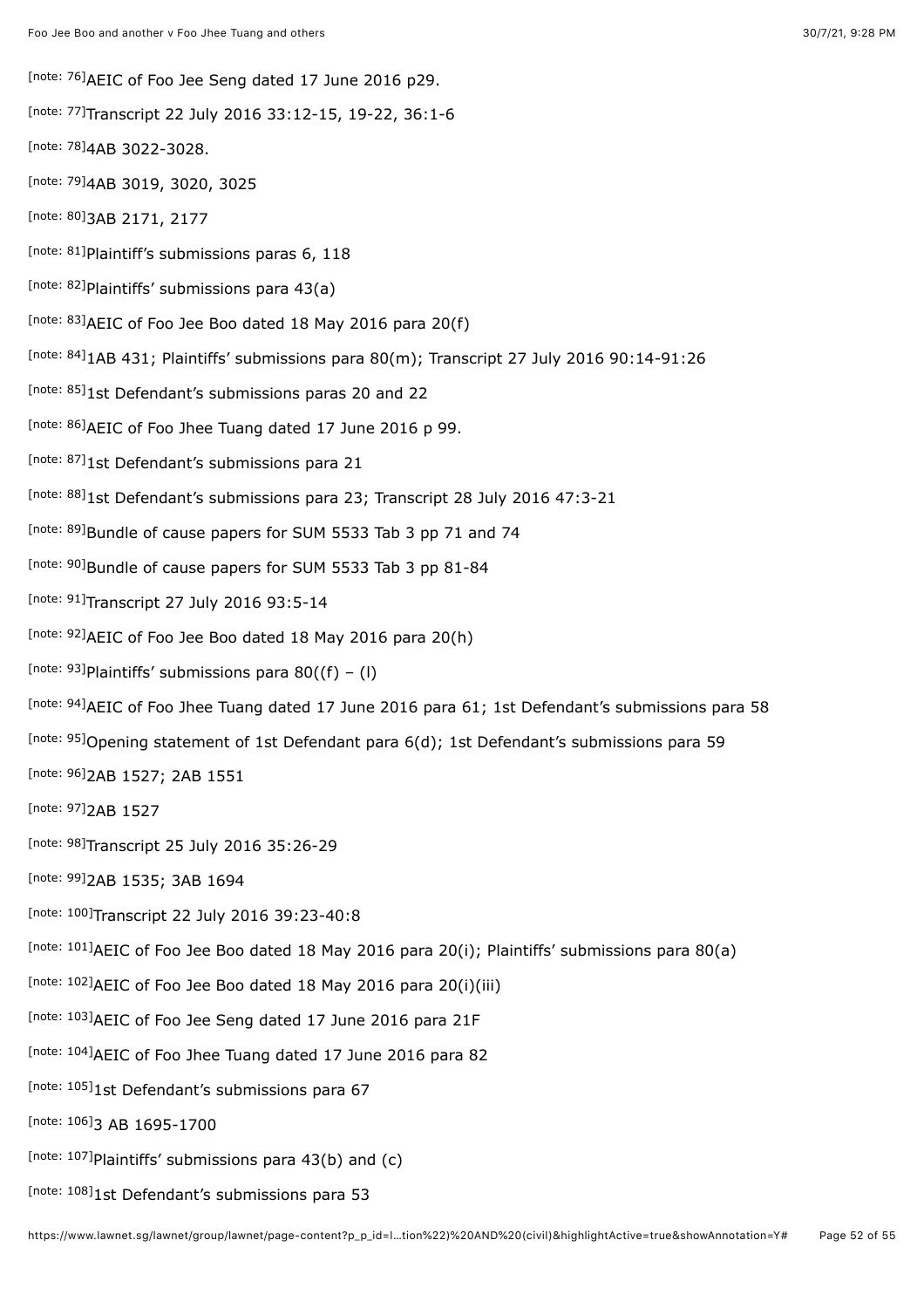<span id="page-52-0"></span>[\[note: 109\]](#page-29-2)1st Defendant's submissions para 38

<span id="page-52-1"></span>Inote: 110]1st Defendant's submissions paras 24-27

<span id="page-52-2"></span>[\[note: 111\]](#page-30-0)AEIC of Foo Jee Seng dated 17 June 2016 para 19A; Opening statement of 1st Defendant para 6(c); 1st Defendant's submissions paras 29-31, 55(a)

<span id="page-52-3"></span>Inote: 112] Transcript 22 July 2016 78:27-30

<span id="page-52-4"></span>[\[note: 113\]](#page-30-2) 2AB 1527, 1536-1537, 1550, 1551, 1556-1557

<span id="page-52-5"></span>[\[note: 114\]](#page-30-3) 2AB 1554-1560

<span id="page-52-6"></span>[\[note: 115\]](#page-30-4) AEIC of Eunice Chee dated 12 May 2016 para 94 and p 866

<span id="page-52-7"></span>Inote: 116]Transcript 25 July 2016 128:15-129:19; 26 July 2016 108:-77

<span id="page-52-8"></span>[\[note: 117\]](#page-31-0) 2AB 1561

<span id="page-52-9"></span>[\[note: 118\]](#page-31-1) 2AB 1584

<span id="page-52-10"></span>[\[note: 119\]](#page-32-0)1st Defendant's submissions at para 43

<span id="page-52-11"></span>[\[note: 120\]](#page-32-1) 2AB 1442

<span id="page-52-12"></span>[\[note: 121\]](#page-32-2) AEIC of Eunice Chee dated 12 May 2016 pp 529, 770-771

<span id="page-52-13"></span>[\[note: 122\]](#page-32-3) AEIC of Eunice Chee dated 12 May 2016 p 756

<span id="page-52-14"></span>[\[note: 123\]](#page-33-0) Plaintiffs' submissions para 149; SOC-2 para 16

<span id="page-52-15"></span>[\[note: 124\]](#page-33-1) Plaintiffs' submissions para 150

<span id="page-52-16"></span>[\[note: 125\]](#page-33-2) Plaintiffs' submissions para 151

<span id="page-52-17"></span>[\[note: 126\]](#page-33-3)<sub>2AB</sub> 1526

<span id="page-52-18"></span>[\[note: 127\]](#page-33-4) Plaintiffs' submissions para 45, 108 and 153

<span id="page-52-19"></span>[\[note: 128\]](#page-33-5) 2AB 1561

<span id="page-52-20"></span>[note:  $129$ ]Plaintiffs' submissions paras 110, 112.

<span id="page-52-21"></span>[\[note: 130\]](#page-33-7) 2AB 1586

<span id="page-52-22"></span>[\[note: 131\]](#page-33-8) Plaintiffs' submissions paras 114-115

<span id="page-52-23"></span>[\[note: 132\]](#page-33-9) 2AB 1600

<span id="page-52-24"></span>[\[note: 133\]](#page-34-0) AEIC of Eunice Chee dated 12 May 2016 p 775.

<span id="page-52-25"></span>[\[note: 134\]](#page-34-1) 3AB 1923-1924

<span id="page-52-26"></span>[\[note: 135\]](#page-34-2) Plaintiffs' submissions paras 50 and 129

<span id="page-52-27"></span>[\[note: 136\]](#page-34-3) Plaintiffs' submissions para 154

<span id="page-52-28"></span>[\[note: 137\]](#page-34-4) Plaintiffs' submissions paras 158-159

<span id="page-52-29"></span>[\[note: 138\]](#page-34-5) Plaintiffs' submissions paras 47, 155-157

<span id="page-52-30"></span><sup>[\[note: 139\]](#page-34-6)</sup>2nd Defendant's submissions paras 37- 42

<span id="page-52-31"></span>[note:  $140$ ]2nd Defendant's submissions para 45(3); 3AB 1854; 1934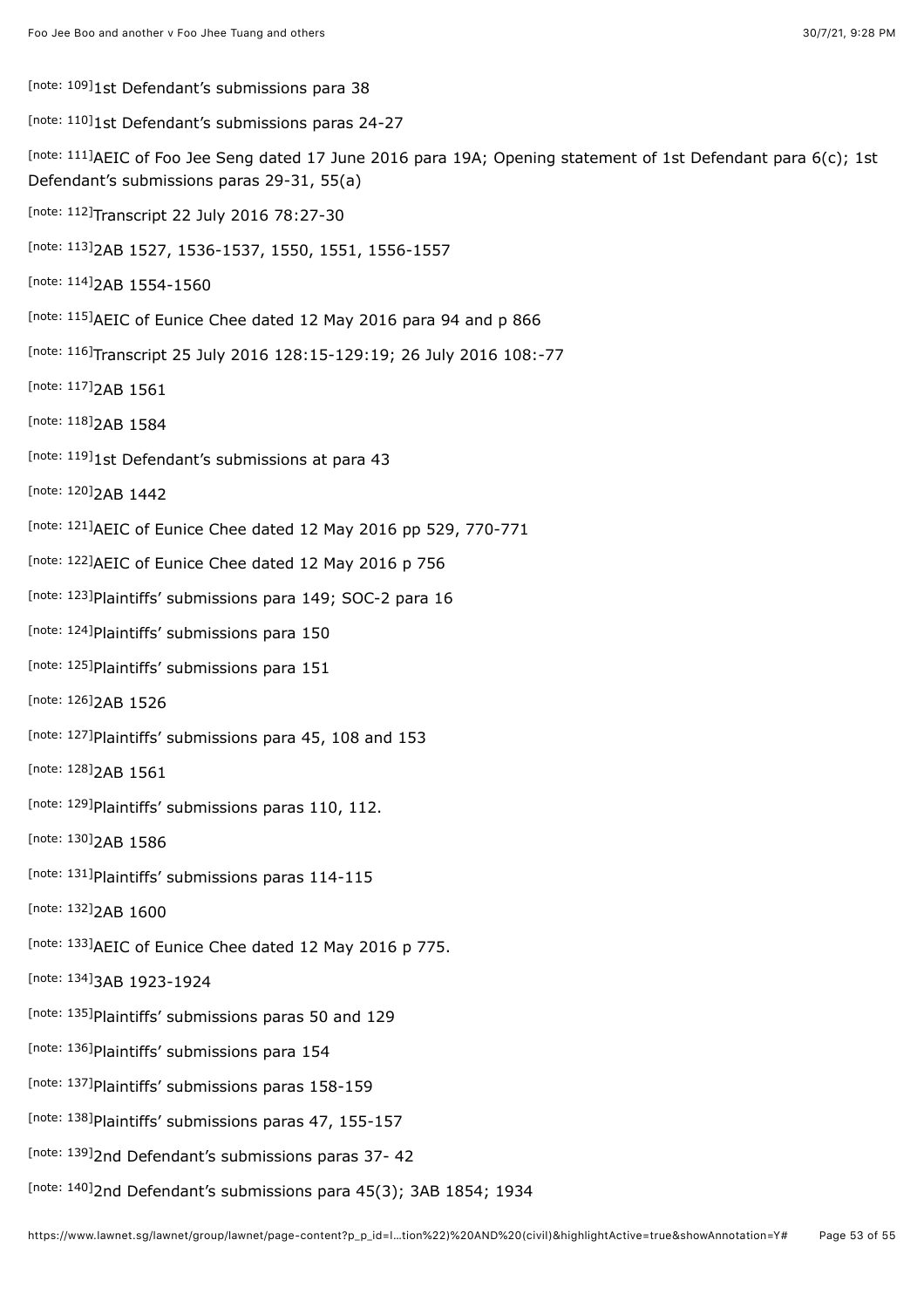<span id="page-53-31"></span><span id="page-53-30"></span><span id="page-53-29"></span><span id="page-53-28"></span><span id="page-53-27"></span><span id="page-53-26"></span><span id="page-53-25"></span><span id="page-53-24"></span><span id="page-53-23"></span><span id="page-53-22"></span><span id="page-53-21"></span><span id="page-53-20"></span><span id="page-53-19"></span><span id="page-53-18"></span><span id="page-53-17"></span><span id="page-53-16"></span><span id="page-53-15"></span><span id="page-53-14"></span><span id="page-53-13"></span><span id="page-53-12"></span><span id="page-53-11"></span><span id="page-53-10"></span><span id="page-53-9"></span><span id="page-53-8"></span><span id="page-53-7"></span><span id="page-53-6"></span><span id="page-53-5"></span><span id="page-53-4"></span><span id="page-53-3"></span><span id="page-53-2"></span><span id="page-53-1"></span><span id="page-53-0"></span>[\[note: 141\]](#page-34-8)2nd Defendant's submissions para 146. [\[note: 142\]](#page-34-9) 2nd Defendant's submissions paras 62-69 [\[note: 143\]](#page-35-0) 2nd Defendant's submissions paras 75 and 78 [\[note: 144\]](#page-35-1)2nd Defendant's submissions paras 100-121 <sup>[\[note: 145\]](#page-35-2)</sup>2nd Defendant's submissions para 123-133 [\[note: 146\]](#page-35-3) 2nd Defendant's submissions paras 167-168 [\[note: 147\]](#page-35-4) 2nd Defendant's submissions paras 252-258 [\[note: 148\]](#page-36-0)<sub>2AB</sub> 1097 <sup>[\[note: 149\]](#page-36-1)</sup>Transcript 26 July 2016 81:19-83:7 [\[note: 150\]](#page-36-2)<sub>2AB</sub> 926-927 [\[note: 151\]](#page-37-0) 2AB 942 [\[note: 152\]](#page-37-1)Transcript 28 July 2016 15:28-31 [\[note: 153\]](#page-37-2) 2AB 944 [\[note: 154\]](#page-38-0) 2AB 946 [\[note: 155\]](#page-38-1) 3AB 1639 [\[note: 156\]](#page-38-2) 3AB 1854 [\[note: 157\]](#page-39-0)Transcript 28 July 2016 29:31-32 [\[note: 158\]](#page-39-1)See eg, 2AB 1531, 1536, 1541, 1550 [\[note: 159\]](#page-39-2)AEIC of Eunice Chee dated 12 May 2016 para 83; Transcript 28 July 2016 91:3-9 [\[note: 160\]](#page-40-0) 2AB 1531 [\[note: 161\]](#page-40-1)<sub>Eg,</sub> 2AB 1561, 1609 [\[note: 162\]](#page-41-0)1st Defendant's submissions paras 6 and 62 [\[note: 163\]](#page-41-1)Transcript 22 July 2016 14:26, 28; 15:26 Inote: 164]Transcript 22 July 2016 14:32-17:10 [\[note: 165\]](#page-43-0)1st Defendant's submissions para 111 [\[note: 166\]](#page-43-1) Plaintiffs' further submissions paras 15 and 18 [\[note: 167\]](#page-43-2) Plaintiffs' further submissions paras 36-37 [\[note: 168\]](#page-43-3) Plaintiffs' further submissions paras 23, 25-27 [\[note: 169\]](#page-46-0)Transcript 22 July 2016 141:28-142:16 [\[note: 170\]](#page-46-1) Plaintiffs' further submissions para 27 [\[note: 171\]](#page-46-2) Plaintiffs' opening statement paras 2 and 4 3 AB 2132-2135; 3 AB 2235-2236 [\[note: 172\]](#page-46-3)